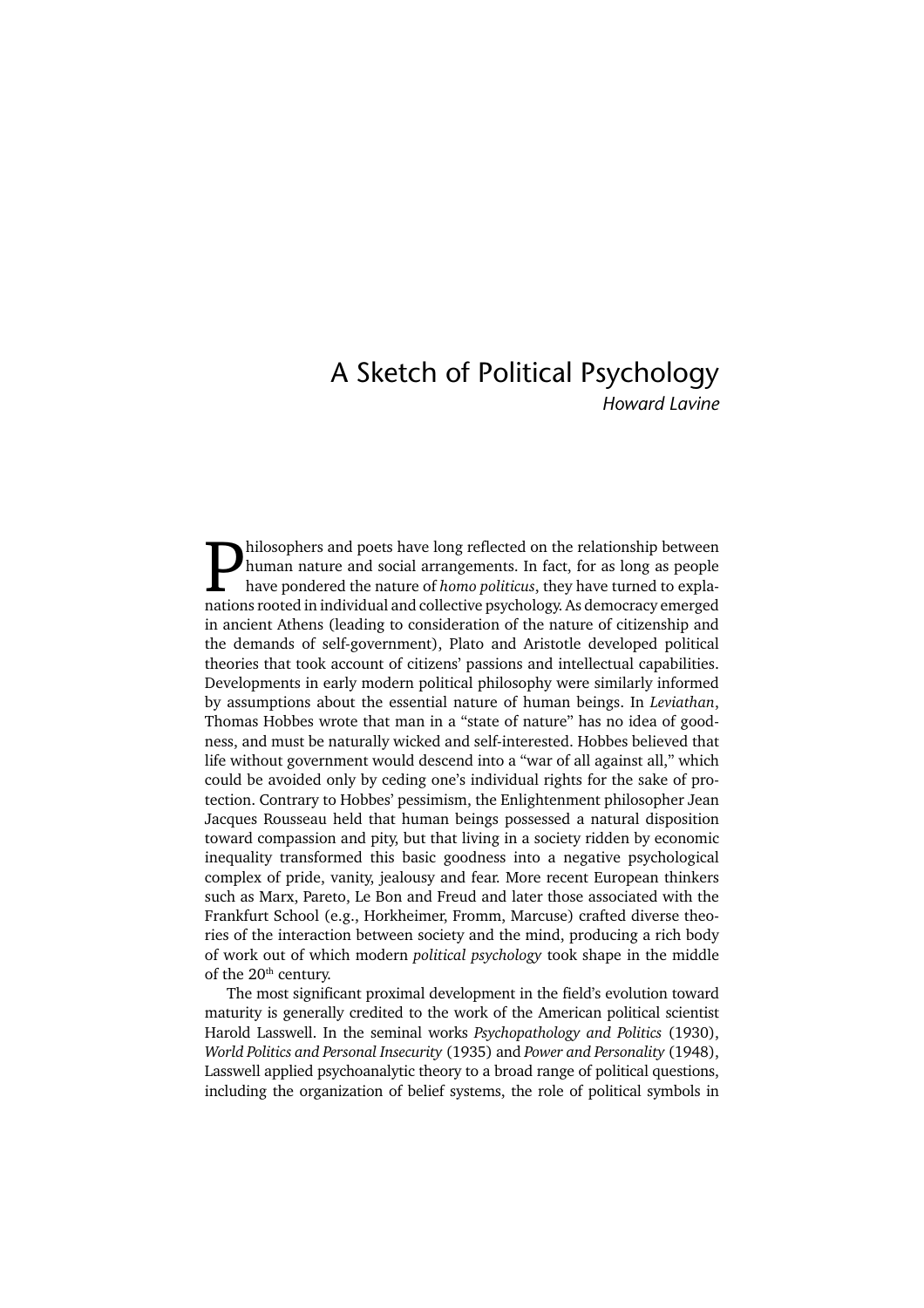### xx **Editor's Introduction**

mass persuasion, personality and democratic character and styles of political leadership. His most important idea was that political worldviews are rooted in psychological compensations, specifically in the displacement of private motives and emotions onto public objects which are then rationalized in terms of the public interest.<sup>1</sup> As Ascher and Hirschfelder-Ascher (2005, p. 22) describe it, "certain thoughts or emotions are so painful, threatening, or overwhelming that the individual will repress them and redirect them onto more remote or otherwise less potent [e.g., political] objects." Political behavior is thus seen as "aimed at self-gratification or aggrandizement but is disguised and rationalized as public-spirited" (Sullivan, Rahn and Rudolph 2002, p. 28).

Lasswell's displacement hypothesis helped to establish a distinctive psychological view on the nature and origins of political behavior and it anticipated several highly influential studies of political leaders and followers, including Fromm's (1941) *Escape from Freedom*, Adorno, Frenkel-Brunswik, Levinson and Sanford's (1950) *The Authoritarian Personality*, George and George's (1956) *Woodrow Wilson and Colonel House* and Lane's (1962) *Political Ideology*. Each of these works is broadly rooted in a neo-Freudian tradition in which the political preferences of ordinary citizens and the actions of political elites are seen as manifestations of deep-seated (and often unconscious) psychological conflict. For example, in their monumental study of the intrapsychic roots of anti-Semitism, ethnocentrism and fascism, Adorno et al. (1950) hypothesized that future authoritarians are subjected to rigid and punitive child-rearing practices, resulting in feelings of intense hostility toward parental authority. To protect the dependent child's ego from overwhelming anxiety, these feelings are thought to be repressed and manifested unconsciously in over-glorification of and submission to parental values, along with displaced aggression toward political, ethnic and moral out-groups.

Although most early work taking a psychological perspective on politics flowed in one direction – from individual psychological processes to political behavior – contemporary political psychology is defined by a *bidirectional* influence: just as the psyche influences political orientation, the polity leaves its mark on who we are (Ward 2002; see also McDermott 2004). As an example of the latter, evidence from archival studies indicates that people exhibit heightened authoritarian tendencies – including a concern for power, aggression, submission, cynicism and superstition – during periods marked by threat in the environment (Doty, Peterson and Winter 1991). Hermann (1986, p. 2) nicely expresses this bidirectional tenet of political psychology:

[T]he perceptions, beliefs, motives, opinions, values, interests, styles, defenses and experiences of individuals – be they citizens, leaders, group members, bureaucrats, terrorists, or revolutionaries – are seen as influencing what they do politically; and, in turn, the political culture, political system, mechanisms of political socialization, political movements and parties and the international system are perceived as having an impact on what people are like.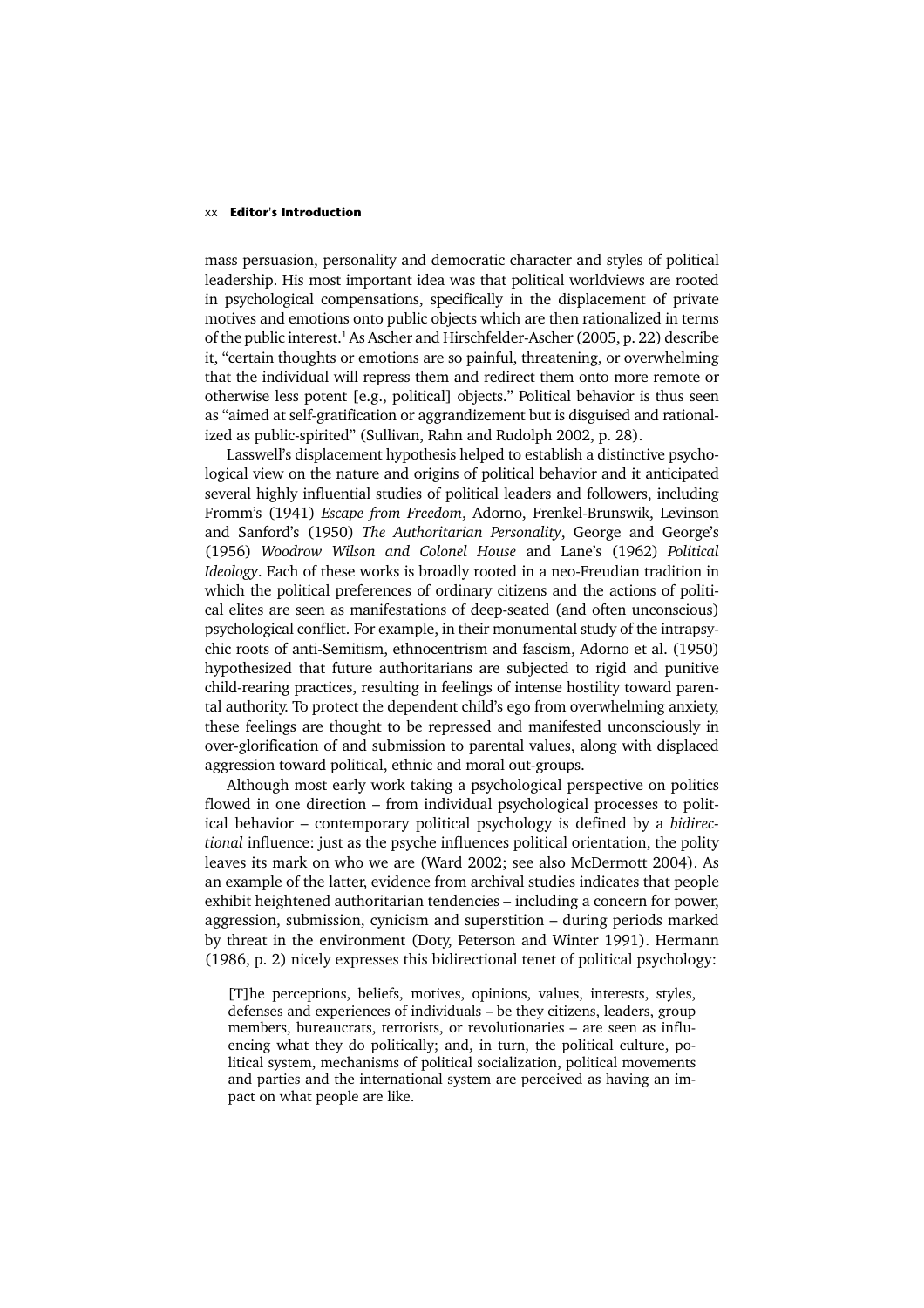### **Editor's Introduction** xxi

As the quote also indicates, this two-way street provides for a wide range of mechanisms by which psychology and politics can become intertwined. Accordingly, political psychology draws on a broad range of disciplinary sources, including cultural anthropology, history, economics, neuroscience, behavioral genetics, sociology and organizational behavior. This eclecticism reflects the diversity and multi-level foundations of political thought and behavior. Research on the bases of political attitudes, for example, points to a wide range of causal factors that cut across traditional disciplinary lines, including genes, physiology, personality, socialization, historical period, economic conditions and group membership. Political psychology thus strongly eschews the "disciplinary egocentrism" that has come to characterize academic norms (Iyengar 1993).

The field has recently undergone significant growth, including the publication of a new *Handbook of Political Psychology* (Sears, Huddy and Jervis 2003), an *Advances in Political Psychology* annual series (edited by Margaret Hermann) and a near doubling of the article space in its flagship journal, *Political Psychology*. Moreover, work has moved well beyond its traditional base in the United States to be truly international in focus. Sadly, however, the field remains deeply fractured along disciplinary lines. Works of renown in political science are routinely ignored by psychologists and the same is true – if perhaps to a lesser extent – of highly visible work in psychology (for a recent analysis of this problem in the subfield of voting and public opinion, see Druckman, Kuklinski and Sigelman 2009). The study of ideology is a glaring example of parallel but largely non-intersecting research agendas, as psychologists have concentrated their attention on its motivational (i.e., existential and epistemic) antecedents, while political scientists have emphasized its cognitive/rational aspects. There are several areas, however, in which the cross-fertilization process has been effective. For example, political scientists have incorporated several key innovations developed within cognitive psychology, including the concepts of accessibility, on-line information processing, heuristics and implicit cognition. Some of the leading applications include Jervis's (1976) *Perception and Misperception in International Politics*, Iyengar and Kinder's (1987) *News that Matters*, Sniderman, Brody and Tetlock's (1991) *Reasoning and Choice*, Zaller's (1992) *Nature and Origins of Mass Opinion a*nd Lodge and Taber's (2010) *The Rationalizing Voter*. These examples are still more the exception than the rule, however and scholars in both disciplines would profit from deepening their appreciation of the work across the intellectual divide.

The psychological approach to politics is often contrasted to rational choice theory, which assumes that people form preferences by maximizing "expected utility," that is, by weighting the utilities (or values) of different decision outcomes by their probabilities and choosing the option with the highest weighted sum (Luce and Raiffa 1957). Despite the generality and wide applicability of the theory within economics and political science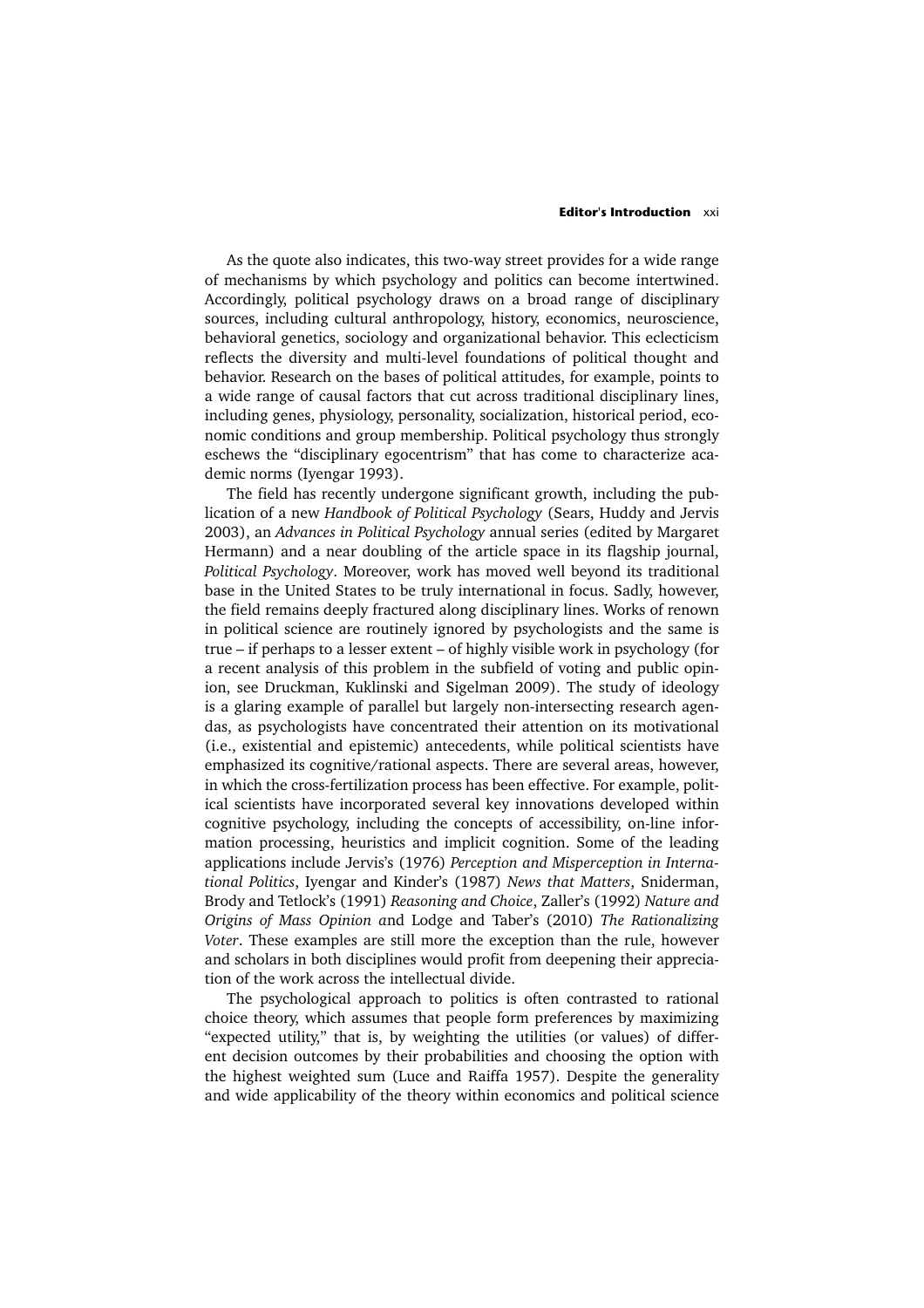### xxii **Editor's Introduction**

(as well as the sophistication of its formal modeling techniques), rational choice is silent with respect to what constitutes a benefit or a cost and simply treats "preferences" as the starting point of the analysis. As Wildavsky (1987) notes, "preferences are referred to as 'tastes,' for which, as the saying goes, there is no accounting, thus rendering them not merely non-economic but non-analyzable" (p.5). By contrast, Crenshaw (2002) observes that the psychological approach views "the establishment of a preference . . . as the outcome of a process . . ., & thus explains what rational choice or econometric theory assumes" (p. 142).<sup>2</sup> From the field's inception, this has fostered an intellectual concern not only with behavioral outcomes (matters of *what* and *when*) but with the origins and intervening cognitive and motivational processes that produce them (matters of *how* and *why*). Herbert Simon's (1985) classic article included in Volume I of this anthology provides a thoughtful integration of the two perspectives via the concept of *bounded rationality*. Simon notes that all reasoning and decision-making are constrained by time, knowledge, information costs and computational power and that we should thus expect political judgment to reflect a compromise – what Simon (1957) called "satisficing" – between the desire to get it right and the necessity of relying on fallible judgment strategies.

Today, what distinguishes a psychological approach from traditional studies of political behavior is the more formal way in which these unobservable mental events are conceptualized and operationalized in research. Traditional research in political science often infers the existence of psychological processes on the basis of overt behavioral data. An example of an observable outcome in the field of public opinion is that exposure to different issue frames (e.g., characterizing affirmative action as "leveling the playing field" vs. "unearned advantage") can alter the bases of an expressed opinion (Kinder and Sanders 1996). This might occur because different ideas are made cognitive accessible or as the result of changes in the importance accorded to different values (hypothetical mediating processes). By using outcome data to explore questions of process, traditional research has, in effect, employed stimulus-response (S-R) methodologies to test stimulus-organism-response (S-O-R) models of political behavior. In contrast, the thrust of political psychology is to pry open the black box of the mind and focus more squarely on the underlying processes themselves.

The main purpose of this anthology is to bring together a large and diverse body of work in political psychology and to organize and present it in a single reference source. The collection provides a broad sampling of classic and contemporary articles representing the widest range of theoretical, methodological and epistemological approaches, as well as extensive coverage of the myriad areas of mass and elite political behavior. It nevertheless reflects my own perspective on the field, as well as my own location among "the panoply of research agendas included under the rubric of political psychology" (Sullivan et al. 2002, p. 24). The articles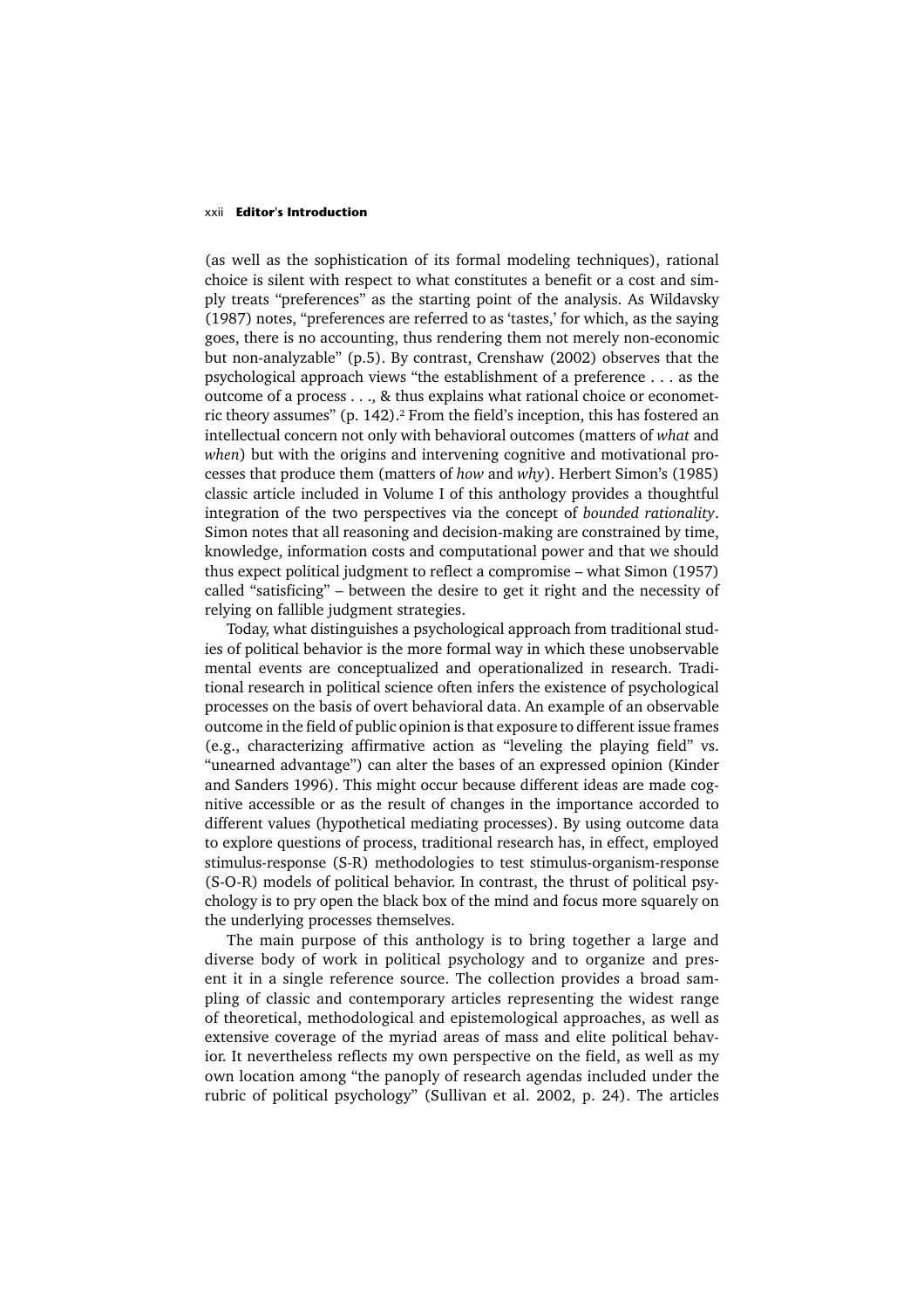### **Editor's Introduction** xxiii

here draw on the work of leading scholars from around the world in political science and psychology, in roughly equal measure and are reproduced in full, unabridged form. My hope is that this collection will foster intellectual communication across traditional disciplinary lines, including specifically (a) an awareness among psychologists of the creative application of psychological theory within the domain of politics; (b) the usefulness of politics as a vehicle for developing and refining psychological theory; and (c) a deeper appreciation among political scientists of the psychological roots of political behavior.

The collection is presented in four volumes, each with an overarching theme. Borrowing from Sears et al.'s (2003) structuring of the *Handbook of Political Psychology*, Volumes II–IV are organized around three major content areas: Public Opinion and Mass Political Behavior (Volume II); International Relations and the Psychological Study of Political Elites (Volume III); and Intergroup Relations and Political Violence (Volume IV). Volume I is devoted to articles centered on the various *theoretical* schools that scholars have used to make sense of politics. These include classic frameworks such as psychodynamic theory, childhood socialization and culture, less well-known perspectives such as implicit cognition and newer approaches emphasizing emotion and biological processes, including neuroscience, behavioral genetics and evolutionary psychology. Articles in Volume I were chosen as exemplars of basic theoretical frameworks; articles in the remaining volumes serve as illustrations of how those theories have been used to shed light on specific aspects of politics.

# **Volume I: Theoretical Foundations of Political Psychology**

In his instructive book on the unity of knowledge, E. O. Wilson (1998) writes in *Consilience* that "nothing in science – nothing in life, for that matter – makes sense without theory. It is our nature to put all knowledge into context in order to tell a story and to re-create the world by this means" (p. 56). As I noted above, traditional analyses of politics are often light on theory and focus instead on questions of a descriptive nature. The psychological approach to politics, by contrast, emphasizes theory as a way of organizing and explaining political outcomes. By constructing frameworks of the complex interactions between the social environment and the workings of the mind, political psychologists aim to understand not just *what* people think, feel or do, but also *why*? The article by Hermann, Tetlock and Visser (1999) included in this volume provides an excellent example of this "trait-situational" tradition in social psychology within the context of mass judgments about going to war.

There is a consensus that political psychology has progressed through three distinct eras in which different strands of psychological theory have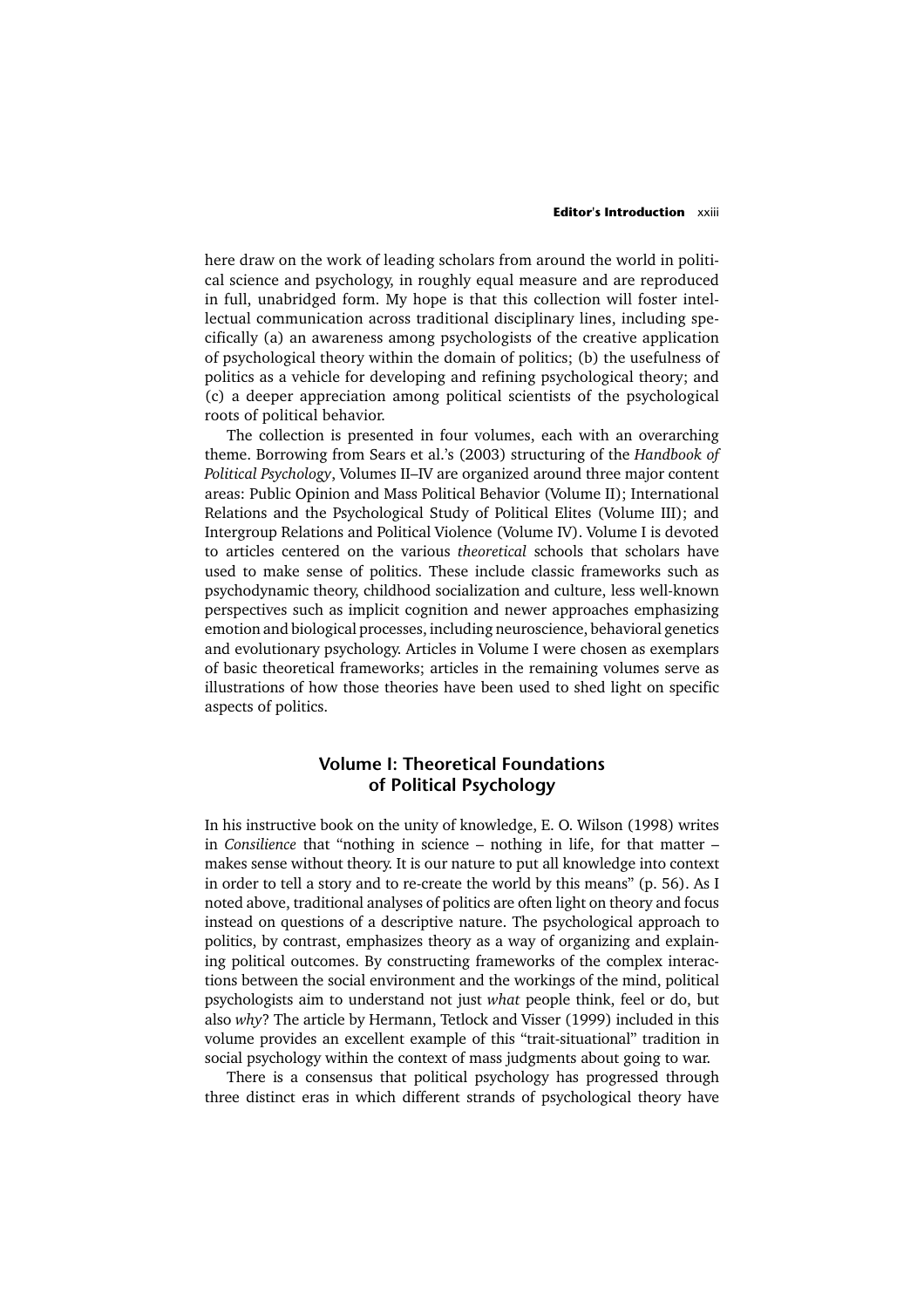### xxiv **Editor's Introduction**

provided the primary intellectual impetus for understanding the political world. According to William McGuire (1993), a social psychologist and a prominent innovator in the field, the first interdisciplinary flourishing occurred during the 1940s and 1950s and relied largely on *psychoanalysis* as the preferred explanatory system. This reflects both a debt to Freud himself, whose work touched on many politically-oriented topics (e.g., war, leadership, culture, the nature of groups, the origins of society) and whose theories were influential at the time and to Lasswell's early attempts to directly apply Freud's ideas to the realm of politics. According to the classical psychoanalytic account, political attitudes and behavior are determined by the channeling of erotic (and aggressive) drives into the public sphere through the use of various defense mechanisms and through childhood traumas and experiences which organize and tilt the balance between the forces of the id, ego and superego (primitives of personality representing impulse, reason and conscience, respectively).

Adorno et al's (1950) work on authoritarianism is perhaps the best-known application of an orthodox Freudian analysis of the origins of political belief. Expressed in the terminology of psychoanalysis, they theorize that harsh parental reaction to the child's expression of sexual impulses leads to anxiety and insecurity, the repression of hostility and through the defense mechanisms of displacement and projection, an idealization of authority and a vindictiveness toward socially sanctioned outgroups. The authors triangulate on the prefascist personality through a variety of research methods, including surveys, projective tests and clinical interviews. Lasswell's article included in this collection, from *Psychopathology and Politics* (1930), is a prototypical example of the early Freudian case study approach to tracing the psychological origins of political preference, usually to the Oedipal conflicts of early childhood. In the manner of Freud's own famous case studies, Lasswell uses the techniques of psychoanalytic interpretation – free association, dream analysis, slips of the tongue – to piece together the psychosexual history and the symbolic substitutions that reveal "the private meaning of public acts" (p. 172).

While intriguing as an intellectual exercise, these studies in the orthodox mold have been criticized as unnecessarily reductionistic (being too narrowly focused on libidinal/Oedipal conflicts) and politically naïve (Sullivan et al. 2002). The *ego-*oriented psychologists that came after Freud, including Heinz Hartmann, Erik Erikson and Erich Fromm broadened the scope of psychoanalytic theory by de-emphasizing the primacy of *id*-related conflict and focusing more on the wider social environment. Much of the literature on psychobiography, including the Georges' (1956) inspired analysis of Woodrow Wilson's failure to win approval in the United States Senate for the League of Nations following the First World War, is cast in this more flexible psychodynamic mold.

A prominent psycho-historical example of ego psychology is Erich Fromm's (1941) *Escape from Freedom.* The article included here, "The Emergence of the Individual and the Ambiguity of Freedom," concerns the ways in which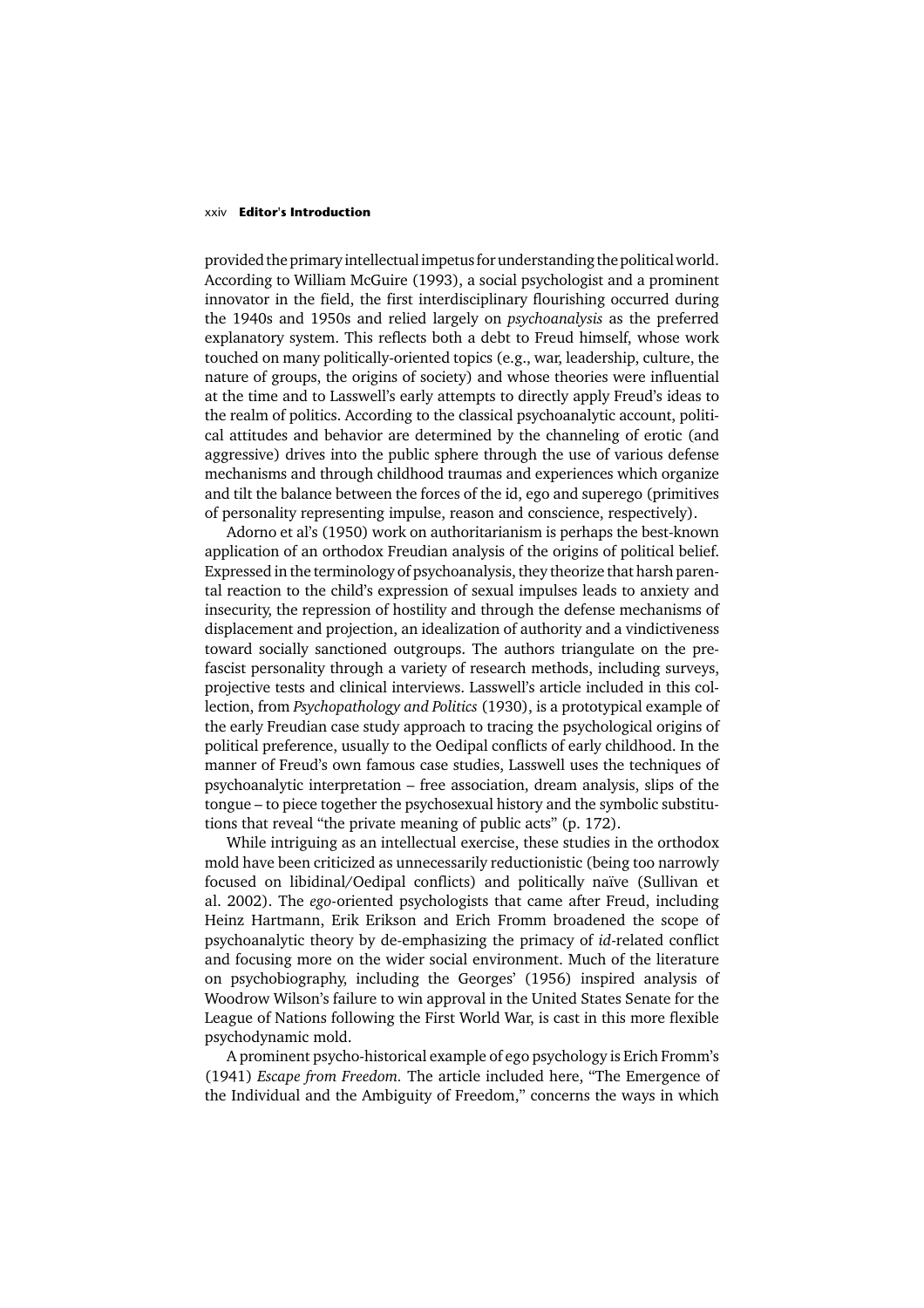### **Editor's Introduction** xxv

modern capitalistic societies shape the character structure of the people who live in them. Fromm discusses the phylogenetic and ontogenetic processes by which human freedom emerges from the restraints of authority and the dialectical struggle between the security of enforced social bonds in traditional (pre-capitalist) societies and the yearning for individuality. He writes:

These primary ties [of traditional society] block his full human development; they stand in the way of the development of his reason and his critical capacities; they let him recognize himself and others only through the medium of his, or their, participation in a clan, a social or religious community and not as human beings; in other words, they block his development as a free, self-determining, productive individual. But . . . [t]his identity with nature, clan, religion, gives the individual security. He belongs to, he is rooted in, a structuralized whole in which he has an unquestionable place. He may suffer from hunger or suppression, but he does not suffer from the worst of all pains – complete aloneness and doubt. (p. 35).

Thus, according to Fromm, modern society leaves man alone and free, yet powerless and afraid. At the heart of *Escape from Freedom* is an analysis of the intersection of history, economics and personality, with a focus on the rise of capitalism and industrialization in the 19<sup>th</sup> century and its consequences for human freedom. He argues that the anomie, powerlessness and anxiety arising from the vicissitudes of modern society leave people with a fundamental choice: they can form bonds of solidarity with humanity through love and work while retaining their individuality, or they can escape from freedom by submerging their individuality and retreating into the safety of group conformity. This theme of autonomy versus conformity in personality has been extended into contemporary theories of authoritarianism by Duckitt (1989), Feldman (2003a) and Stenner (2005).

The first era of research in political psychology focused not only on psychoanalysis, but also, on personality theory more broadly and on the influence of childhood socialization and the broader culture on adult political preferences. A great deal of research during this period, (e.g., Adorno et al. 1950; Almond 1954; Eysenck 1954; George and George 1956; Greenstein 1969; Lasswell 1948; McClosky 1958; Rokeach 1960; Wilson 1973) fleshed out the general hypothesis that diverse aspects of personality – including anxiety, aggressiveness, ego-strength, self-esteem, dogmatism and social dominance – can play a critical role in determining individual political attitudes and organizing political belief systems. As Sniderman and Citrin (1981) later explained, "attitudes about many different subjects . . . may operate in the service of a common psychological motive; consequently, what appear to be differences or inconsistencies at one level [i.e., ideologically] disappear at another level" (p. 415). Their article included in this volume explores whether an orientation toward isolationism in foreign policy flows from low self-esteem. Reflecting the thrust of functional theory, they argue that isolationism provides some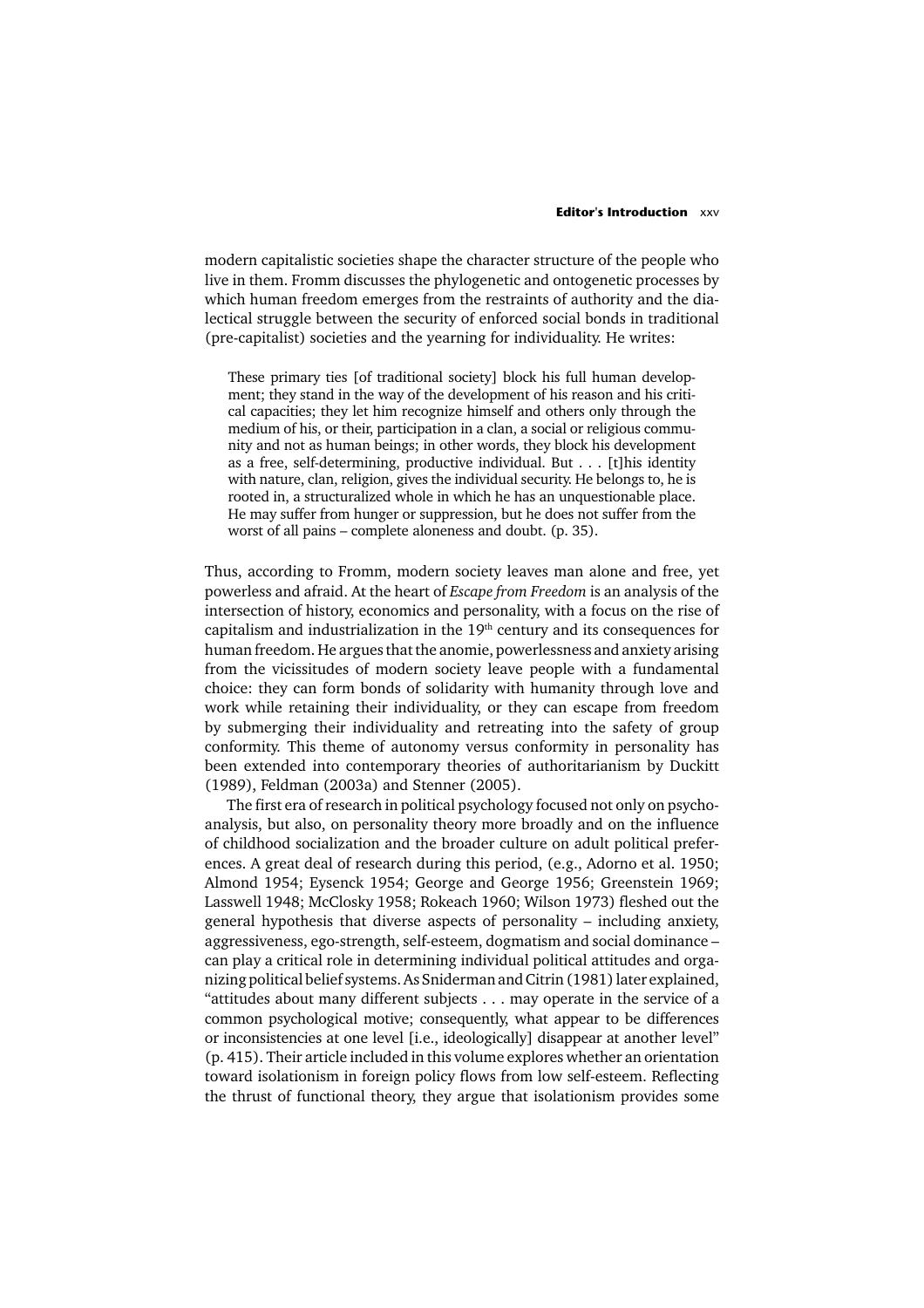#### xxvi **Editor's Introduction**

individuals with "an opportunity to express their fears, suspicions, hostility and self-dislike," and "offers relief from feelings of helplessness and unworthiness." Sniderman and Citrin's analysis also highlights the *organizing* function of personality: they find that attitudes in different political domains are affected by one's level of self-esteem and that this organization would not be evident from a traditional left-right perspective.

As interest in psychodynamic psychology waned after the 1950s, researchers turned to other conceptual frameworks to explain political behavior, including cognitive consistency theory (Festinger 1957), reference group theory (Campbell, Converse, Miller and Stokes 1960) and rational choice theory (Downs 1957). The substantive and methodological foci shifted as well, the former from personality to political attitudes and voting behavior and the latter from macro humanistic and individual case studies to survey research. *The American Voter* (Campbell et al., 1960), a large-scale survey of the dynamics of electoral behavior, is often seen as the pivotal work of this era. The authors' social psychological approach featured the concept of party identification, which they defined as a deeply rooted group attachment originating in childhood and adolescent socialization. The article in this volume by Jennings (1987) provides a strong empirical account of the adolescent origins and development of partisan attitudes and its stability into adulthood. The authors of *The American Voter* also relied on cognitive consistency theory in holding that partisanship serves as a filter of political information, that it "raises a perceptual screen through which the individual tends to see what is favorable to his partisan orientation" (p. 133). This insight provided the basis of a great deal of subsequent research on the influence of partisanship in shaping political perception and evaluation (Anderson and Evans 2006; Bartels 2000, 2002; Duch et al. 2000; Goren, 2002, 2009; Sweeney and Gruber 1984).

Important developments and debates during the second flourishing of political psychology, referred to by McGuire (1993) as the "attitudes and voting behavior era," are covered extensively by Kinder and Sears (1985) in the third edition of the *Handbook of Social Psychology*. One key question concerned whether citizens derive their political attitudes from general ideological principles such as liberalism and conservatism. The understanding and use of such abstractions was traditionally considered a prerequisite of democratic competence, as it constrains the capacity of ordinary citizens to comprehend and respond normatively to elite political debate. Converse (1964) provided a seminal empirical demonstration that the mass public was largely "innocent of ideology." In one analysis, survey respondents in 1956 were probed about what they liked and disliked about the political parties and presidential candidates. According to Converse's coding, only about 12% of the public made even partial use of ideological terms (and only a quarter of this 12% fully understood their meaning). Converse demonstrated that this was not a matter of citizens' inability to verbally articulate the ideological basis of their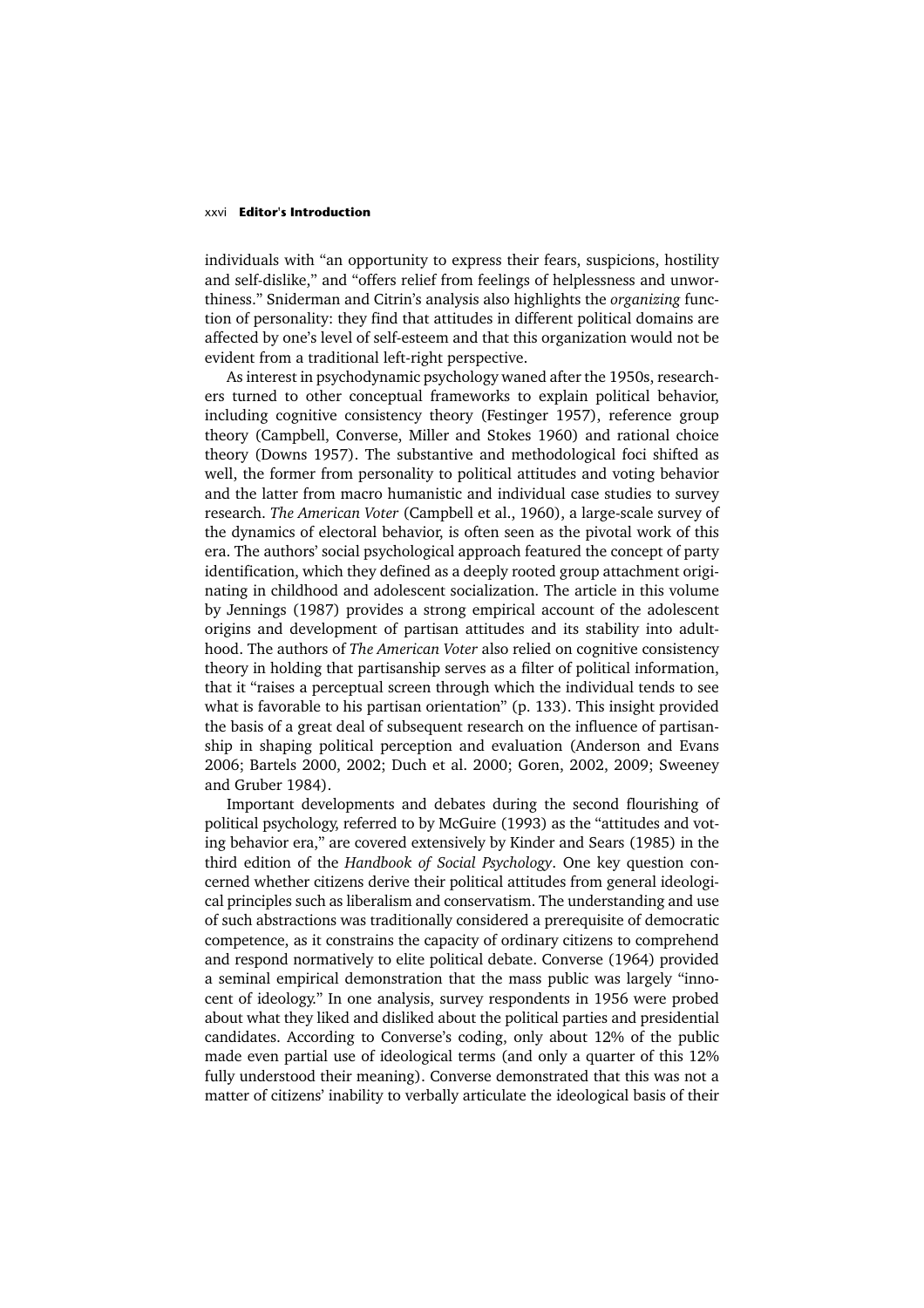### **Editor's Introduction** xxvii

attitudes. When he computed correlations between attitudes toward different policy issues, there was very little ideological structure or "constraint," indicating that most citizens did not hold consistently liberal, moderate or conservative preferences. On the basis of these results, Converse concluded that there was an unbridgeable gulf between the mass public and political elites, raising troubling questions about the former's ability to exert control over the direction of public policy.

Converse interpreted the absence of ideological reasoning in terms of cognitive ability. He reasoned that barring an increase in formal education (and consequently in political sophistication), ideological innocence would be a permanent feature of mass politics. Other scholars, however, argued that Converse's findings were influenced by the politically pallid nature of the Eisenhower era. According to Nie, Verba and Petrocik (1976) in *The Changing American Voter*, the charged environment of the 1960s provided citizens with clearer ideological cues, thereby promoting tighter attitudinal organization. Nie et al.'s empirical *pièce de résistance* was a demonstration that correlations between policy attitudes increased substantially in the period between 1964 and 1972 – when civil rights and Vietnam created strong ideological divisions – but weakened again in 1976 when such tensions subsided (though see Sullivan, Piereson and Marcus's 1978 compelling alternative explanation). *The Changing American Voter* reflects a strong tradition in political psychology of locating the origins of political behavior in the social environment (e.g., Gilens 1999; Milgram 1974; McCann 1997, included in this volume).

If ideological abstractions fail to provide a foundation for mass opinion, how do ordinary citizens manage to decide what they stand for politically? Political psychologists devoted a great deal of attention to this general question during the 1960s–1970s. One possibility is simple self-interest: "people support policies that promote their own material interests and oppose policies that threaten them" (Kinder and Sears 1985, p. 671). Despite its popularity throughout the social sciences, the empirical evidence indicates that self-interest plays only a minor role in shaping evaluations of issues and candidates and has pronounced effects only when the stakes are large, clear and certain (Sears and Funk 1991). In their review, Kinder and Sears (1985) note that "neither losing a job, nor deteriorating family financial conditions, nor pessimism about the family's economic future has much to do with support for policies designed to alleviate personal economic distress" (p. 671). For example, the political relevance of "pocketbook" voting – asking what the government has done for *me* lately – pales in comparison to "sociotropic" voting (asking what the government has done for the *country as a whole*; e.g., Kinder and Kiewiet 1981).

Sears and his colleagues (e.g., Kinder and Sears 1981; Sears and Henry 2005; Sears, Hensler and Speer 1979) have often contrasted the weak effects of self-interest to the more powerful influence of political symbols (Edelman 1964). The theory of *symbolic politics* (Sears 1993) holds that during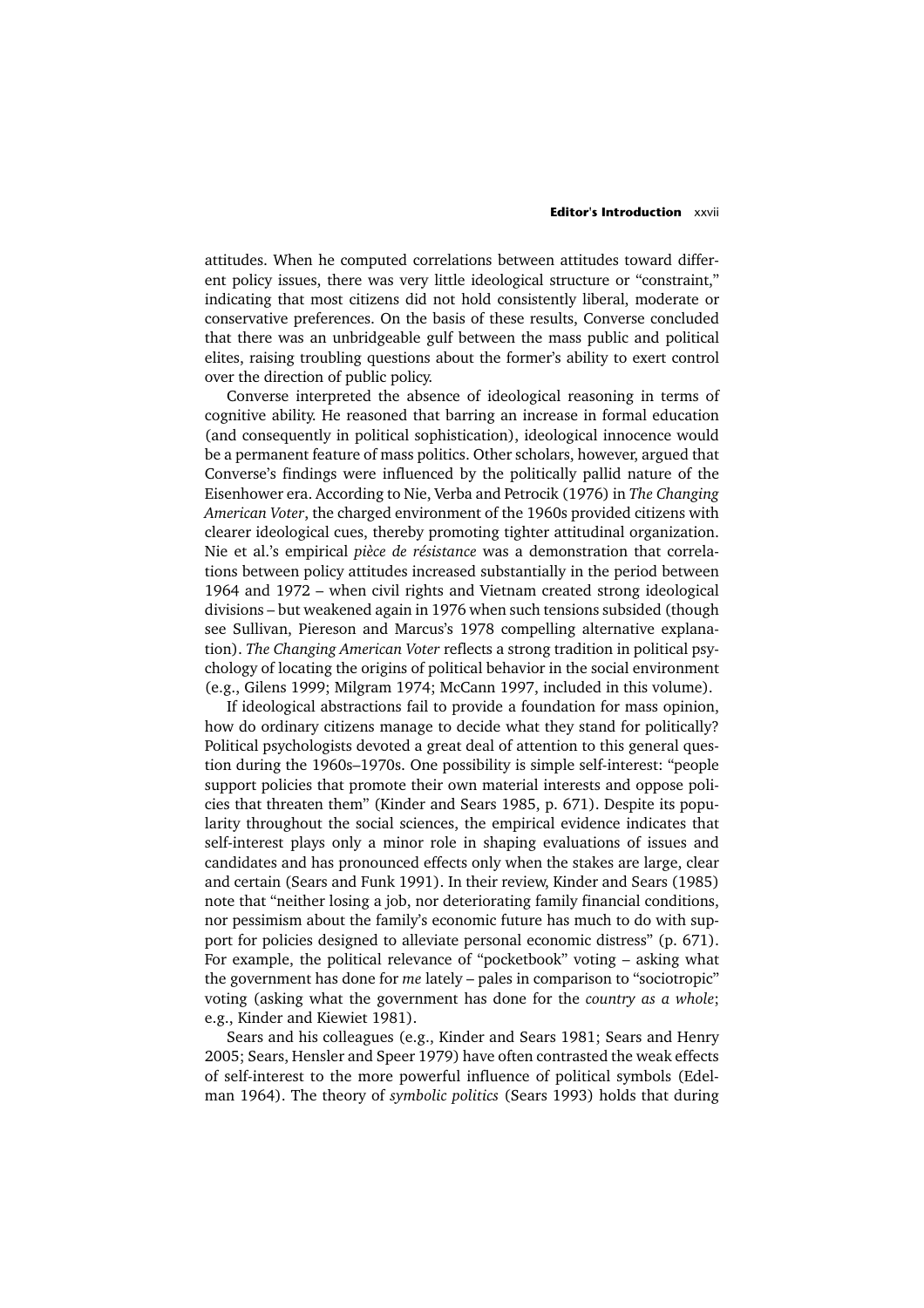### xxviii **Editor's Introduction**

childhood and adolescence, people acquire affective responses toward a variety of symbols through a process of classical conditioning. For example, many white Americans likely encountered the pairing of the symbol "blacks" with a negative evaluation. The strongest of these learned symbolic responses become stable predispositions, which are thought to guide the attitude formation process. In particular, the theory holds that attitude objects are composed of one or more symbolic elements and that "attitudes toward the object as a whole reflect some combination of the affects previously conditioned to the specific symbols included in it" (Sears 1993, p.120). The theory has been explored most prominently in the domain of race, where Sears and his associates have shown that racial prejudice exerts a powerful influence on racial policy attitudes. The article by Sears (1993) in Volume IV of this anthology provides an expansive theoretical account of symbolic politics theory and contrasts it to other theories of attitude formation and intergroup relations.

By the 1980s, a focus on the ingredients of policy attitudes and vote choice gave way to the *cognitive revolution* – ushering in the third flourishing of political psychology – as scholars turned their attention to the way in which information is acquired, represented and organized in memory and retrieved in making political judgments. As I will describe in greater detail in discussing the articles in Volume II, this endeavor led to several fundamental insights about the nature and quality of public opinion and electoral behavior. Among the important developments in this third wave is the distinction between *memory-based* and *on-line* models of political evaluation (for a review, see Lavine 2002). Proponents of the two schools make different assumptions about the manner in which political information is represented in the cognitive system and about the processes that underlie the construction of opinions. All memory-based models make the assumption that citizens' conscious *recollections* of information mediate political judgments. In this way, judgment is hypothesized to be constrained by *memory* – by citizens' capacity to recall what they like and dislike about political issues and candidates as they enter the voting booth or when they are asked to express an opinion in a survey (Zaller 1992). In contrast, proponents of on-line models argue that citizens extract the evaluative implications of political information at the moment of exposure, integrate them into an ongoing running tally and then proceed to forget the non-gist descriptive details. From this perspective, judgments are not constrained by the pros and cons citizens can subsequently recall; to express an opinion, they need only to retrieve the current value of the updated on-line tally (Lodge, McGraw and Stroh 1989). This process-focused model of political evaluation forcefully challenged the longstanding assumption that rational choice flows from information-holding and ideological awareness.

Another popular solution to the paradox between citizens' informational deficits and their propensity to make good decisions is the concept of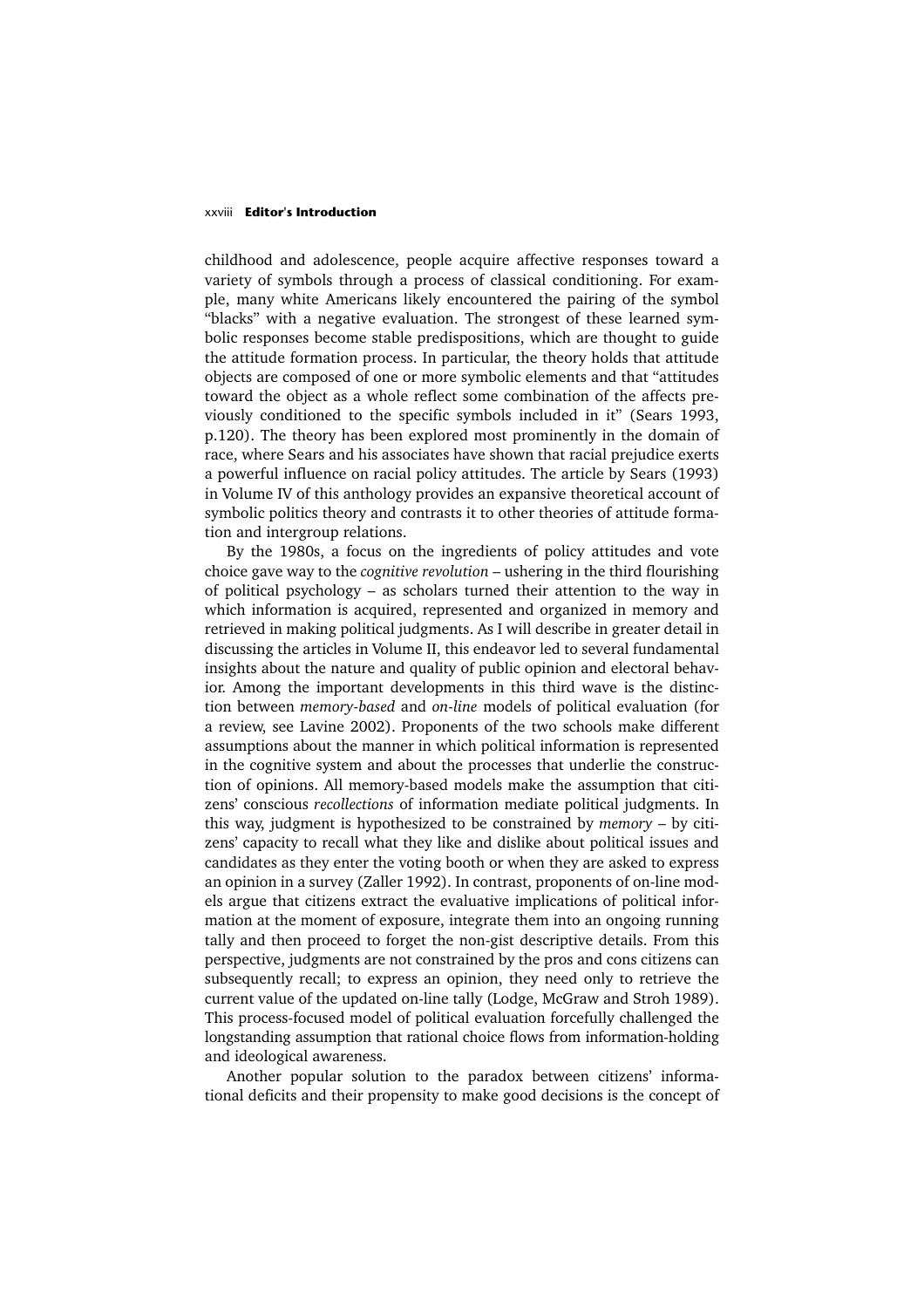### **Editor's Introduction** xxix

*heuristics*, or cognitive shortcuts that allow inferences to be made about more detailed political information. This perspective, which has been termed "low information rationality" (Popkin 1994), "is predicated on the view of humans as 'limited information processors' or 'cognitive misers' who have become quite adept at applying a variety of information 'shortcuts' to make reasonable decisions with minimal cognitive effort in all aspects of their lives" (Lau and Redlawsk 2001; p. 952). Researchers have identified a long list of such cost-saving devices, including parties, interest groups, polls, endorsements, politicians, horse-race information, physical appearance, consensus among political elites, presidential approval and feelings toward salient social groups. For example, rather than taking the trouble to learn the details of a complex policy debate, citizens can save time and effort by delegating their judgments to trusted experts (e.g. friends, party leaders, the Sierra Club, the Christian Coalition) who are perceived to hold the same values (Lupia and McCubbins 1998).

Despite the occasional skepticism regarding the *normative* utility of heuristics (e.g., Kuklinski and Quirk 2001; Lau and Redlawsk 2001), the conventional wisdom is that they "elevate the ordinary citizen from a hopeless incompetent to a reasonably capable participant in democratic politics" (Kuklinski and Quirk 2001, p. 295). By providing a plausible account of how a chronically inattentive electorate can manage to make political judgments in line with its values and interests, cognitive shortcuts have undeniable appeal. However, there appears to be a dearth of direct empirical evidence on whether citizens typically use heuristic cues *appropriately*; that is, whether they actually improve the quality of political decisions. In writing that "we *hope* that the shortcuts citizens take will get them to the same place that they would have arrived at if they had taken the 'long way around,'" Kam (2005, p. 177) expresses the thin evidential base on which the utility of heuristics rests. Volume II includes two widely-cited articles on political heuristics – one by Lupia (1994) and the other by Lau and Redlawsk (2001) – that provide mixed evidence and come to somewhat different conclusions on this matter.

Third generation research on decision-making has also focused on the role of emotion. Contrary to the long-held belief that passions are a negative force in human behavior, recent insights from neuroscience suggest quite the opposite – that the experience of emotion is crucial to making *good* decisions (e.g., Damasio 1994; LeDoux 1996). Contemporary research in social psychology indicates that emotions: (a) regulate the quantity and quality of information processing; (b) elicit specific cognitive appraisals; (c) affect perceptions of risk; and (d) increase the explanatory power of models of decision-making (for a review, see Loewenstein and Lerner 2002). Political psychologists have recently begun to explore the role of emotion in politics. The article included here by Lerner, Gonzalez, Small and Fischhoff (2003) examines whether emotion can exert a causal impact on risk perceptions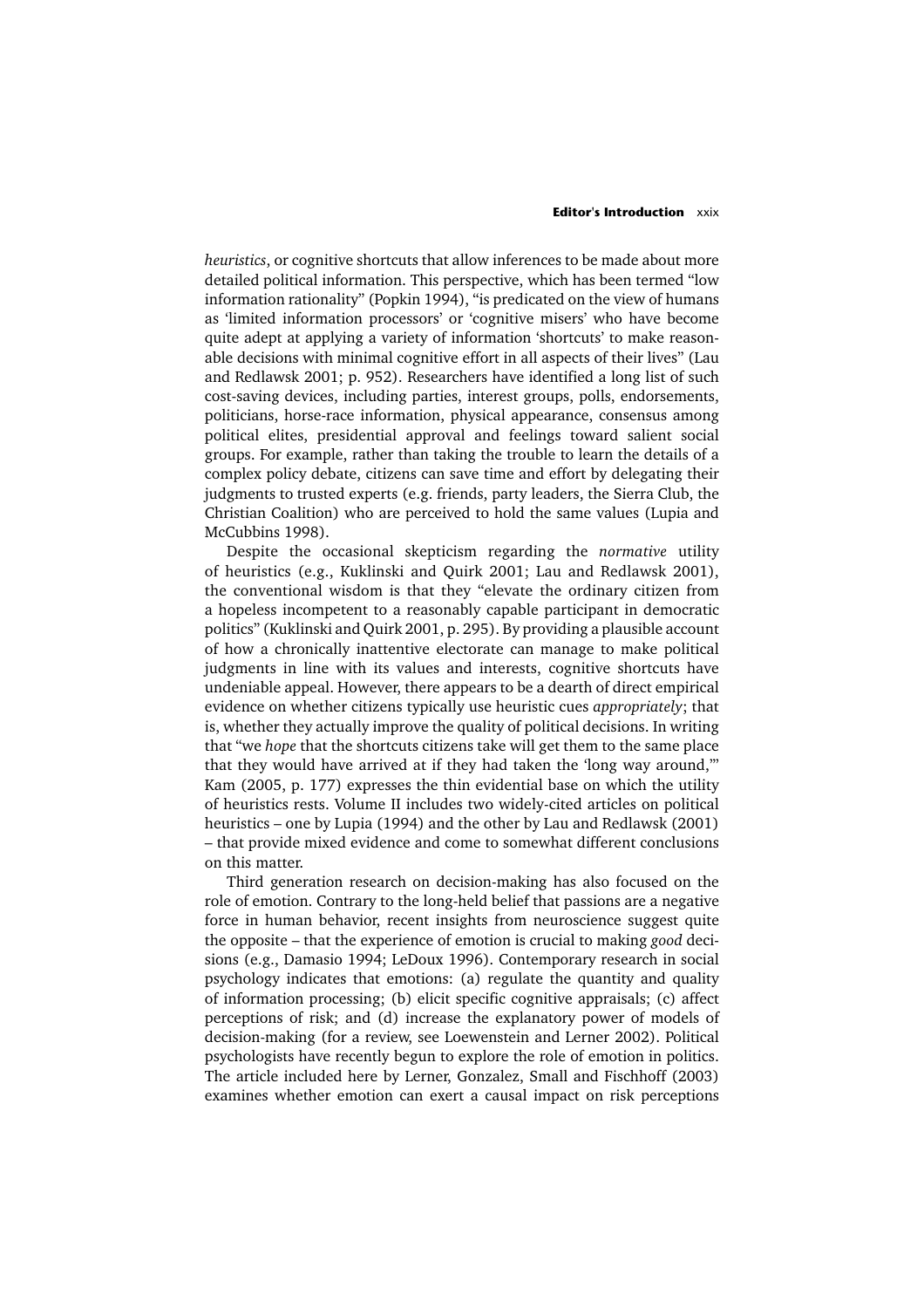### xxx **Editor's Introduction**

related to terrorism. In the weeks after the World Trade Center attacks, Lerner et al. manipulated whether participants experienced anger or fear in relation to 9/11. Those assigned to the fear condition rated subsequent attacks as more likely and supported more cautionary policy measures than those assigned to the anger condition (see also Huddy, Feldman, Taber and Lahav 2005).

Perhaps the best-known conceptual framework linking emotion to political judgment is Marcus and colleagues' (1993, 2000) theory of affective intelligence. They apply findings from neuroscience in which positive and negative emotions are regulated by independent biobehavioral systems in the brain. In particular, the "disposition system," which mediates the emotion of enthusiasm, is a reward-seeking system that responds to positive incentives by directly initiating behavior. In providing ongoing feedback about goal attainment and reward acquisition, it manages reliance on habits and previously learned decision strategies. A second structure, called the "surveillance system", mediates the experience of negative affect. Its focus is to maximize attention on the physical and social environment for the presence of threat and danger. Applied to the political realm, anxiety is expected to lead voters to reduce their reliance on existing predispositions (such as party identification) and to pay greater attention to relevant information in the environment. In the article included in this volume, Marcus et al. (2000) demonstrate that when voters are anxious, they (a) pay greater attention to the political environment and acquire more information about candidates' policy stands; (b) rely less on partisanship and more on policy and assessments of candidate character in forming candidate evaluations; and (c) defect at higher rates from the party's candidate. Brader (2006) provided more powerful evidence of the role of anxiety (and for the theory of affective intelligence) by manipulating it experimentally in the context of political ads. He found that compared to an emotionally pallid advertisement, a fear advertisement led to greater attentiveness and more persuasion. Taken together, this work suggests that anxiety leads to voting decisions that are more *rationally* informed by contemporary information and less by prior predispositions.

In the waning years of McGuire's life (he died at 82 in 2007), a fourth flourishing of research in political psychology emerged. Abetted by the spread of biological approaches throughout the social sciences (Pinker 2002), political psychologists have begun to look to behavioral genetics, neuroscience and evolutionary psychology to explain the distal roots of political preference and behavior. For example, several studies have now demonstrated a strong genetic influence on (a) political attitudes (Alford, Funk and Hibbing 2005; Tesser 1993); (b) voter turnout (Fowler, Baker and Dawes 2008); (c) voting behavior (Hatemi et al. 2007); and (d) the tendency to form and hold strong partisan attachments (Settle, Dawes and Fowler 2009). Tesser (1993), for example, found that attitudes marked by high levels of heritability are more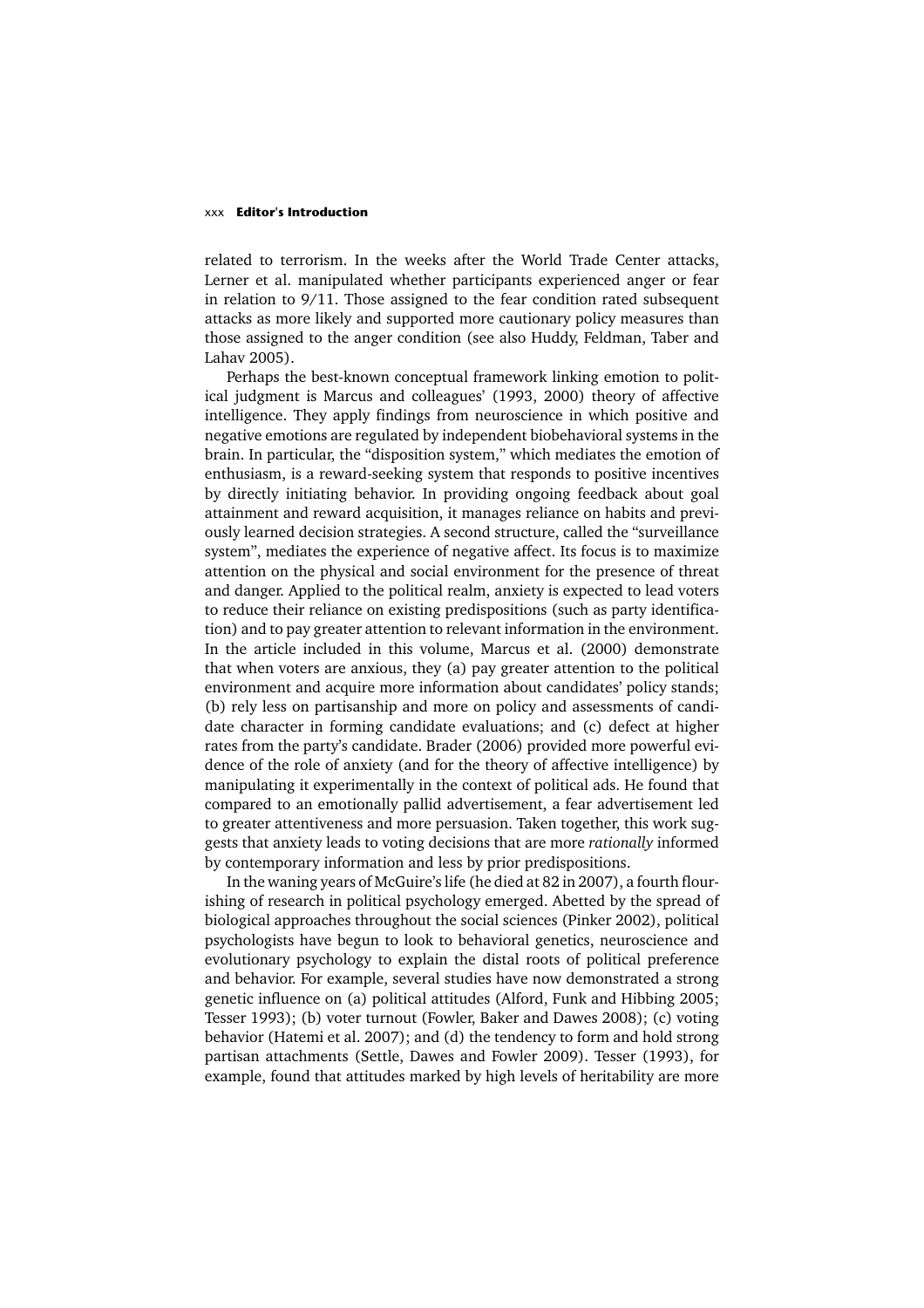### **Editor's Introduction** xxxi

cognitively accessible (i.e., retrieved more easily), more resistant to change and more likely to influence other attitudes than less heritable attitudes. This fascinating result suggests that an attitude's power and functionality – long a topic of great interest to social psychologists, (e.g., Petty and Krosnick 1995) – depends on the extent to which it is genetically determined. Using a twin design, the widely-read article included here by Alford, Funk and Hibbing (2005) finds that political ideology is influenced much more heavily by genetic inheritance than by parental socialization.

Several recent studies have also linked the intensity of physiological responses to political beliefs. For example, Oxley et al. (2008) found that compared to liberals, conservatives manifest stronger sympathetic nervous system activity (measured by skin conductance) in response to threatening images and a harder eye blink response (an involuntary reaction indicative of heightened fear) in response to startling auditory stimuli. Westen and colleagues (2006) examined the neurobiological basis of "motivated reasoning," or the desire make judgments that validate rather than challenge one's political beliefs (Kunda 1990; Lodge and Taber 2000). They found that responses to threatening political information were mediated by areas of the brain specifically known to regulate emotion (e.g., the ventromedial prefrontal cortex) and were unrelated to brain regions known to control "cold" reasoning tasks (i.e., the dorsolateral pre-frontal cortex). Finally, Amodio et al. (2007) identified a neurological basis to the behavioral finding that liberals are more responsive than conservatives to informational complexity, ambiguity and novelty.

### **Volume II: Public Opinion and Mass Political Behavior**

For many scholars, the issues raised and methods used in this volume are at the heart of the contemporary psychological study of politics. I selected 21 articles for this volume, encompassing studies on political communication and the mass media, the origins, structure and functions of political attitudes, conformity and obedience, models of candidate appraisal, the psychological foundations of political ideology and basic research on political cognition. Taken together, they provide a rich and varied portrait of the cognitive capabilities and motivational proclivities of ordinary citizens as they acquire political information and make decisions about candidates, issues and events. Volume II begins with several articles dealing with political communication. As Kinder (2003) has noted, new forms of mass media have transformed the landscape of American politics. The rise of 24-hour cable news, satellite TV, talk radio, email and the internet have vastly increased the amount of information available to ordinary citizens about the "great booming buzzing confusion of the outer world" (Lippmann 1922; p. 31).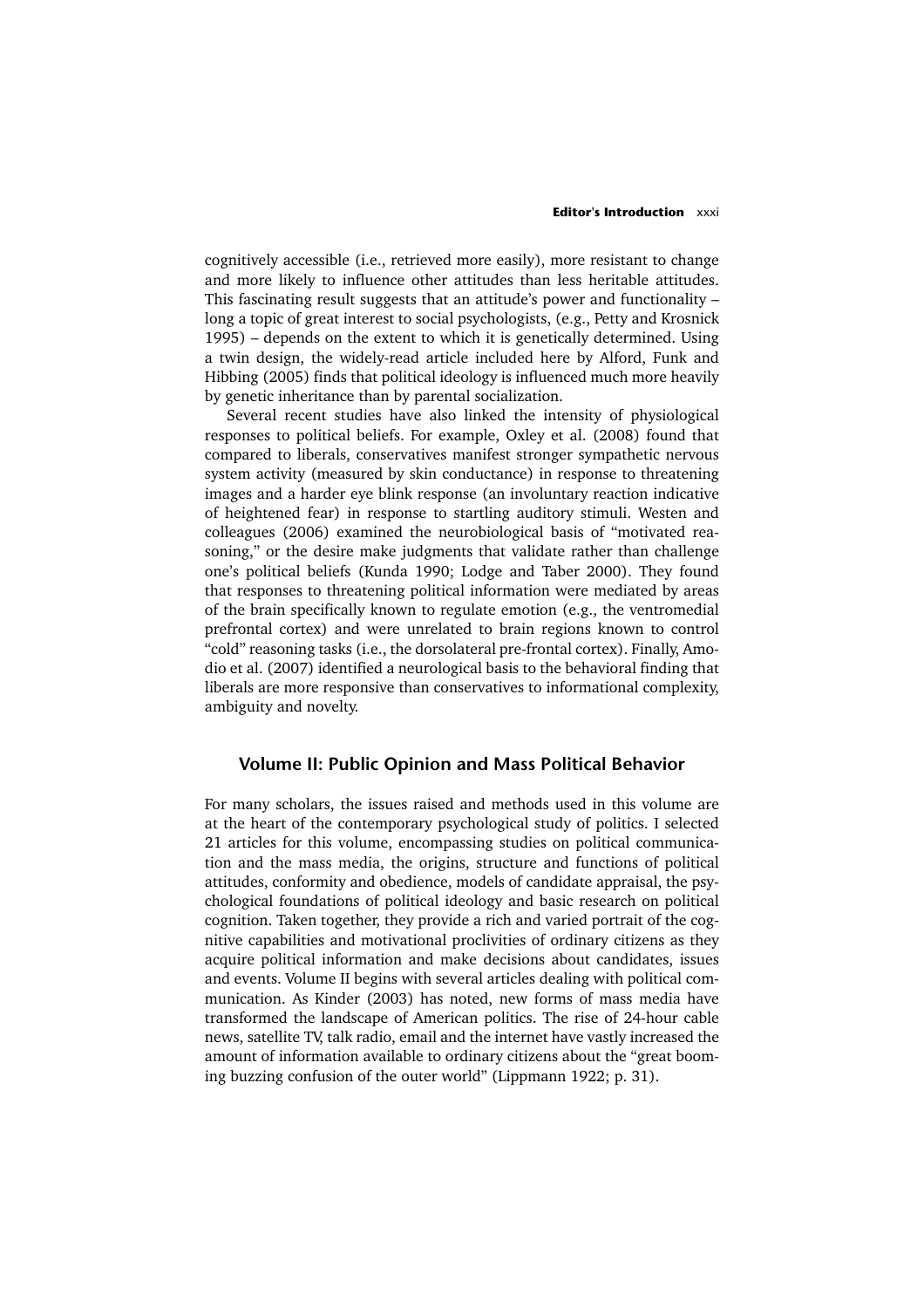### xxxii **Editor's Introduction**

### Political Communication and the Mass Media

While early reviews largely dismissed the mass media as a powerful source in shaping public opinion (for a review, see Kinder 2003), more recent work indicates a far different conclusion. By shaping how citizens (a) make sense of politics (*framing*), (b) decide which issues are the most important (*agenda setting*) and (c) select the considerations on which their opinions and judgments are based (*priming*), the media are a powerful agent in shaping public opinion. As Nelson, Clawson and Oxley (1997) explain in their article included in this volume, "by framing social and political issues in specific ways, news organizations declare the underlying causes and likely consequences of a problem and establish criteria for evaluating potential remedies for the problem" (p. 568). Beyond elegantly illustrating the basic framing effect, Nelson et al. demonstrate that it is mediated by temporal changes in the importance accorded to different values (and not, as had been widely supposed, by cognitive accessibility; see Iyengar and Kinder 1987). The study also demonstrated that frames are an important means of political persuasion: they altered not only how participants interpreted the target issue, but also led them to take different positions on the issue. In the second framing article included here, Chong and Druckman (2007a) highlight its competitive (i.e., two-sided) nature, as well as the automatic and deliberative components of cognition that influence the perceived persuasiveness of competing frames (for a theoretical review, see Chong and Druckman 2007b; for additional experimental work on framing, see Berinsky and Kinder 2006; Druckman and McDermott 2008; Jacoby 2000; Nelson and Kinder 1996).

Political psychologists have also studied two additional forms of mass media influence: agenda setting and priming. The former occurs when news media attention to a given issue increases its perceived importance; the latter refers to the media's influence in altering the standards by which citizens evaluate political issues and actors (Miller and Krosnick 2000). Over the past two decades, political psychologists have gathered a good deal of evidence in support of these forms of mass mediated persuasion (for a review, see Kinder 2003). To illustrate agenda setting, I include in this volume an article from Iyengar and Kinder's (1987) book *News that Matters*. They present a series of laboratory experiments in which the degree of news coverage devoted to a given issue is varied in a nightly news broadcast. They find strong evidence that perceptions of issue importance are enhanced by news coverage of the issue. To illustrate priming, I include in this volume an article from Mendelberg's (2001) book *The Race Card.* In laying out a theory of *implicit* racial priming in elections, she argues that the rise of egalitarian norms in American society requires that campaigns seeking to mobilize resentful white voters use subtle forms of racial communication. She provides an incisive analysis of the racial impact of the advertisements used in the 1988 American presidential campaign (see also Valentino, Hutchins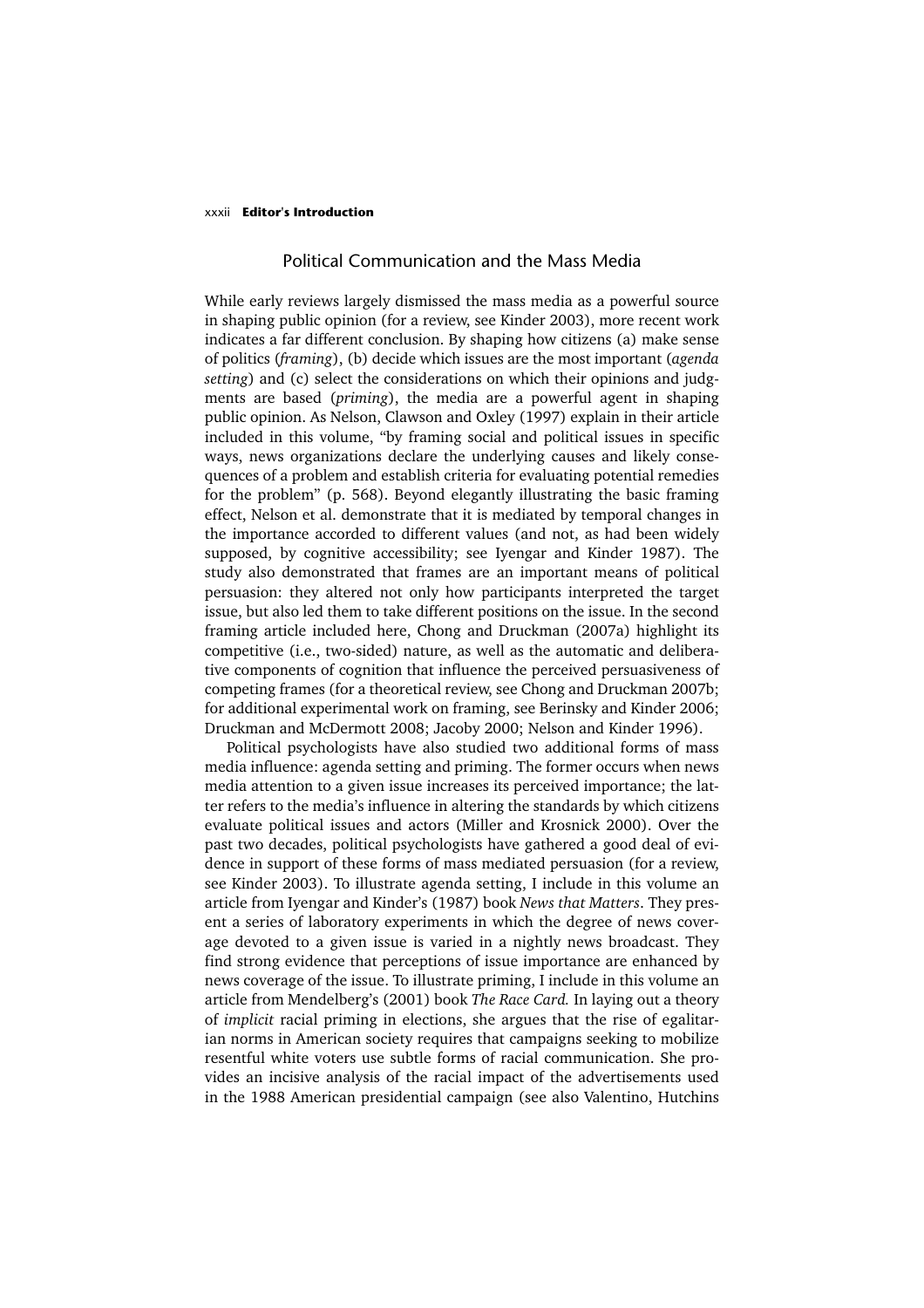#### **Editor's Introduction xxxiii**

and White 2002). Krosnick and colleagues provided important naturalistic evidence for priming by capitalizing on exogenous shocks to the political environment (Krosnick and Brannon 1993; Krosnick and Kinder 1990). They showed that the breaking of the Iran-Contra scandal in 1986 and the first Iraq war in 1991 led to substantial swings in the content of news coverage, which in turn altered the ingredients by which Presidents Reagan and Bush were evaluated.

# Political Attitudes: Origins, Structure, Function and Change

The next section of Volume II is concerned with how and why people form attitudes toward political issues, actors and events, the manner in which these attitudes are structured and the factors that promote attitude change. The theoretically eclectic "functional" approach holds that attitudes are formed and maintained because they provide people with various forms of psychological benefit, including defending the self from intrapsychic conflict, expressing important attributes of one's identity, obtaining social rewards and avoiding social sanctions, facilitating one's material self-interest and gaining accurate knowledge about the social world (Katz 1960; Smith, Bruner and White 1956). For example, in a recent study documenting the ego-defensive function of attitudes, Adams, Wright and Lohr (1996) found homophobia to be associated with homosexual arousal. Within an attitude change context, a functional analysis proposes that persuasive messages should be successful to the extent that they directly address the psychological motivation(s) underlying the targeted attitude (i.e., *the functional matching effect*; Lavine and Synder 1996). For example, attitudes based on utilitarian considerations are most likely to be changed by appeals to self-interest, whereas attitudes based on social identity are more easily changed through symbolic appeals. This volume reprints Katz's (1960) seminal article, which a half century on, provides valuable insights into the motivational origins of political attitudes.

Several researchers have argued that political attitudes are rooted in orientations toward more general values. Studies have shown that support for egalitarianism, economic individualism, free enterprise, moral traditionalism and humanitarianism can account for substantial variation in more specific political evaluations and thus provide "some degree of consistency and meaningfulness to public opinion" (Feldman 1988, p. 416; see also Rokeach 1973; Schwartz 1992; for a review, see Feldman 2003b). In an article included in this volume, Feldman (1988) argues that ordinary citizens need not be politically sophisticated to understand how political policies and actions facilitate or block the attainment of deeply held values (for empirical confirmation, see Goren 2004). Rather, all citizens are thought to absorb the major elements of the political culture through socialization, reinforcement of social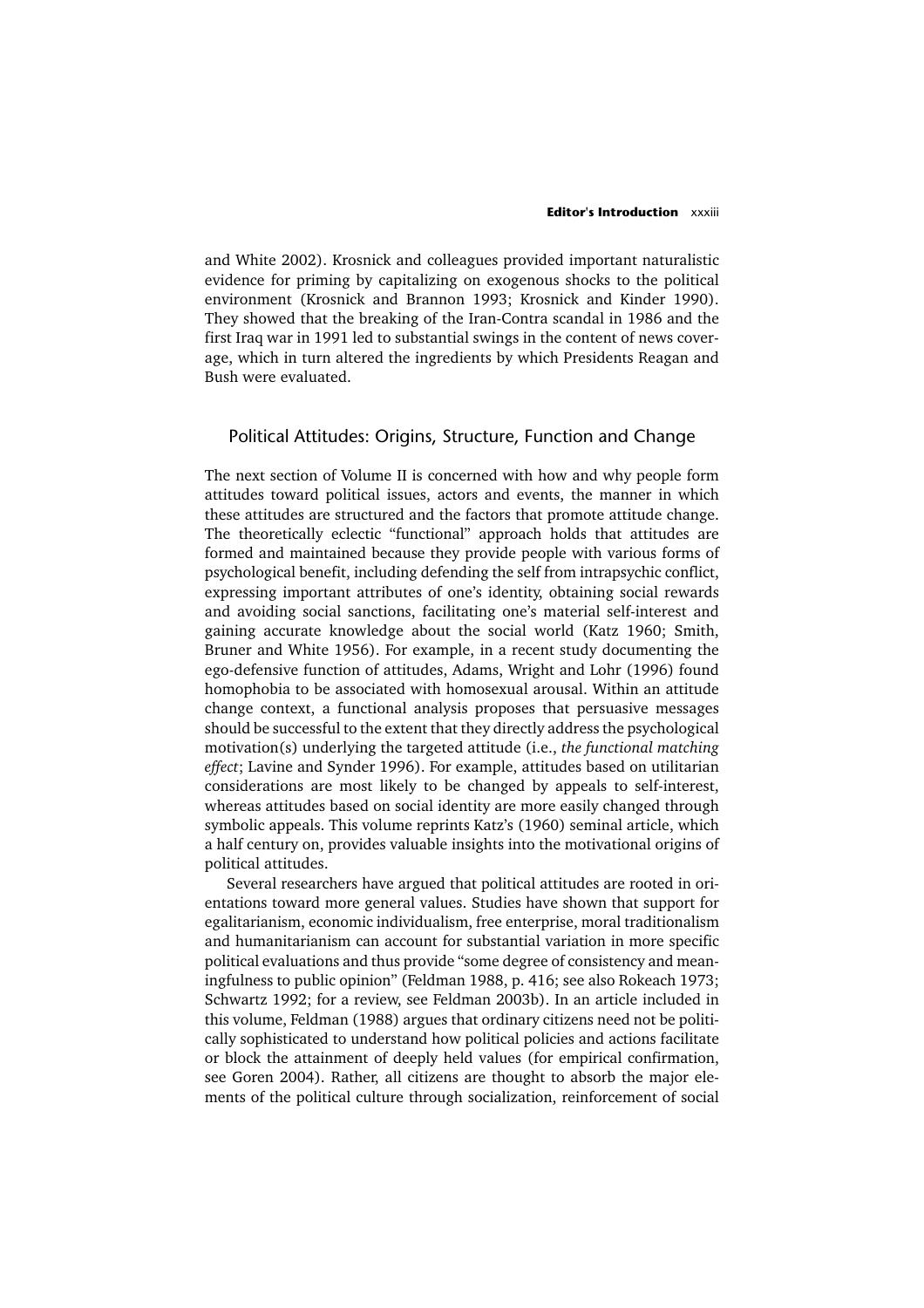### xxxiv **Editor's Introduction**

norms and political institutions (see also McClosky and Zaller 1984). Work demonstrating strong links between core values and policy preferences has led to a tempering of Converse's (1964) pessimistic conclusion that all but the most sophisticated of citizens lack the cognitive wherewithal to organize their political opinions in a coherent way.

One of the most important developments in political psychology in the late 1980s and 1990s was a rethinking of the nature and meaning of public opinion (Tourangeau and Rasinski 1988; Zaller and Feldman 1992). Traditionally, political attitudes have been conceptualized as evaluations that exist in memory in "precomputed" or summary form (e.g., "capital punishment is bad," "affirmative action is good"). That is, once citizens initially form an opinion, "good" or "bad" summary labels or "affective tags" become attached to it and these affective tags are directly retrieved from long-term memory when survey responses are requested (for a review, see Lavine 2002). However, the direct retrieval model has been challenged by two robust empirical findings: (a) attitudes can be highly unstable over time; and, (b) variation in question form, order or content can exert large effects on survey responses. To accommodate these effects, Zaller and Feldman (1992) proposed, in a classic article reprinted here, that political opinions are typically constructed episodically on the basis of whatever considerations are momentarily accessible. This view implies that citizens are unlikely to possess any one "true" attitude toward a given object; instead, they may be thought to possess a distribution of possible attitudes based on a distribution of considerations with fluctuating activation levels. The latter are thought to vary as a function of the content of elite discourse and media coverage (a micro form of agenda setting), as well as according to their long-term motivational relevance to the individual.

In his groundbreaking book *The Nature and Origins of Mass Opinion*, Zaller (1992) extended the Zaller-Feldman model into a dynamic theory of mass mediated persuasion. Consistent with Zaller and Feldman, attitude change is conceptualized not as the substitution of one crystallized attitude for another, but as a change in the balance of positive and negative "considerations" (Zaller 1992, p. 118). Zaller's model of political persuasion involves two individual-level variables, political awareness and political predispositions (e.g., partisanship, ideology) and one contextual variable, the relative balance and overall level of media attention to competing political positions. The strength of the model is that it captures the variable effects of two-sided information flows in different segments of the population. In one test of the model, Zaller provides an extensive analysis of opinion change toward the Vietnam War from 1964 to 1970. He showed that in 1964, opinion toward the war among liberals was a positive linear function of political awareness, as support for the war was the mainstream position among elites across the ideological spectrum. By 1966, however, the anti-war message increased enough in volume to be "heard" by highly aware liberals, so that support for the war peaked among the moderately sophisticated.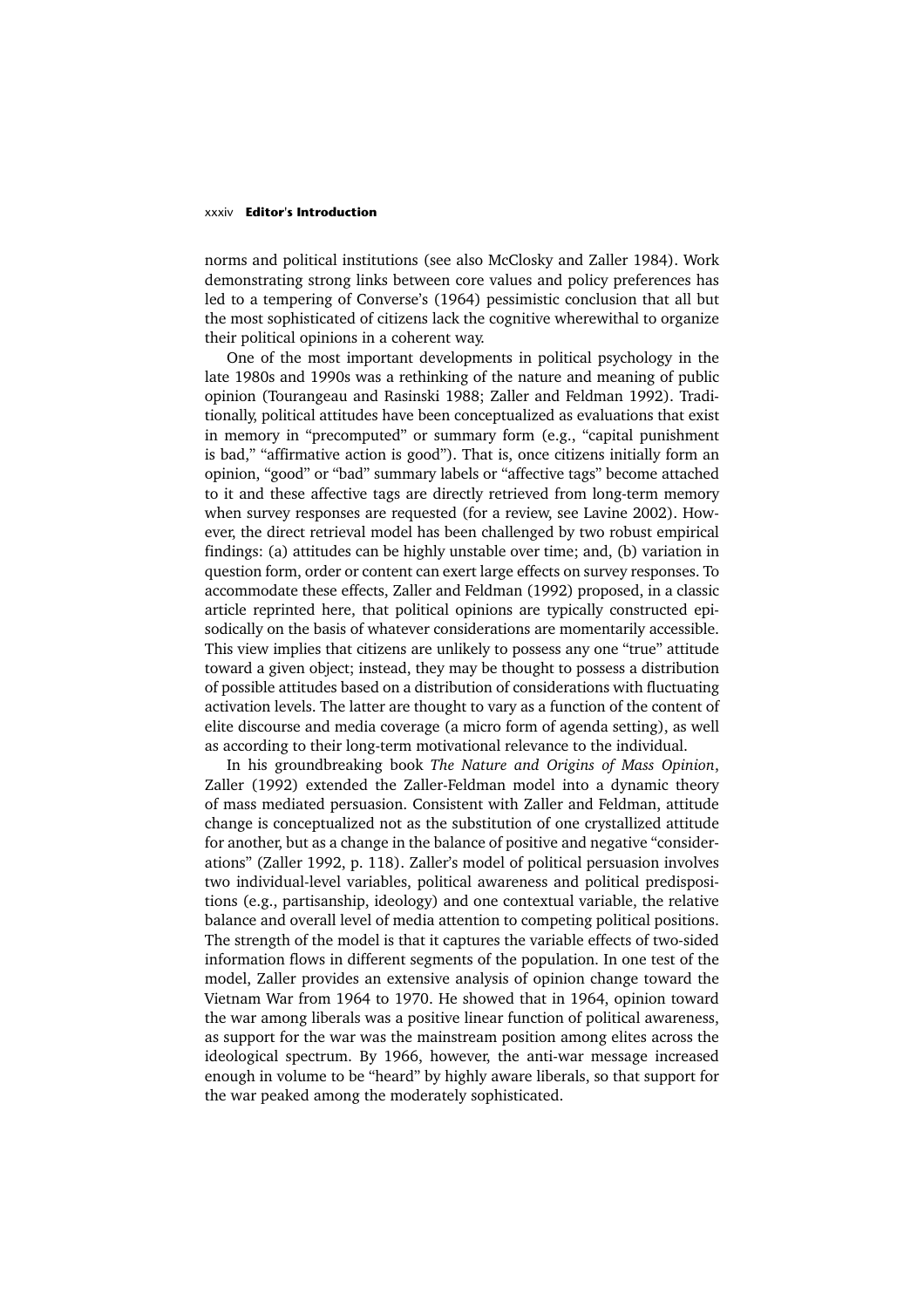### **Editor's Introduction** xxxv

In the last decade, political psychologists have begun to probe the implications of the distinction between implicit and explicit attitudes (Wilson, Lindsey and Schooler 2000). "Implicit" attitudes are evaluative judgments that are typically held without conscious awareness. They reflect associations made in childhood and adolescence and are activated automatically and uncontrollably in relevant social situations. They are also conceptually distinct from "explicit" attitudes, which require motivation and ability to apply and are often tainted by social desirability. The implicit-explicit distinction is especially important in assessing attitudes toward socially sensitive topics (e.g., intergroup attitudes), as in a climate governed by tolerant norms, survey respondents are likely to dissemble in reporting their attitudes. Several articles – including the one in this anthology by Fazio, Jackson, Dunton and Williams (1995) – rely on implicit attitude methods (in this case, affective priming) to overcome the effects of social desirability in the measurement of public opinion about race.

# Contents and Processes of Candidate Appraisal

In addition to studying the origins and nature of public opinion on policy issues, political psychologists have conducted a great deal of research on how citizens form impressions of political candidates. This work has focused largely on four broad classes of factors: groups, issues, parties and candidate personalities (Campbell et al. 1960; Lau 1989; for a review see Kinder 1998). Some of this research has sought to determine the dispositional and situational factors that moderate the degree to which these (and other) factors influence overall candidate evaluations (e.g., Basinger and Lavine 2005; Lau 1989; Marcus et al. 2000). The standard scholarly understanding is that variation in how people make up their minds turns on one's store of information about politics (Delli Carpini and Keeter 1996; Lau and Redlawsk 2006; Sniderman, Brody and Tetlock 1991). Whether referred to as "level of conceptualization," "sophistication," "awareness" or "knowledge," or measured simply as years of education, the traditional view is that a small number of "able" citizens are more likely than the ill-informed masses to form their political judgments using complex decision rules that focus on the most diagnostic information. Less sophisticated voters are seen as falling back on comparatively low-effort cues in distinguishing between candidates, such as perceptions of candidate character. For example, Miller, Wattenberg and Malanchuk (1986) found that references to the personal attributes of the candidates far outnumber references to issues and parties in voters' open-ended comments. By relying on assessments of candidate character, non-ideological voters can manage to form electoral judgements via familiar and well-rehearsed routines of impression formation that they employ in everyday life and that require little in the way of cognitive effort or the capacity for ideological thinking.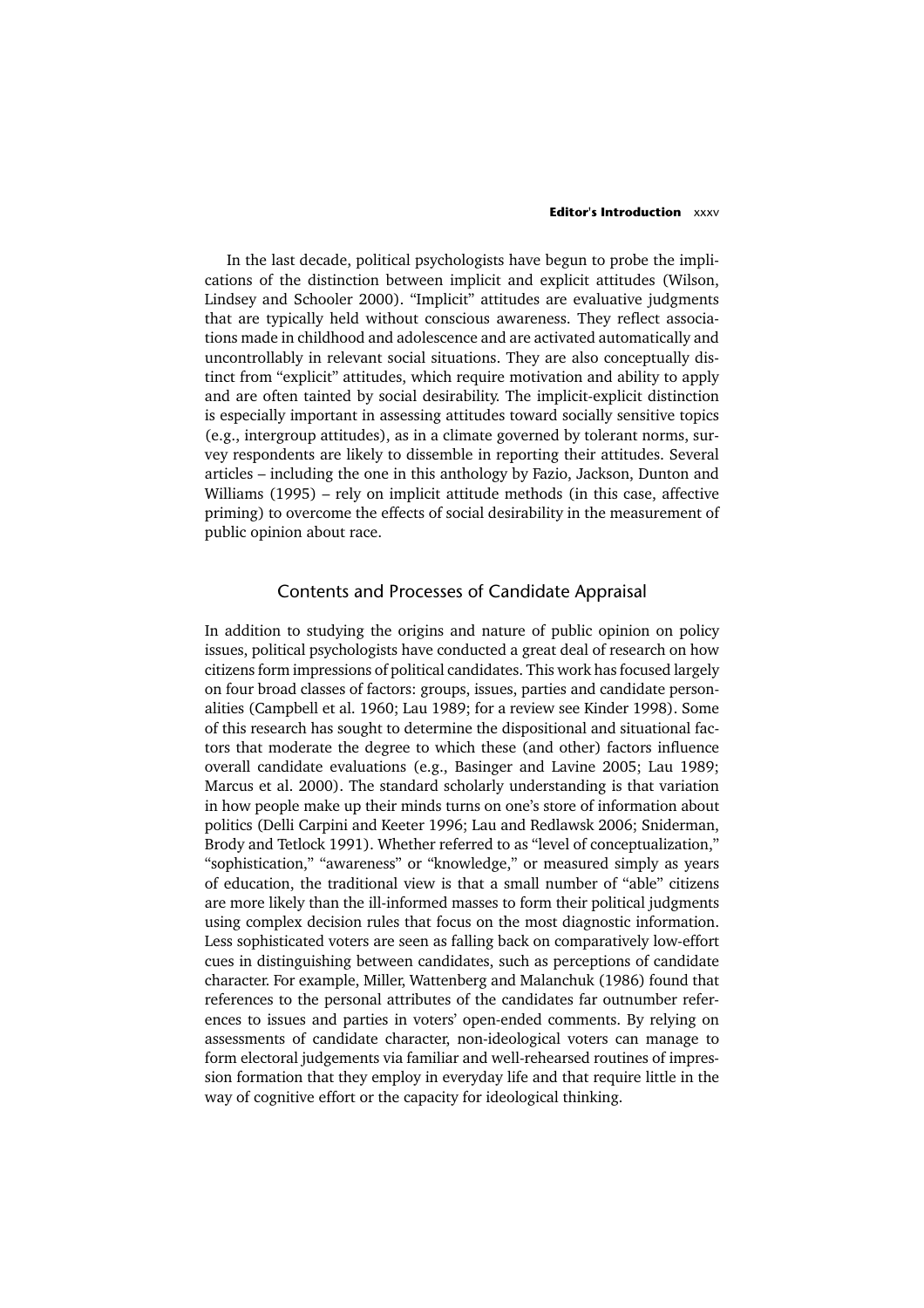### xxxvi **Editor's Introduction**

The article included here by Lodge, Steenbergen and Brau (1995) provides an experimental test of the on-line model of candidate evaluation. As I noted earlier, the on-line model holds that citizens extract the evaluative gist of the campaign information that they encounter and build an ongoing summary counter that moves up or down (in real time) as new information is received. The most important and enduring insight of their work is that rationality in voting behavior does not depend on voters' memory for campaign events. Voters may be simultaneously responsive to campaigns (i.e., adjusting their overall evaluations in response to campaign messages and events) but forget the descriptive details on which their on-line tallies were built. Researchers have proposed hybrid models that integrate both memory-based and on-line processing components (Lavine 2002; Rahn 1995). According to these models, individuals anchor their evaluations on updated summary evaluations and adjust them up or down on the basis of temporarily accessible considerations.

### Psychological Foundations of Political Ideology

There is a vast literature in political psychology exploring the psychological origins of ideology (for a recent review, see Jost, Federico and Napier 2009). Beginning with Reich's (1933) *The Mass Psychology of Fascism* and Horkheimer's (1936) *Studies in Authority and the Family* and including Adorno et al.'s (1950) *The Authoritarian Personality*, Eysenck's (1954) *The Psychology of Politics*, Rokeach's (1960) *The Open and Closed Mind*, Wilson's (1973) *The Psychology of Conservatism*, Altemeyer's (1988) *Enemies of Freedom*, Sidanius and Pratto's (1999) *Social Dominance*, Stenner's (2005) *The Authoritarian Dynamic* (a selection of which appears in this volume) and most recently, Jost, Kay and Thorisdottir's (2009) *Social and Psychological Bases of Ideology and System Justification* and Hetherington and Weiler's (2009) *Authoritarianism and Polarization in American Politics*, psychologists and (occasionally) political scientists have sought to understand why some people gravitate toward conservatism and others toward moderate or liberal ideologies. In a comprehensive theoretical integration of this literature (reproduced in this volume) Jost, Glaser, Kruglanski and Sulloway (2003) argue that people embrace political conservatism because it serves a variety of motivational needs, including the reduction of "fear, anxiety and uncertainty; [the avoidance of] change, disruption and ambiguity; and to explain, order and justify inequality among groups and individuals" (p. 340). From this point of view, political conservatism is simply a special case of *motivated social cognition.* Jost et al. marshal a large amount of evidence that a variety of epistemic and existential needs – including those pertaining to aggression, intolerance of ambiguity, uncertainty avoidance, self-esteem, cognitive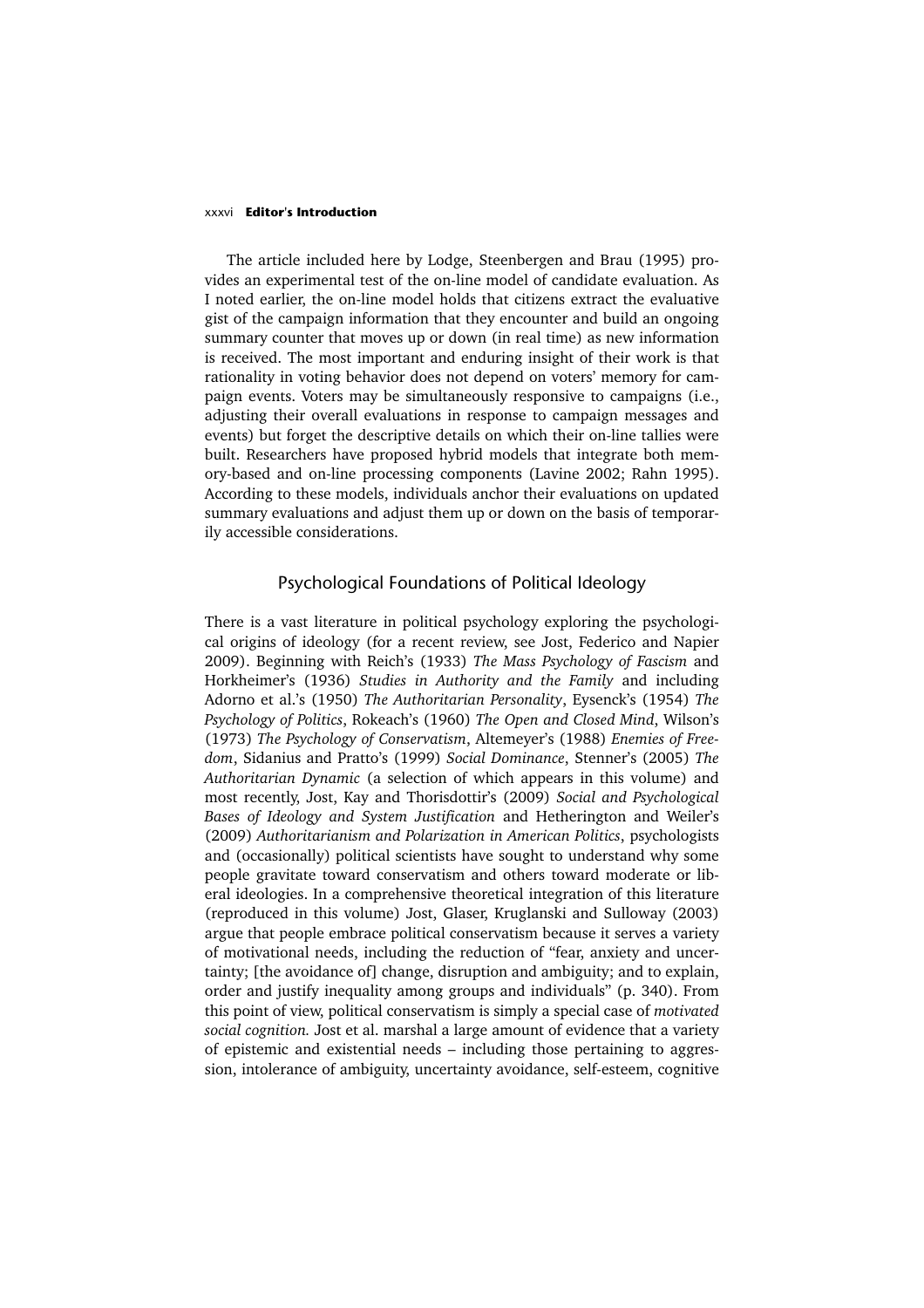closure, regulatory focus and anxiety arising from mortality salience – are associated with political conservatism.

Two broad types of sociopolitical attitudes in particular – right-wing authoritarianism (RWA) and social dominance orientation (SDO) – have emerged as central explanatory constructs in political psychology (Duckitt 2001). RWA is defined by a constellation of three social attitudes: conventionalism, submission to authority and aggression against outgroups, which covary to form a highly unitary dimension. SDO is embedded in a theory of intergroup relations in which societies are thought to minimize conflict by creating ideologies that legitimize the hegemony of dominant groups and the oppression of outgroups. Individuals scoring high in SDO prefer group relations to be hierarchical, whereas low scorers prefer equality between groups (Sidanius and Pratto 1999). RWA and SDO parallel a longstanding empirical distinction between different dimensions of ideology. Beginning with Eysenck's (1954) two-factor model of radicalism versus conservatism and tough versus tender mindedness, analysts of the structure of political attitudes have repeatedly identified a first factor – corresponding roughly to RWA – that entails conformity, social order and religiousness at one pole and freedom, relativism and permissiveness at the other – and a second factor – corresponding roughly to SDO – that entails power and inequality at one pole and egalitarianism and concern for the disadvantaged at the other (for a review, see Duckitt, 2001). Moreover, RWA and SDO – and the broad value dimensions associated with them – provide a good mapping to two distinct but related dimensions of contemporary issue conflict. RWA is more relevant to attitudes rooted in the "culture war," while SDO is more relevant to attitudes about the distribution of economic resources and power.<sup>3</sup>

Several studies have examined the hypothesis that the political consequences of authoritarianism depend on the presence of threat. For example, in an article included in Volume II, Stenner (2005) finds that the presence of threats to the "normative order" (i.e., shared values and the uniformity of belief) selectively activates the predispositions of high authoritarians, strengthening relations between authoritarianism and a variety of political attitudes (see also Feldman 2003a; Feldman and Stenner 1997). In line with this reasoning, Lavine et al. (2002) found that authoritarianism is linked to threat sensitivity. They found that high authoritarians responded more quickly to threatening but not non-threatening words on an automatic word recognition task than low authoritarians. They also found that authoritarians responded more quickly than low authoritarians to target words that are semantically related to threatening connotations of a homograph (dual meaning) prime (e.g., the target word "weapons," when following the prime word "arms") but *not* to target words that are semantically related to nonthreatening connotations of the prime (e.g., the target word "legs" when following the prime word "arms"). Moreover, in a study in which "mortality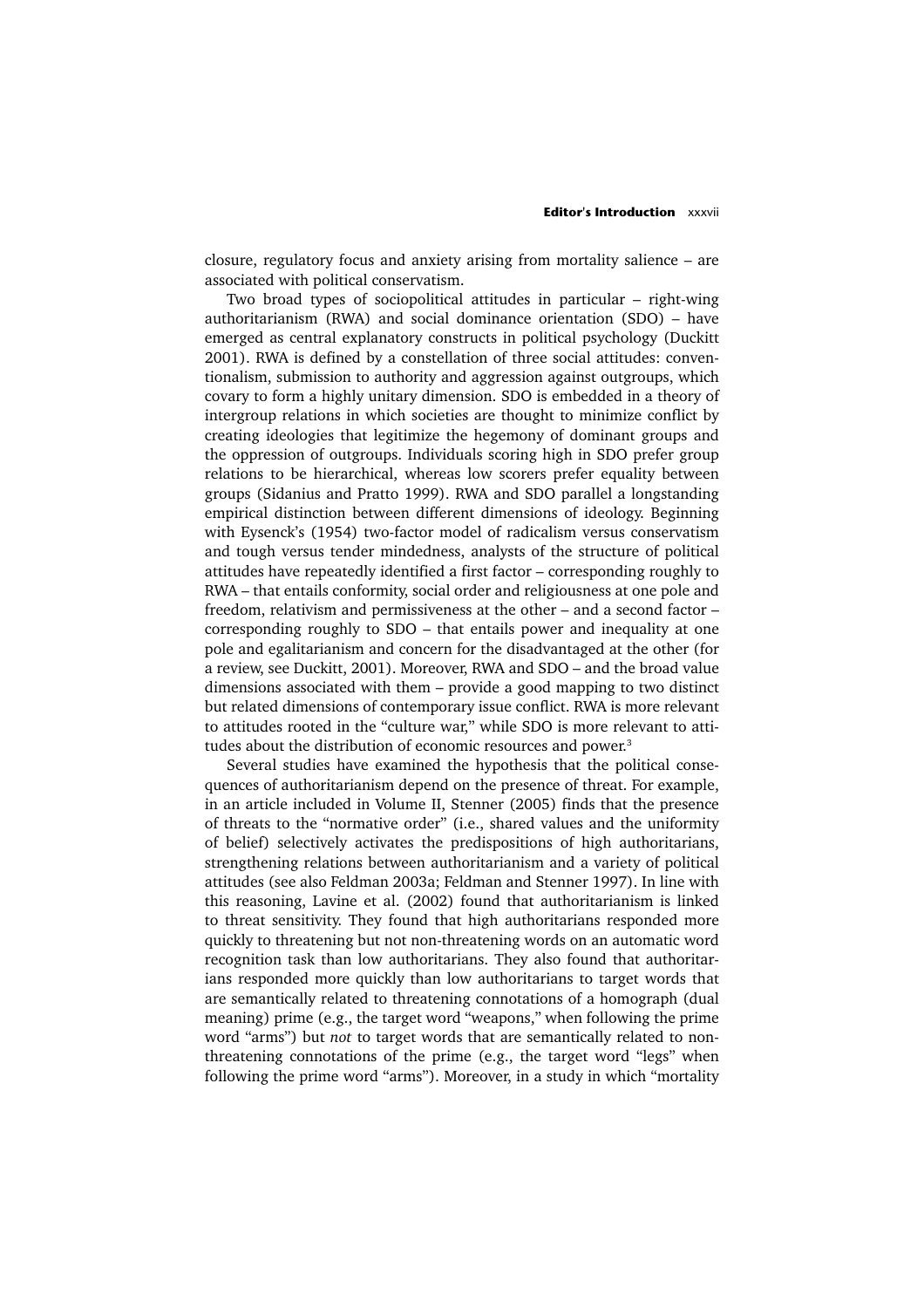### xxxviii **Editor's Introduction**

salience" was heightened experimentally, Lavine, Lodge and Freitas (2005) found that high but not low authoritarians became biased in their preference for exposure to attitudinally-congruent (vs. incongruent) information, presumably as a strategy for decreasing threat and anxiety.

# Political Cognition

The cognitive revolution made inroads into political science as early as the mid 1970s, particularly in the domain of international relations (e.g., Jervis 1976). It arrived in full force in the 1980s with Iyengar and Kinder's (1987) cognitive theory of media priming, Lodge and colleagues' (Lodge et al., 1989; Lodge and Hamill 1986) work on schemas and on-line processing, Larson's (1985) research on Soviet containment, Lau's (1985, 1989) work on construct accessibility and valence asymmetry in political evaluation, Conover and Feldman's (1984, 1989) work on belief systems and inference processes and Tetlock's (1986, 1992, both included in this volume) work on foreign policy decisionmaking and the relationship between cognitive style and political ideology.

McGraw's (2000) article on the development of the cognitive perspective in political psychology provides a concise review of this area (see also Taber 2003). She explains that the premise of the cognitive approach is that information about the world is organized as knowledge structures (or "schemas") in memory and that these structures play an important role in how people interpret and respond to new information. Contemporary research in political cognition examines a wide variety of substantive questions, including those related to international relations, mass political behavior and intergroup relations. The unifying factor in this work is the concept of "information processing," which McGraw and Lodge (1995) define as "the processes by which people acquire, store, retrieve, transform and use information to perform some intelligent goal-based activity" (p. 1). As they note, a broad distinction can be made between research focusing on the representation of information in memory and that focused on the cognitive processes that lead to a political response. Research on the former was popular in the 1980s, as political psychologists fleshed out how citizens internally organized information about political objects and ideas (e.g., Conover and Feldman 1984) and how differences in organization influenced subsequent memory (Lodge and Hamill 1986), inferences about new information (e.g., Conover and Feldman 1989; Larson 1985; Rahn 1993) and the basis of citizens' vote decisions (Lau 1989).

Research on cognitive processes examines *how* – by what mental operations – judgments are made. As discussed earlier, memory-based and on-line models assume different mechanisms by which individuals construct their political opinions. I include in this volume two articles that focus on different aspects of cognitive processing. The first, by Huckfeldt, Levine, Morgan and Sprague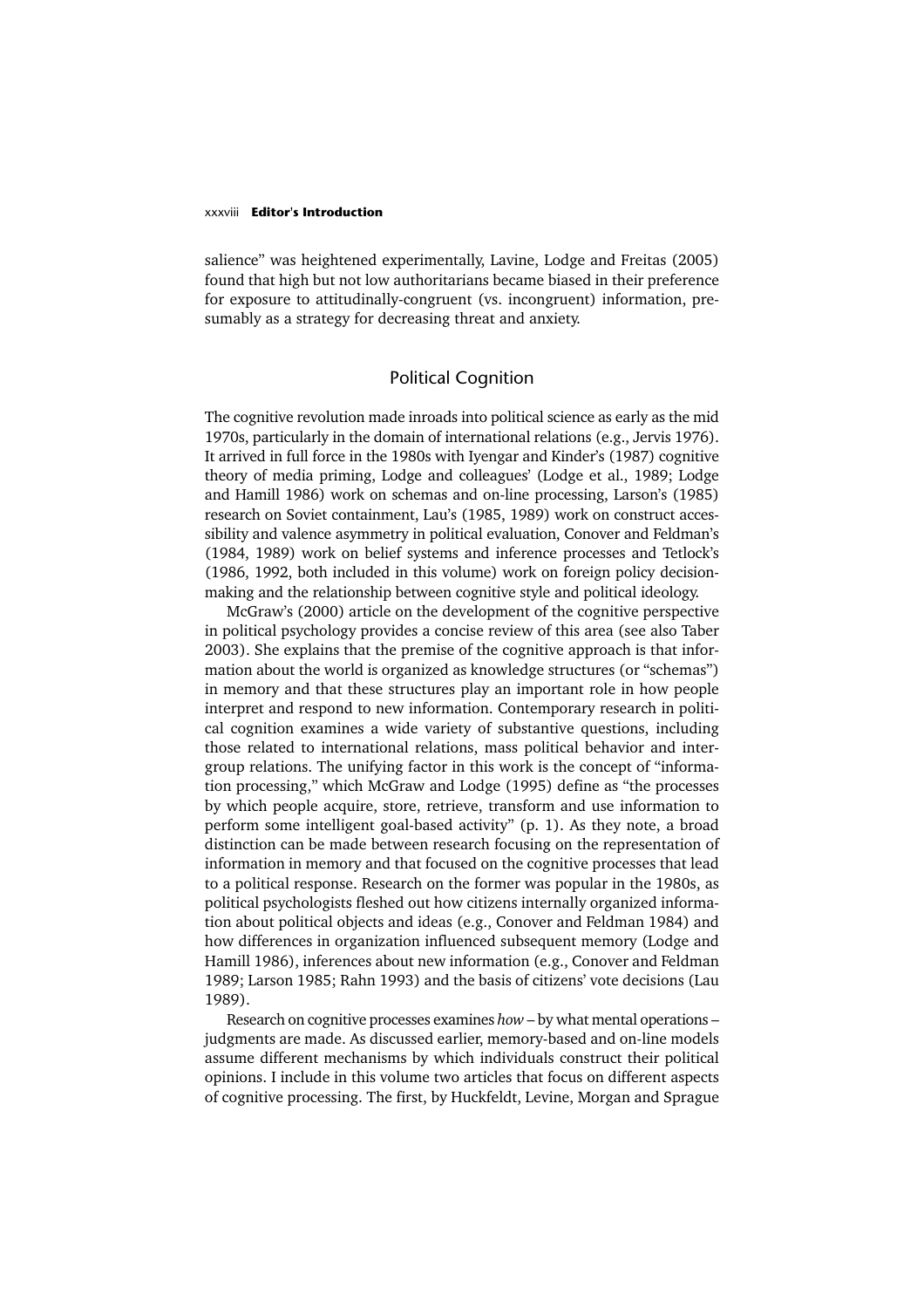#### **Editor's Introduction** xxxix

(1999), focuses on the concept of cognitive accessibility. Given the bounded nature of information processing (Simon 1985), citizens do not take into account all the information they have in making a political judgment; instead, they rely on considerations that are accessible, or those that come easily to mind. Huckfeldt and colleagues demonstrate that respondents with highly accessible partisan and ideological orientations – measured by the speed with which they were reported – are more likely to use these concepts in making political judgments and in resisting persuasion attempts. In the second article, Taber and Lodge (2006) test a theory of motivated reasoning. They argue that all human reasoning can be characterized as a tension between strivings for two conflicting motivations: accuracy and belief perseverance. If the desire for accuracy leads to reasoning from "the bottom up" in an attempt to draw conclusions that respect the available evidence, the belief perseverance principle holds that reasoning can also occur from "the top down" in an attempt to draw conclusions designed to uphold standing political commitments. While from a normative perspective, the interpretation and evaluation of new information should be kept independent of one's "priors," Taber and Lodge demonstrate that people often do otherwise. They show that we tend to selectively seek out information that upholds the validity of our attitudes while actively avoiding information that challenges them and that we critically scrutinize and counterargue incongruent information while accepting congenial information at face value.

# **Volume III: International Relations and the Psychological Study of Political Elites**

According to the theory of *neorealism* (Waltz 1979), sovereign states are the principal actors in the international system. Their actions are thought to be rationally motivated by the single-minded pursuit of self-interest, which is to say, by national security and survival. From this perspective, foreign policy decision-making is constrained by the global distribution of military and economic power, leaving little room for psychological explanations or individual agency. As Tetlock (1998) notes, "national leaders either respond in a timely manner to shifting balances of power or they are rapidly replaced by more realistic leaders" (p. 869). By focusing solely on structural and external constraints, however, political psychologists argue that work in the neorealist tradition fails to address how decision makers' cognitive representations (e.g., operational codes), motivational goals (e.g., dissonance reduction) and emotional states influence their perceptions and actions (for reviews, see Levy 2003; Tetlock 1998). The distinctive premise of the psychological approach is that "variation in the beliefs, psychological processes and personalities of individual decision-makers" can exert a decisive influence on foreign policy behavior (Levy 2003, p. 255).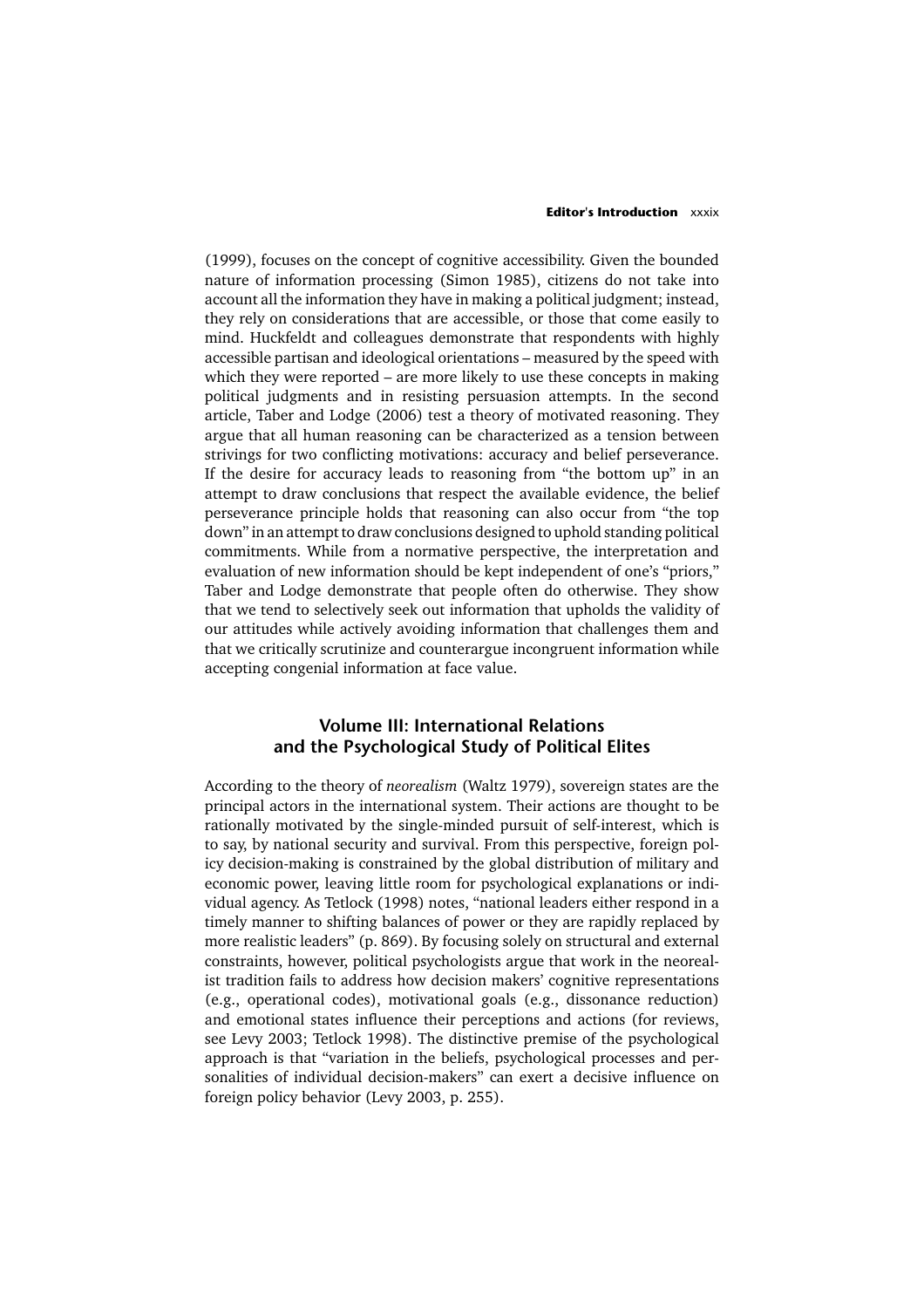### xl **Editor's Introduction**

The articles in this volume examine how psychological concepts have been applied to a variety of problems in international relations, including conflict resolution and political reconciliation, foreign policy decision-making, problem representation, leadership styles and psychobiography. Political scientists have explored these questions from a variety of psychological perspectives, including attribution theory, prospect theory, information processing theories, psychodynamic theory and the psychology of group dynamics. For example, the article included here by Vertzberger (1990) on perception provides a general cognitive model of how decisions are grounded in leaders' representations or frames of foreign policy problems. An article in this volume by Levy (1992) provides a discussion of how prospect theory (Kahneman and Tversky 1979), a widely-applied alternative to classical expected utility theory, can explain a number of robust decision-making phenomena that cannot be accounted for by traditional rational actor models.

The first two articles in Volume III offer different perspectives and methodological approaches to studying international conflict. The first article is a selection from Holsti's (1972) book *Crisis Escalation War*, which examines the influence of stress on foreign policy decision-making. Focusing on two case studies with different outcomes – First World War and the Cuban missile crisis – Holsti explores a variety of cognitive mechanisms by which crisis-induced stress leads to suboptimal performance. Researchers have also begun to explore the psychological processes underlying the maintenance and resolution of *intractable* conflicts, those in which violence persists for decades. In the second article included in this volume, Bar-Tal (2000) argues that such conflicts require a psychological infrastructure of shared societal beliefs among citizens, including a narrative about the justice of the in-group's goals, continuous affirmation of its victimization, the delegitimization of one's opponents and a sense of social unity. Bar-Tal also focuses on the cognitive shifts to this "conflictive ethos" that produce a psychological readiness for reconciliation.

The next several articles address a variety of psychological factors affecting foreign policy decision-making among political leaders. The first is a selection from Jervis's (1976) classic book *Perception and Misperception in International Politics*, which marks the beginning of the systematic study of the foreign policy from a cognitive perspective. In the article "Deterrence, the Spiral Model and Intentions of the Adversary," Jervis lays out the psychological dynamics by which states come to misperceive the intentions of one another's actions, leading to a spiraling of aggression, even when neither side has expansionist aims but simply desires security. Anticipating a great deal of subsequent work on theory- versus date-driven information processing by psychologists, Jervis argues that "once a person develops an image of the other – especially a hostile image of the other – ambiguous and even discrepant information will be assimilated to that image" (p. 68).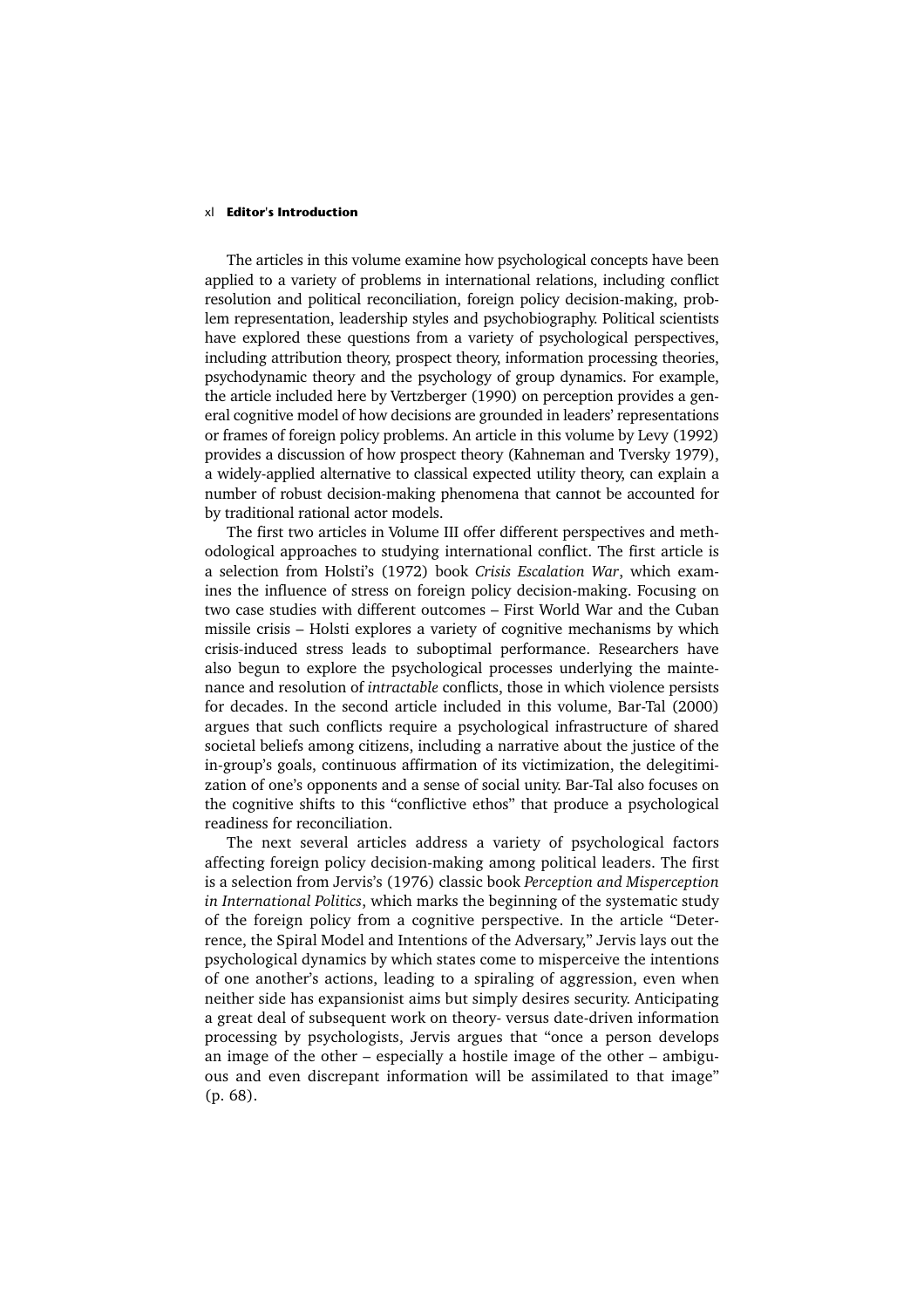### **Editor's Introduction** xli

Typically, however, decisions are not made by leaders in isolation; they are worked out collectively within the leader's inner circle of advisors. Elite decision-making can thus be analyzed from the perspective of group dynamics. Janis's (1982) popular "groupthink" model, developed on the basis of several high profile foreign policy fiascos – e.g., the appeasement of Nazi Germany by Neville Chamberlain (1938), Truman's decision to pursue the Korean army beyond the 38th parallel (1950), Kennedy's launching of the Bay of Pigs invasion (1961) and Johnson's escalation of the war in Vietnam (1965) – specifies a set of antecedent conditions, intervening processes or groupthink "symptoms" and a set of consequences that lead to defective decisions. In the article selected for inclusion here, "The Groupthink Syndrome," Janis (1982) argues that group cohesion, its insularity (from qualified outsiders) and the leader's overt preference for a given policy option are hypothesized to produce pressures for uniformity and loyalty, a belief in the group's invulnerability and the morality of its position and stereotyped views of the enemy. These intervening processes are then thought to lead to suboptimal decision-making, including an incomplete survey of objectives and alternatives, failure to examine the risks of the preferred option and biases in the selection and interpretation of evidence bearing on the alternatives. Janis's groupthink model has been subject to empirical testing using experimental techniques, content coding of archival material and a meticulous study included here by Tetlock et al. (1992), in which expert raters completed a Qsort to capture the group dynamics of several well-known foreign policy decision-making episodes. These studies reveal broad support for the groupthink model, but fail to find that group cohesiveness in particular plays a causal role in generating the hypothesized intervening groupthink symptoms.

Contrary to the neorealist assumption that environmental constraints minimize the influence of individual differences, political psychologists argue that the idiosyncratic experiences, motives, beliefs and abilities of individual leaders can be of great consequence in the decisions they make. According to Greenstein (1969), tracing the influence of psychological processes on leaders' personalities and decisions requires making clinical inferences on the basis of known biographical facts. For example, in their monumental psychological study of Woodrow Wilson, George and George (1956) trace the origins of Wilson's behavior as president to low self-esteem and repressed anger deriving from a cold relationship with a perfectionistic father. They argue that this produced an extreme sensitivity to threats to Wilson's autonomy as an adult and to an uncompromising and self-defeating pattern of behavior. In later work, George (1968) elaborated on the psychodynamics of Wilson's character using Lasswell's (1948) hypothesis that power-seeking among political leaders can be seen as a compensation for damaged self-esteem.

In addition to psychodynamic biographical studies, researchers have developed more objective methods for studying the personality characteristics of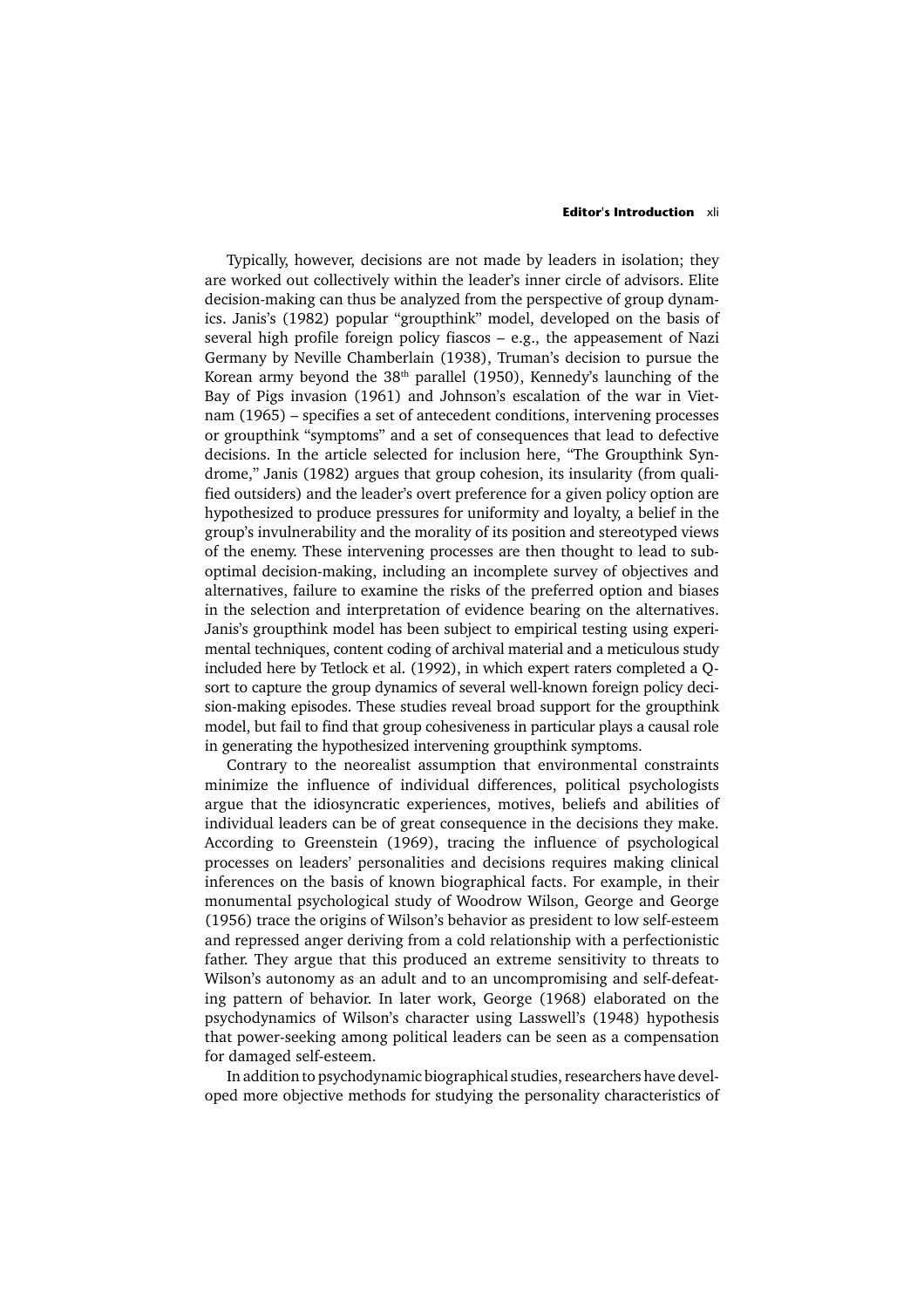### xlii **Editor's Introduction**

leaders "at a distance," through systematic content analysis of peeches, interviews and other spontaneous verbal material (Hermann 1980). For example, Winter, Hermann, Weintraub and Walker (1991) analyzed the personalities George Bush Sr., & Mikhail Gorbachev using transcripts from speeches and press conferences. They coded for motive profiles (i.e., needs for achievement, affiliation and power), as well as personality traits, general beliefs about the world, cognitive and interpersonal styles and operational codes (i.e., general beliefs about politics and the world). Based on the derived personality profiles, Winter et al. made a series of suggestions about how the two leaders might engage in successful negotiation.

An interesting question about leadership and performance from a socialpsychological perspective is the relative contribution of dispositional and situational factors. As Simonton (1988) writes, "is leadership a matter of being the right person, or is it due more to being at the right place at the right time" (p. 928)? A more nuanced form of the question might be: under what circumstances are particular personality qualities in leaders likely to result in successful outcomes? Relying on Erikson's (1964) insight that leaders are chosen by mass publics "possessed of analogous [psychological] conflicts and corresponding needs," Winter (1987) tested a "matching" hypothesis by independently scoring the motive profiles of U.S. presidents and the public on the basis of their needs for power, affiliation and achievement. In line with the trait-situation interaction hypothesis, Winter found that congruence positively predicted the president's electoral appeal, measured by margin of victory and probability of being re-elected. Contrary to the interaction hypothesis, however, he finds that presidential greatness (measured by ratings of historians) is a positive first order (i.e., "main effect") function of the present's level of power motivation.

### **Volume IV: Intergroup Relations and Political Violence**

In his review of the literature on prejudice and intergroup hostility, Duckitt (2003) notes that the tendency to "perceive others as group or category members rather than as individuals occurs pervasively, rapidly and in apparently automatic fashion in many situations" (p. 560). Much in line with this conclusion, political psychologists have found groups to be an integral part of the political landscape. Sympathies and resentments toward a variety of "visible social groupings" – blacks, whites, liberals, conservatives, gays, poor people, businessmen and evangelical Christians – fundamentally shape a broad range of political views, including partisan and ideological identification (Brady and Sniderman 1985; Campbell et al. 1960; Conover and Feldman 1981). For example, in reflecting on whether they are Democrats or Republicans, Green, Palmquist and Schickler (2002) contend that people ask themselves the following: "What kinds of social groups come to mind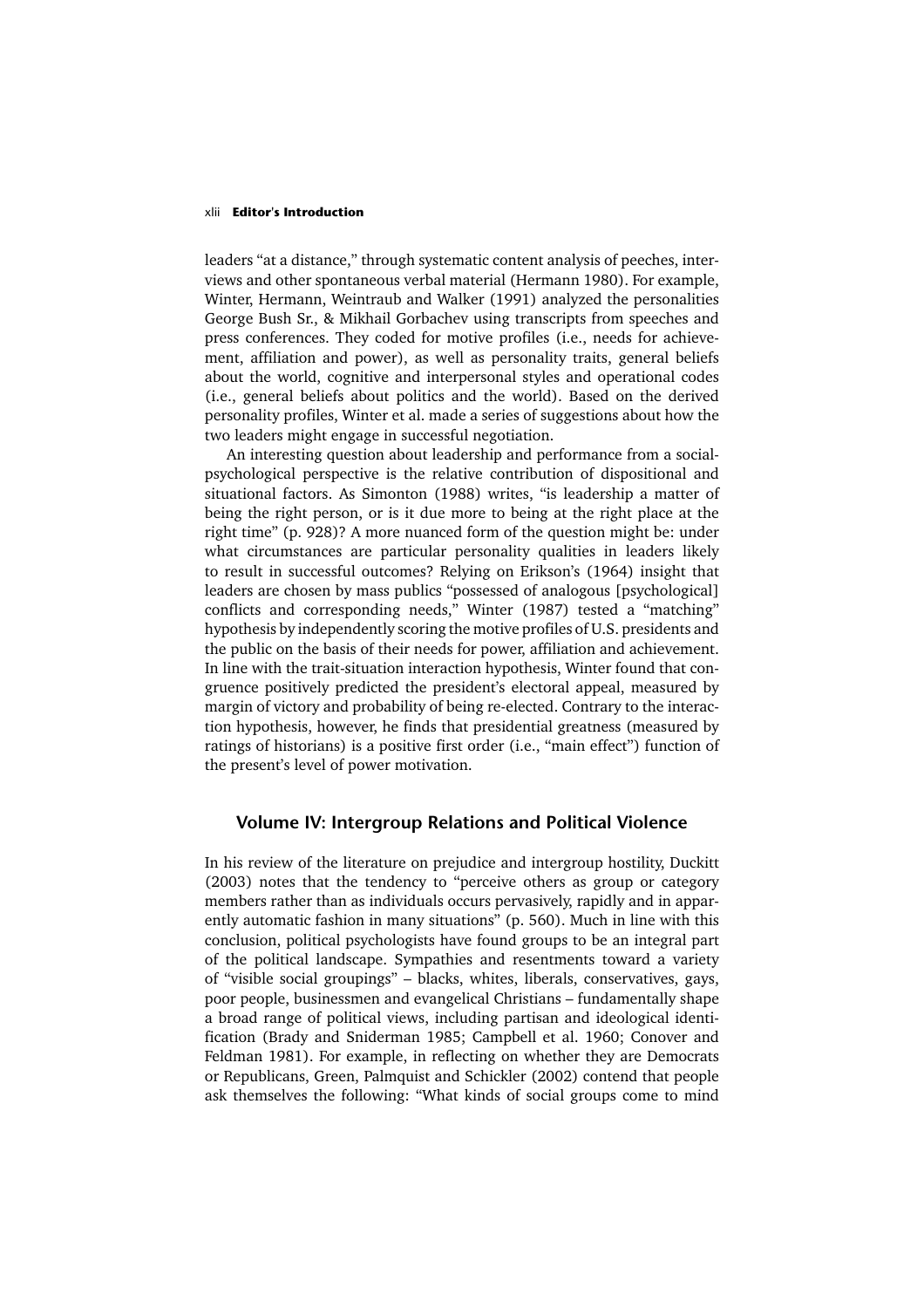### **Editor's Introduction** xliii

as I think about Democrats, Republicans and Independents? Which assemblage of groups (if any) best describes me" (p. 8)? The group-centric nature of public opinion is most clearly evident in Conover and Feldman's (1981) analysis of the origins and meaning of ideological labels, in which evaluations of liberals and conservatives were more strongly rooted in group likes and dislikes than in issue preferences, leading to the conclusion that mass ideology is largely symbolic in nature.

Evidence for the central role of groups can be found in the earliest empirical studies of political behavior (e.g., Berelson, Lazarsfeld and McPhee 1954; Campbell et al. 1960). For example, the sociologically-oriented work of Lazarsfeld and colleagues emphasized economic class, level of urbanization and religion as the primary determinants of vote preference. More recent work in this tradition has shown that race, religion and gender often produce substantial policy and electoral cleavages (e.g., Kaufmann and Petrocik 1999; Mendelberg 2001). The articles in this final volume illustrate the wide range of political consequences that have been ascribed to group membership, identification and affect. The first set of articles, by Devine (1989), Sears (1993), Sidanius (1993) and Huddy (2001) present broad theoretical frameworks for understanding the cognitive and motivational processes by which group loyalty and political cohesion are developed. The remaining articles examine how these theories have been applied in different domains of group life such as race, gender and ethnicity and provide examples of some important political consequences that flow from group loyalty and cohesion (e.g., patriotism and nationalism, intolerance, terrorism, genocide, social justice and collective political action).

Recent reviews of intergroup relations (Brewer and Brown 1998; Duckitt 2003; Huddy 2003) suggest several classes of explanations for the centrality of groups in political life. At the heart of the *cognitive* approach is the concept of social categorization, which refers to the tendency to partition the variability among people into a more manageable number of groupings. As Hamilton and Trolier (1986) point out, attempting to perceive each person as an individual would quickly overload our cognitive processing and storage capacities. Thus, to simplify our social worlds, we seek perforce the commonalities among people and use those commonalities as a basis for generating social categories. A natural consequence of social categorization is *stereotyping*, whereby members of a group are treated as functionally equivalent. A great deal of evidence in social psychology indicates that stereotypes influence the perception and evaluation of individual group members (for a review, see Fiske 1998). More generally, they can bias the selection and interpretation of information and provide a basis for filling in missing details, thus allowing perceivers to "go beyond the information given."

According to Brewer (1988) and Fiske and Neuberg's (1990) dualprocess models of social perception, we seek efficiency as perceivers and thus attempt to fit people we encounter into ready-made social categories such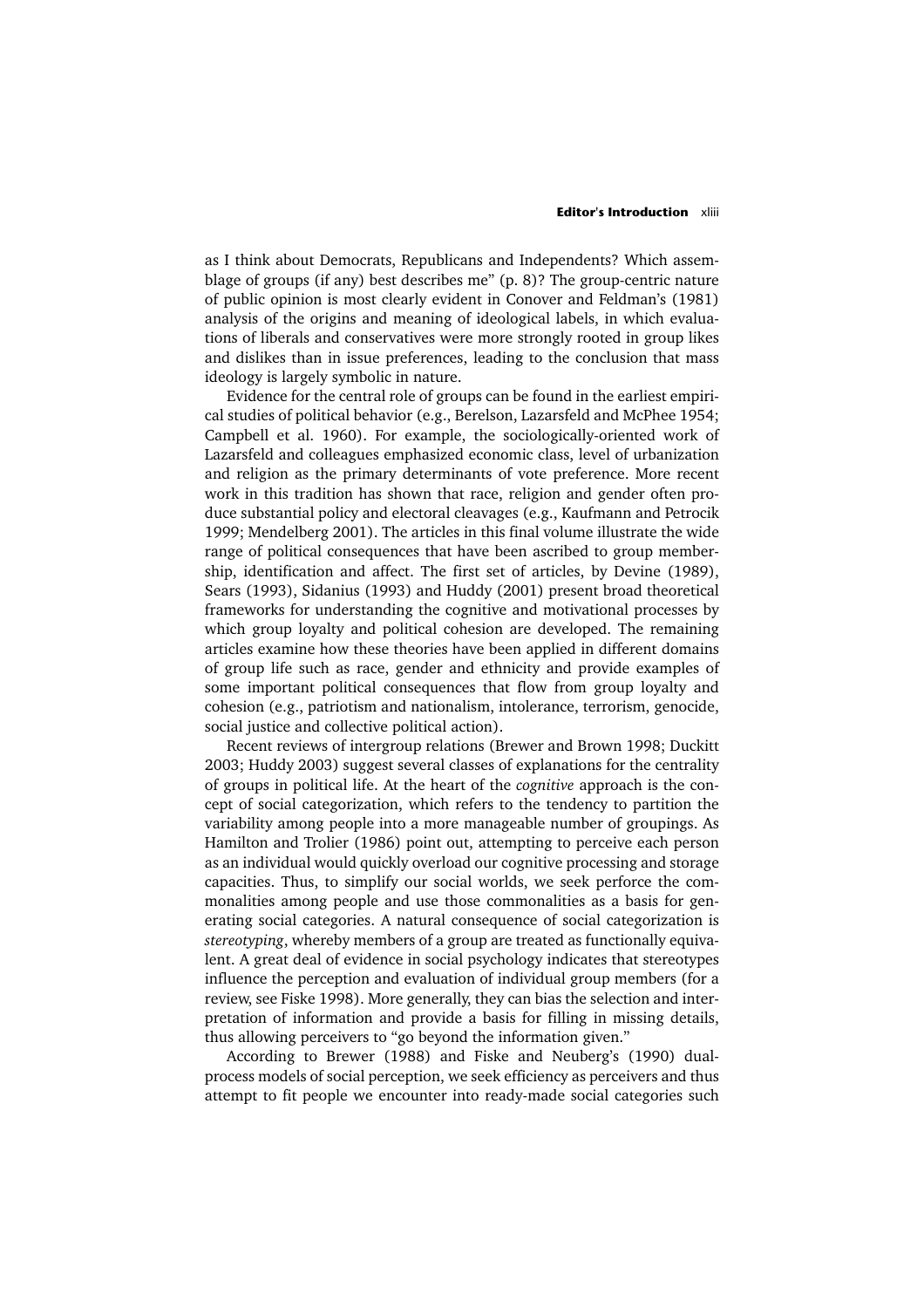### xliv **Editor's Introduction**

as "liberal," "Midwesterner" or "old person,", to help us infer what they are like (e.g., "Midwesterners are reserved;" "old people are infirm"). It is only when this process of categorization fails, for example, when a target person does not fit the stereotype, that "piecemeal" processing occurs. In this case, the perceiver is forced to consider the person as an individual (rather than as a member of a social category) and to form an impression on an "attributeby-attribute" basis – a process requiring considerably more cognitive effort. Huddy and Terkildsen's (1993) experimental work on gender stereotypes – in which they investigate the origins of voters' expectations that female candidates are more competent in handling "compassion" issues (e.g., poverty, the aged) and that male candidates are more competent in handling defense issues – illustrates these "schematic" effects in the realm of candidate judgment. Voters also hold stereotypes about the political parties and use them to infer a candidate's policy positions (Rahn 1993).

Perhaps the most significant theoretical development over the past two decades is the propensity for stereotypes and prejudice to be activated automatically, that is, without intention or conscious effort and applied in ways that are often unsupervised by more deliberative processes (Bargh 1999). Devine's (1989) article included in Volume IV provided early support for the idea that the activation and application of negative racial stereotypes occurs outside of conscious awareness and, most chillingly, that it occurs equally strongly among low- and high-prejudiced individuals. Bargh's (1999) article presents a careful examination of the evidence on the controllability of stereotypes; he concludes pessimistically that automaticity is an uncontainable cognitive monster. Political scientists have only recently begun to explore the political consequences of automatically activated intergroup attitudes (see Mendelberg 2001; Valentino et al. 2002).

A second approach to intergroup relations focuses on the *symbolic* aspects of group membership and identification. According to social identity theory (Tajfel 1981), individuals derive a portion of their self-concept (and esteem) through identification with social groups. At the heart of the theory is the idea that group identification occurs within an intergroup context and is motivated by a desire for "positive distinctiveness," that is, a desire to view the "in-group" as distinct from and more positive than other relevant groups ("out-groups"). Self-categorization as an in-group member thus leads to exaggerated comparisons between in-group and out-group that are designed to favor the former, especially under conditions of intergroup competition. Huddy's (2001) article included in this volume presents a number of critical challenges in applying social identity theory in the realm of politics. In particular, she argues that there needs to be more systematic examination of the subjective meaning of identity, the choice of whether to identify and gradations in identity strength. Huddy and Khatib (2007) probe these issues in research on the nature and consequences of national identity. In other work in political science, Ross (2001) provides a compelling argument that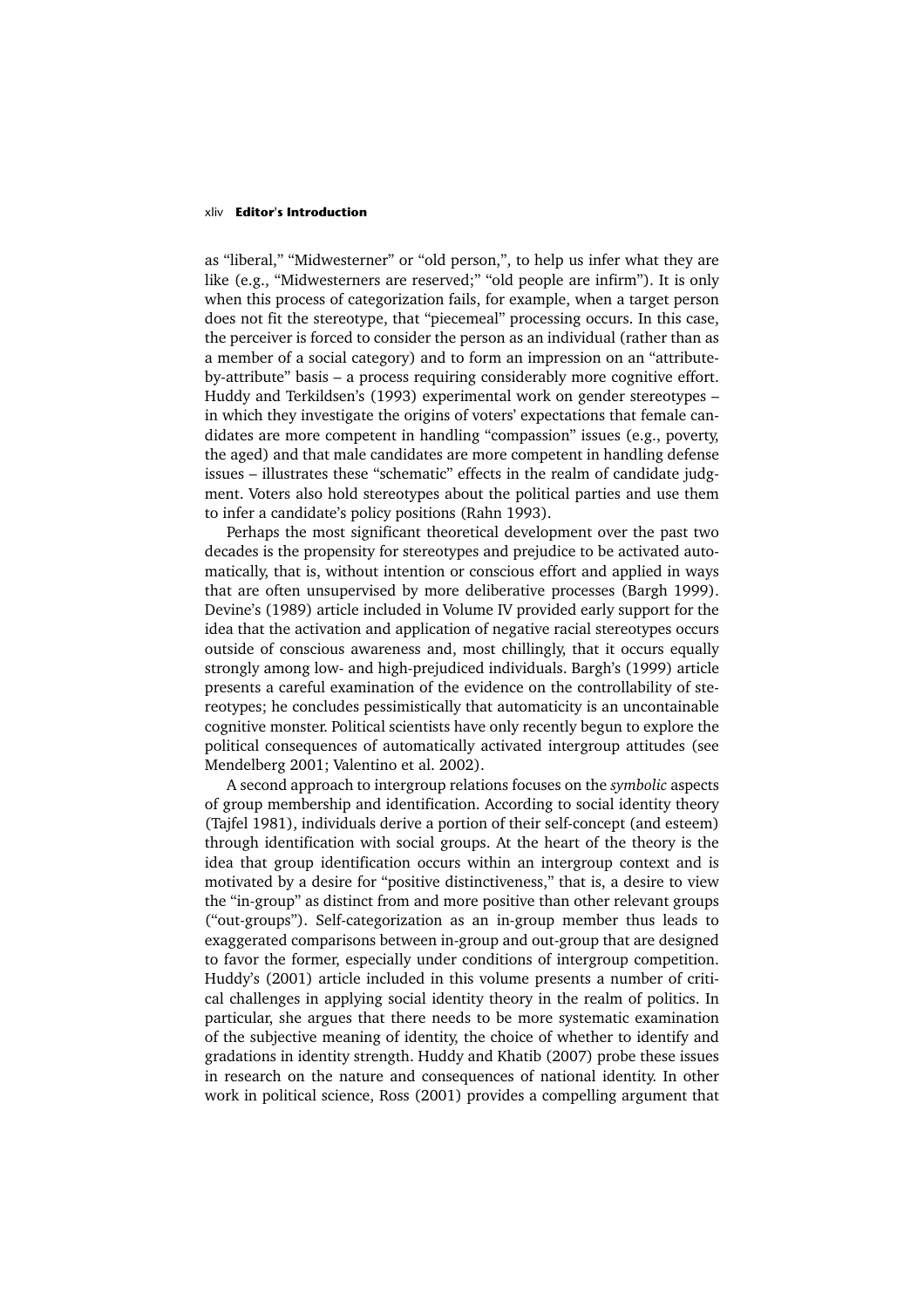### **Editor's Introduction** xlv

identities rather than interests are at the core of ethnic conflict, suggesting alternative prescriptions for addressing them (see also Volkan 1997).

The Sears (1993) and Sidanius (1993) articles provide a contrast between symbolic and instrumental approaches to intergroup relations, respectively. As discussed earlier, Sears and colleagues' theory of symbolic politics holds that learned affective responses to political symbols evoke evaluations toward a variety of attitude objects through the "transfer of affect." For example, attitudes toward policies such as affirmative action and Head Start can be formed through reflexive affective responses to the symbol "blacks." Sidanius and Pratto (1999) developed social dominance theory, which views societies as group-based hierarchies with at least one hegemonic group at the top and at least one negative reference group at the bottom. According to the model, most common forms of intergroup conflict and oppression are manifestations of the desire for group-based social hierarchy among dominant groups. The theory is grounded in evolutionary reasoning, such that social groups with hierarchical organization will have an advantage over egalitarian groups in competing for scarce resources. Among the most interesting aspects of the theory is the concept of "legitimizing myths," which are attitudes, beliefs, values and ideologies that "provide the moral and intellectual support to and justification for the group-based hierarchical social structure and the unequal distribution of value in social systems" (Sidanius 1993; p. 207). Some examples include racism, sexism, classism and the Protestant Ethic. Empirical work by Sidanius and colleagues in the domains of race and gender has consistently shown that "social dominance orientation," an individual difference measure capturing the preference for hierarchical versus egalitarian group-based relations, strongly influences attitudes and political judgments (for a review see Sidanius and Pratto 1999).

These general theories have been used to explicate a wide variety of intergroup phenomena. One of the most important is patriotism, defined as a deeply felt attachment to the nation. While virtually all empirical work has treated patriotism as a unidimensional construct (for exceptions, see Huddy and Khatib 2007; Kelman and Hamilton 1989; Schatz, Staub and Lavine 1999; Sullivan, Fried and Dietz 1992), numerous theoretical distinctions have been proposed, including a "military" versus a "civic" form of patriotism, one of imitation and obedience versus innovation and disobedience, ignorance and irrationality versus reason and dissent and "pseudo" versus "genuine" patriotism (for a review see Schatz et al. 1999). The article by Schatz and colleagues (1999) included in this collection encompasses these distinctions by proposing two qualitatively different forms of national attachment: "blind" and "constructive" patriotism. They describe the former as a rigid and inflexible attachment to country, characterized by unquestioning positive evaluation, staunch allegiance and intolerance of criticism. By contrast, constructive patriotism refers to an attachment to country characterized by "critical loyalty," and questioning and criticism of current group practices motivated by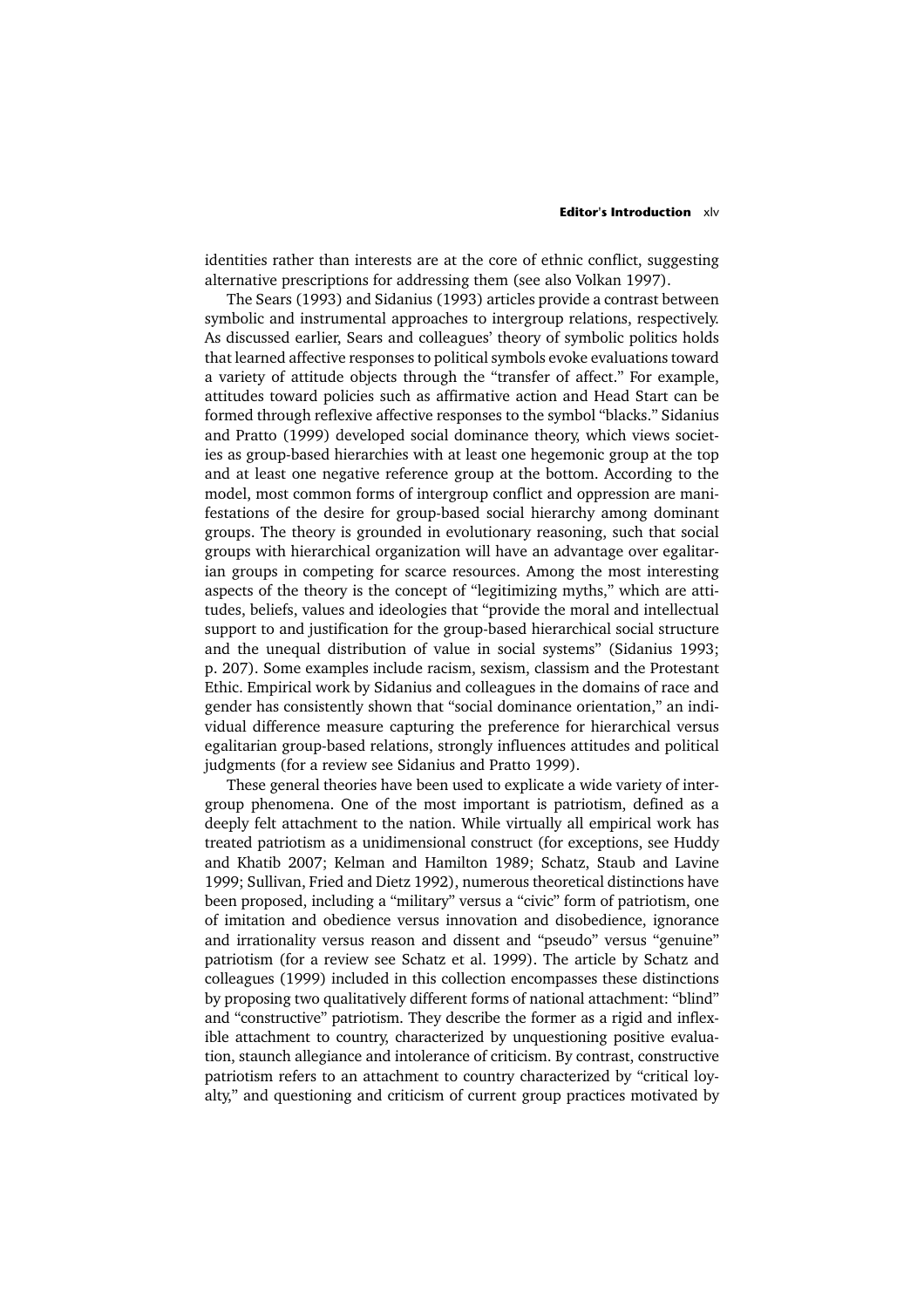#### xlvi **Editor's Introduction**

a desire for positive change. Schatz et al. demonstrated that the two forms of patriotism are empirically independent. Moreover, they showed that they are associated with different cognitive and behavioral consequences, with blind patriotism uniquely linked to nationalism, a preference for national symbols over instrumental national action and a tendency toward cognitive bias (i.e., selective exposure) and constructive patriotism uniquely linked to political interest, knowledge, active information-gathering and political activism.

Huddy and Khatib's (2007) critique of Schatz et al. clarified a number of important issues related to conceptualization and measurement, including the degree to which patriotism (qua national identity) is ideologically divisive (they find that it isn't) and whether – once the items are purged of dependent variable content – it promotes political involvement (it does). In exploring the implications of social dominance theory, Sidanius and colleagues (1997) consider the relationship between ethnic and national identity. The "melting pot" perspective, in which new immigrants are absorbed into the larger society as equal citizens, holds that ethnic and national identity should be independent. According to social dominance theory, however, the answer depends on race: the relationship between ethnic and national attachment should be positive among dominant group members (whites) but negative among subordinate group members (blacks). They find strong evidence for the latter perspective (for a concurring demonstration in which the salience of racial identity is manipulated experimentally, see Schatz, 2009).

Another key area of intergroup relations is political tolerance. As globalization and multiculturalism have brought different groups into greater proximity with one another, hostility and violence have often been the result. Tolerance, according to Gibson (2006), "is one of the few viable solutions to the tensions and conflict brought about by political heterogeneity; [it] is an essential endorphin of the democratic body politic" (p. 21). To what extent, then, are people willing to defend the rights of others to express ideas and activities that they find objectionable and what are the dispositional and contextual bases of political tolerance? In an influential program of research, Sullivan, Marcus and their colleagues (1981, 1982, 1995) have explored these questions in depth. Their 1981 article, reprinted here, finds that levels of intolerance are a function of four general factors: psychological insecurity (e.g., low self-esteem, high authoritarianism), political conservatism, low support for democratic institutions and norms and perceiving the disliked group as highly threatening. Gibson (2006) notes several enigmas in this literature, including uncertainty about the origin(s) of perceived threat. While it is logical to suppose that threat perceptions are endogenous to psychological insecurity, apparently this is not the case. Why some people feel more threatened by disliked groups than others remains largely unexplained. It does appear, however, that the effect of threat on intolerance is magnified among high authoritarians (Feldman and Stenner 1997) and those experiencing anxiety (Marcus et al. 1995).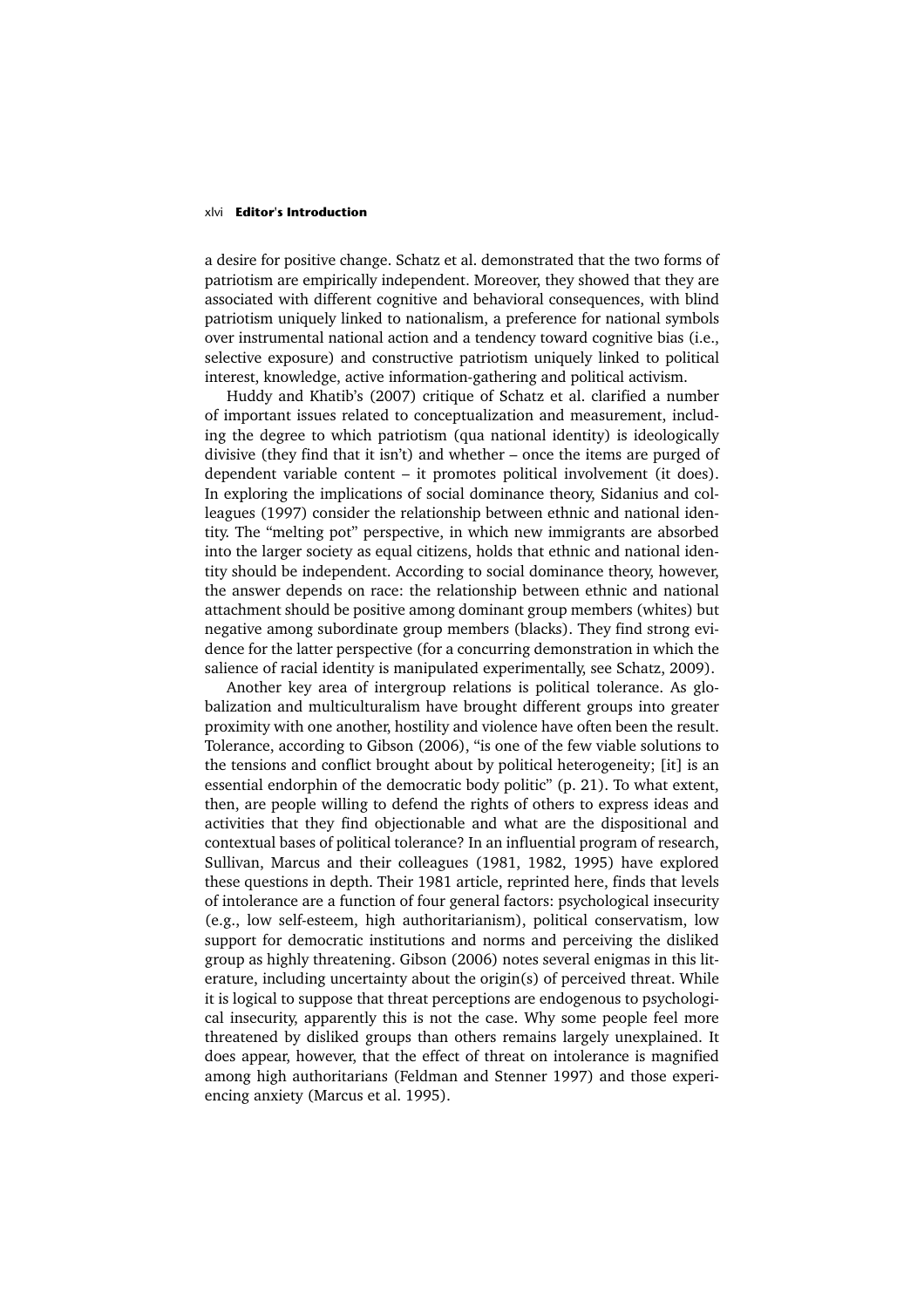### **Editor's Introduction** xlvii

At times, prejudice and intolerance spill over into more virulent forms of violence. As has often been recounted, the 20th century was marked by multiple genocides, ethnic cleansing and the killing of an unprecedented number of civilians through war and acts of political repression. What is at the root of such behavior? Are the origins of intergroup violence different than those that underlie intolerance? Can intractable conflicts be resolved? What, if anything, can political psychologists contribute to ameliorate these problems? Over the past two decades, Ervin Staub (1989, 1999) has examined these questions within a number of political contexts, including the Holocaust, the genocides in Rwanda and of the Armenians in Turkey, the mass killings of Native Americans in the United States and the disappearances in Argentina. In his article included here, Staub (1999) argues that the evolution of evil begins with difficult life conditions such as material deprivation or political chaos, which profoundly frustrate people's basic needs (e.g., security, a positive identity, some control over one's life). Rather than uniting together to solve their problems, social and psychological processes lead subgroups to turn against one another. As Staub (1999) explains:

Individuals, feelings helpless on their own, turn to their group for identity and connection. They scapegoat some other groups. They adopt or create destructive ideologies – hopeful visions of social arrangement but visions that also identify enemies who supposedly stand in the way of the fulfillment of these visions. (p. 182).

Thus, Staub argues, the individual's basic psychological needs can be met by wielding power over other people and by the use of force. Scholars of intergroup violence also consider the role of structural factors, such as longstanding territorial disputes (e.g., the Palestinian–Israeli conflict) and entrenched differences in power, wealth and opportunity (for a review, see Staub and Bar-Tal 2003).

A final example of the destructive consequences of intergroup conflict is terrorism. Political psychologists have devoted a great deal of effort in understanding the terrorist mind. Analyses of and interviews with terrorists dispel two widely-held beliefs about who they are: (1) terrorists come from lower-class backgrounds; and (2) terrorists have psychopathological personalities. Neither appears to be true. Rather, the motives, personalities and sociopolitical circumstances that foster terrorism are highly heterogeneous. For example, researchers have identified a plethora of motives, including the quest for emotional and social support, trauma and personal loss, humiliation, social status, lack of alternative prospects, the need to belong, the desire to enter heaven, money and support of one's family and more (for a review, see Victoroff 2005). Kruglanski et al. (2009) argue that these personal and ideological motives can be tied together through the overarching concept of the "quest for personal significance," or the desire to transcend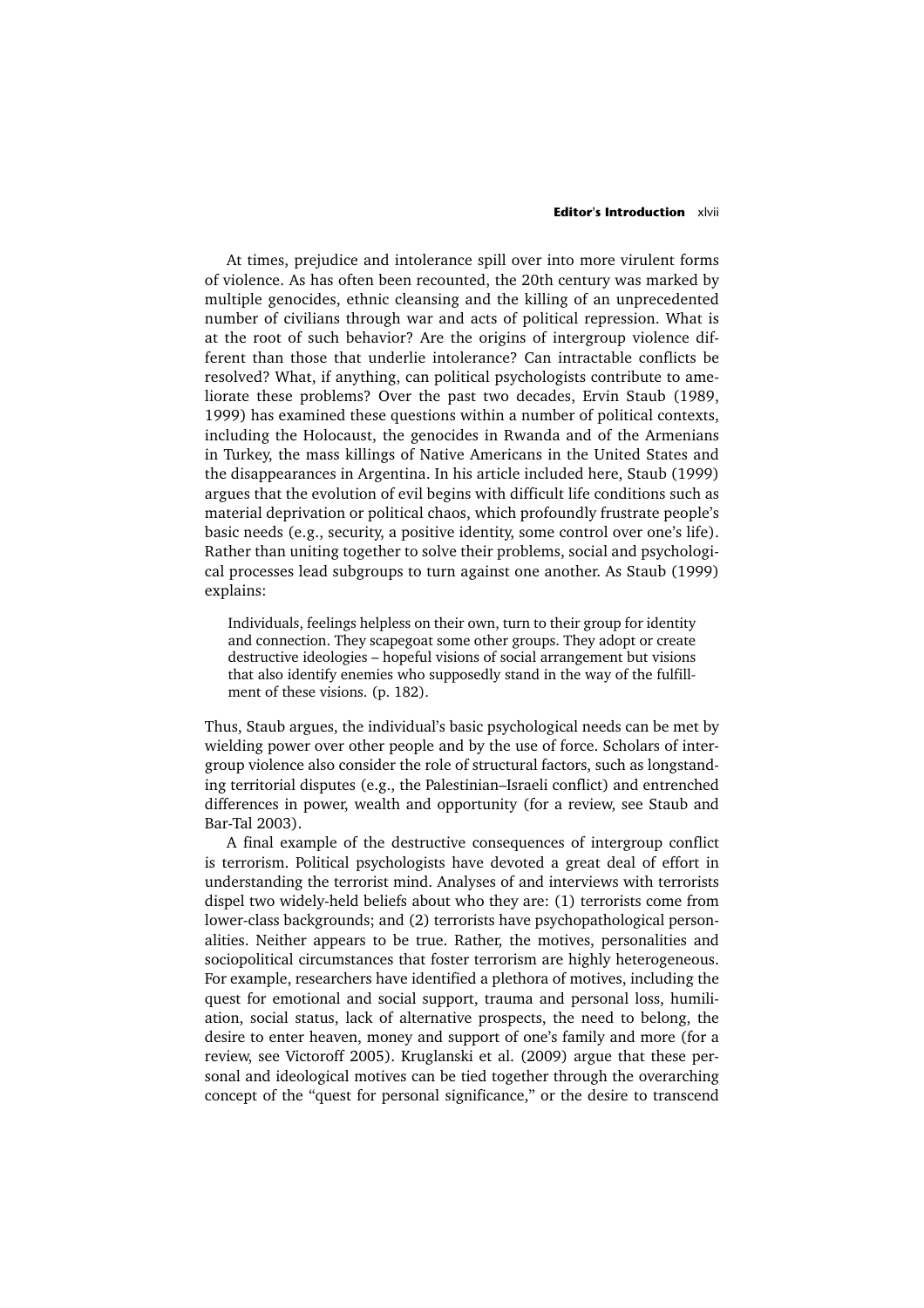### xlviii **Editor's Introduction**

death (e.g., as a suicide bomber) by living on in the grateful memory of the group. Post (2004) proposed a psychoanalytic theory of terrorism centered on the concept of "projection," in which unwanted internal feelings are assigned to others via an unconscious process of distinguishing the good self (which is retained) from the bad self (which is projected onto out-groups; for a different psychoanalytic account, see Lifton 2000). In a critique of individual-level motivations, Crenshaw (1986) argues that any attempt to come to grips with the underpinnings of terrorist behavior must consider two issues: (a) how psychological predispositions interact with aspects of the social environment; (b) how group dynamics provide psychological satisfaction to the identity needs of initiates. One of the key questions in the study of suicide terrorism is whether such acts can be viewed as rational. Pape (2003) argues in the affirmative in holding that it follows a strategic logic, one aimed at coercing liberal democracies to make territorial concessions. Crenshaw (2000), in an article included here, notes that the ostensible goals of terrorists seem unlikely to be achieved through their actions, thus casting doubt on any rationalist explanation.

# Coda

I hope that this introductory article whets the reader's appetite to discover the rich landscape of political psychology contained in these four volumes. For psychologists, I hope that these articles will heighten awareness of the creative application of psychological theory within a variety of political settings, including mass political opinion and behavior, international relations and foreign policy decision-making and intergroup behavior and political violence. I hope too that the articles will lead psychologists to view the political world as a useful vehicle for the development, testing and refinement of psychological theory. For political scientists, especially those from a traditional (economic) background, I hope that these articles will persuasively demonstrate the relevance of psychological theory in explaining the nature and origins of political behavior. As the articles make plain, politics is not only, or perhaps even principally, about "who gets what, when and how" in the material sense, but also about how psychological predispositions, attachments, needs and bounded information-processing capacities fundamentally shape and constrain how individuals interact with their government and society at large.

### Acknowledgement

I appreciate the advice of Chris Federico, Stanley Feldman, Leonie Huddy, Lindsey Levitan, Milton Lodge, Kathleen McGraw, Marco Steenbergen, Chuck Taber and Chris Weber in selecting the articles.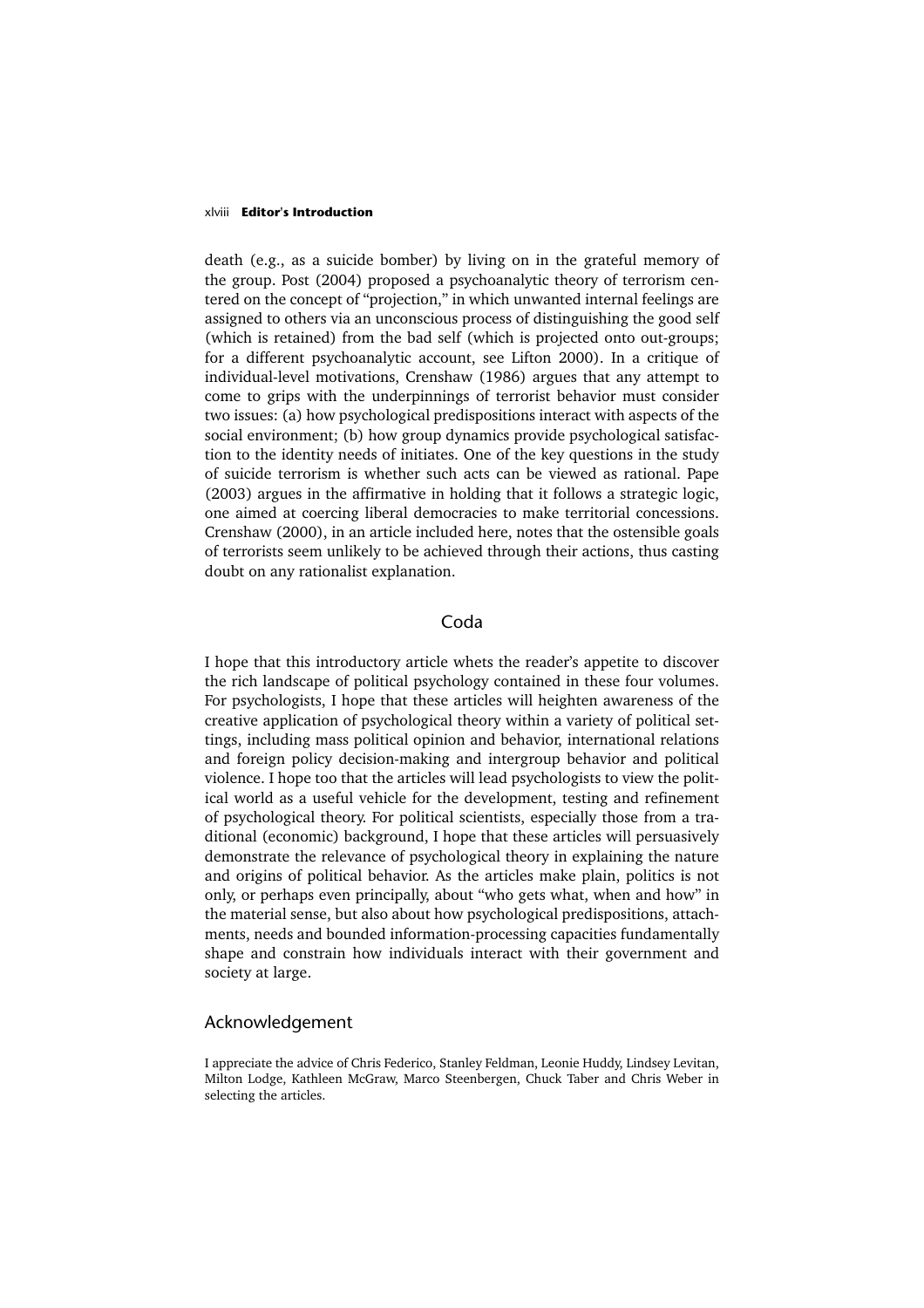# **Notes**

- 1. For an expansive discussion of Lasswell's numerous contributions to political psychology, see Ascher and Hirschfelder-Ascher (2005).
- 2. For integrations of psychological and rational choice perspectives, see Chong (2000), Lupia and McCubbins (1998), & McDermott (2004).
- 3. This paragraph was taken from Weber and Federico (2007). I was originally a co-author on the article, but removed my name when it was decided to submit the article to *Political Psychology*, where I was co-editor.

### References

- Adams, Henry E., Lester W. Wright Jr., & Bethany A. Lohr. (1996). Is Homophobia Associated with Homosexual Arousal? *Journal of Abnormal Psychology*, *105*, 440–445.
- Adorno, T. W., Frenkel-Brunswik, E., Levinson, D. J., & Sanford, R. N. (1950)*. The Authoritarian Personality.* New York: Harper.
- Alford, John R., Carolyn L. Funk, & John R. Hibbing. (2005). Are Political Orientations Genetically Transmitted? *American Political Science Review*, *99*, 153–167.

Almond, Gabriel. (1954). *The Appeals of Communism*. Princeton: Princeton University Press. Altemeyer, B. (1988). *Enemies of Freedom.* San Francisco: Jossey-Bass.

- Amodio, David M., John T. Jost, Sarah Master, & Cindy M. Lee. (2007). Neurocognitive Correlates of Liberalism and Conservatism. *Nature Neuroscience*, *10*, 1246–1247.
- Ascher, William, & Barbara Hirschfelder-Ascher. (2005). *Revitalizing Political Psychology: The Legacy of Harold D. Lasswell*. Mahwah, New Jersey: Erlbaum.
- Bargh, John A. The Cognitive Monster: The Case against the Controllability of Automatic Stereotyping Effects. In Shelly Chaiken and Yacov Trope (Eds.), *Dual Process Theories in Social Psychology* (pp. 361–382). New York: Guilford Press.
- Bartels, Larry M. (2000). Partisanship and Voting Behavior: 1952–1996. *American Journal of Political Science*, *44*, 35–50.
- Bartels, Larry M. (2002). Beyond the Running Tally: Partisan Bias in Political Perceptions. *Political Behavior, 24*(2):117–150.
- Basinger, Scott J. & Howard Lavine. (2005). Ambivalence, Information, & Electoral Choice. *American Political Science Review, 99*(2):169–184.
- Berelson, Bernard, Paul Felix Lazarsfeld, & William N. McPhee. (1954). *Voting: A Study of Opinion Formation in a Presidential Campaign*. Chicago: University of Chicago Press.
- Berinsky, Adam J., & Donald R. Kinder. (2006). Making Sense of Issues Through Media Frames: Understanding the Kosovo Crisis. *Journal of Politics*, *68*, 640–656.
- Brader, Ted. (2006). *Campaigning for Hearts and Minds: How Emotional Appeals in Political Ads Work.* Chicago: University of Chicago Press.
- Brady, Henry E., & Paul M. Sniderman. (1985). Attitude Attribution: A Group Basis for Political Reasoning. *American Political Science Review*, *79*, 1061–1078.
- Brewer, Marilyn. (1988). A Dual-Process Model of Impression Formation. In Robert S. Wyer and Thomas M. Srull (Eds.), *Advances in Social Cognition.* Mahwah, Erlbaum.
- Brewer, Marilyn, & Rupert J. Brown. (1998). Intergroup Relations. In Daniel Gilbert, Susan T. Fiske, & Garder Lindzey (Eds.), *The Handbook of Social Psychology* (4th ed., pp. 554–594). New York: McGraw-Hill.
- Campbell, Angus, Philip E. Converse, Warren Miller, & Donald Stokes. (1960). *The American Voter*. New York: Wiley.
- Chong, Dennis. (2000). *Rational Lives: Norms and Values in Politics and Society*. Chicago: University of Chicago Press.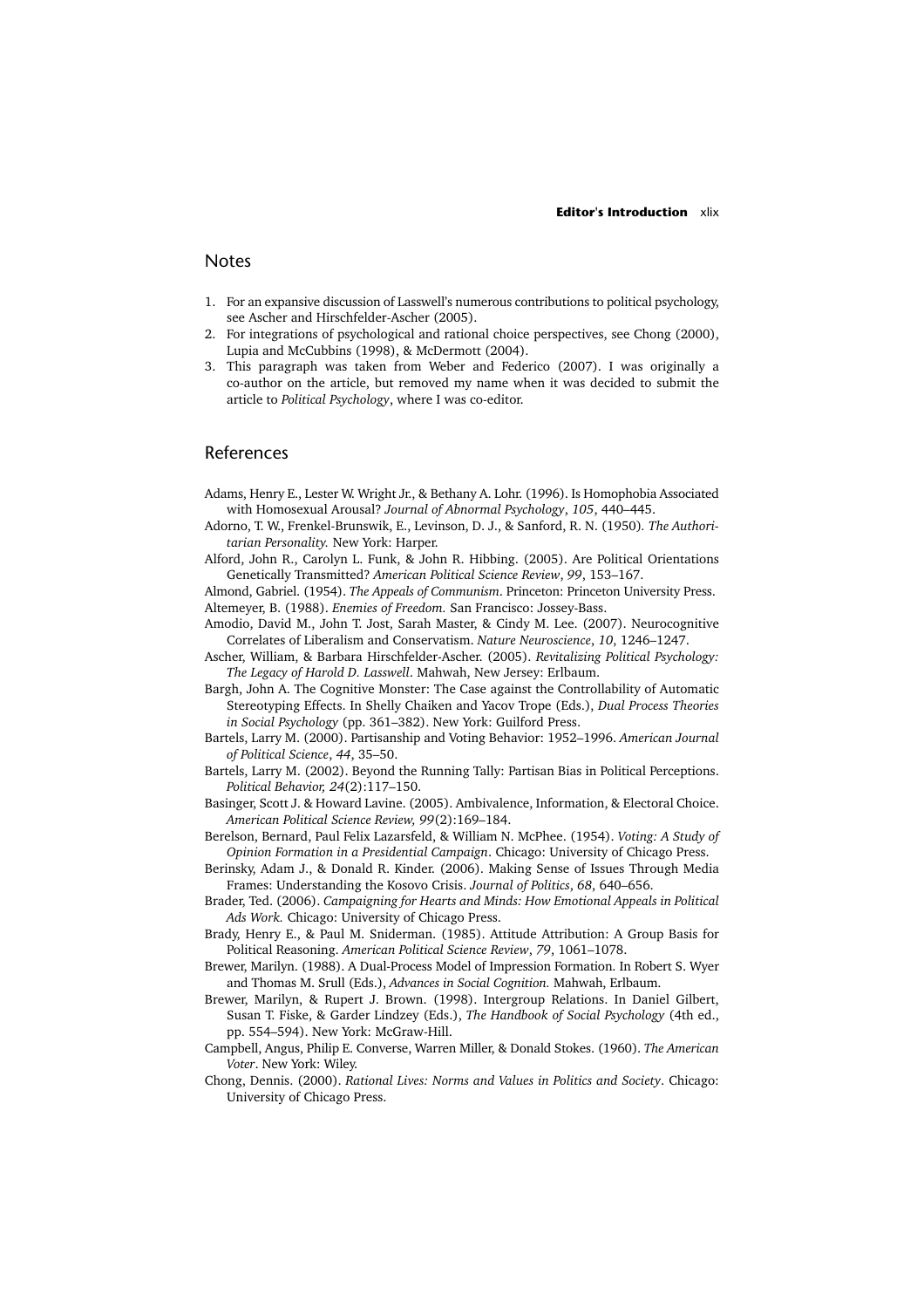### l **Editor's Introduction**

- Chong, Dennis, & James N. Druckman (2007b). Framing Theory. *Annual Review of Political Science*, *10*, 103–126.
- Conover, Pamela J., & Stanley Feldman. (1981). The Origins and Meaning of Liberal/ Conservative Self-Identifications. *American Journal of Political Science*, *25*, 617–645.
- Conover, Pamela J., & Stanley Feldman. (1984). How People Organize the Political World: A Schematic Model. *American Journal of Political Science*, *28*, 95–126.
- Conover, Pamela J., & Stanley Feldman. (1989). Candidate Perception in an Ambiguous World: Campaigns, Cues, & Inference Processes. *American Political Science Review, 33*(4):912–940.
- Converse, Philip E. (1964). The Nature of Belief Systems in Mass Publics. In David E. Apter (Ed.), *Ideology and Discontent* (pp. 206–261). New York: Free Press.
- Crenshaw, Martha. (1986). The Psychology of Political Terrorism. In Margaret G. Hermann (Ed.), *Political Psychology* (pp. 379–413). San Francisco: Jossey-Bass.
- Crenshaw, Martha. (2002). The Utility of Political Psychology. In Kristen R. Monroe (Ed.), *Political Psychology* (pp. 141–150). Mahwah, New Jersey: Erlbaum.
- Damasio, Antonio. (1994). *Descartes' Error: Emotion*, *Reason and the Human Brain.* New York: Putnam's.
- Delli Carpini, Michael X., & Scott Keeter. (1996). *What Americans Know about Politics and Why it Matters*. New Haven, CT: Yale University Press.

Doty, Richard M., Bill E. Peterson, & David G. Winter. (1991). Threat and Authoritarianism in the United States, 1978–1987. *Journal of Personality and Social Psychology*, *61*, 629–640.

- Downs, Anthony. (1957). An Economic Theory of Democracy. New York: Harper & Row.
- Druckman, James N., James H. Kuklinski, & Lee Sigelman. (2009). The Unmet Potential of Interdisciplinary Research: Political Psychological Approaches to Voting and Public Opinion. *Political Behavior*, *31*, 485–510.
- Druckman, James N., & Rose McDermott. (2008). Emotion and the Framing of Risky Choice. *Political Behavior*, *30*, 297–321.
- Duch, Raymond M., Harvey D. Palmer, & Christopher Anderson. (2000). Heterogeneity in Perceptions of National Economic Conditions. *American Journal of Political Science, 44*, 635–652.
- Duckitt, John. (1989). Authoritarianism and Group Identification: A New View of an Old Construct. *Political Psychology*, *10*, 63–84.
- Duckitt, John. (2001). A Dual-Process Cognitive-Motivational Theory of Ideology and Prejudice. In Mark P. Zanna (Ed.), *Advances in experimental social psychology* (vol. 33, pp. 41–88 only). San Diego: Academic Press.
- Duckitt, John. (2003). Prejudice and Intergroup Hostility. In David O. Sears, Leonie Huddy, & Robert Jervis (Eds.), *Oxford Handbook of Political Psychology* (pp. 559–600). New York: Oxford University Press.

Edelman, Murray. (1964). *The Symbolic Uses of Politics.* Urbana: University of Illinois Press. Erikson, Erik H. (1964). *Insight and Responsibility.* New York: Norton.

Evans, Geoffrey & Robert Andersen. (2006). The Political Conditioning of Economic Perceptions. *Journal of Politics, 68*, 194–207.

Eysenck, Hans J. (1954). *The Psychology of Politics*. London: Routledge and Kegan Paul Ltd.

Federico, Christopher M. (2004). When do Welfare Attitudes become Racialized? The Paradoxical Effects of Education. *American Journal of Political Science*, *48*, 374–391.

- Feldman, Stanley. (1988). Structure and Consistency in Public Opinion. The Role of Core Beliefs and Values. *American Journal of Political Science*, *32*, 416–440.
- Feldman, Stanley. (2003a). Enforcing Social Conformity: A Theory of Authoritarianism. *Political Psychology*, *24*, 41–74.
- Feldman, Stanley. (2003b). Values, Ideology, and the Structure of Political Attitudes. In David O. Sears, Leonie Huddy, & Robert Jervis (Eds.), *Oxford Handbook of Political Psychology* (pp. 477–510). New York: Oxford University Press.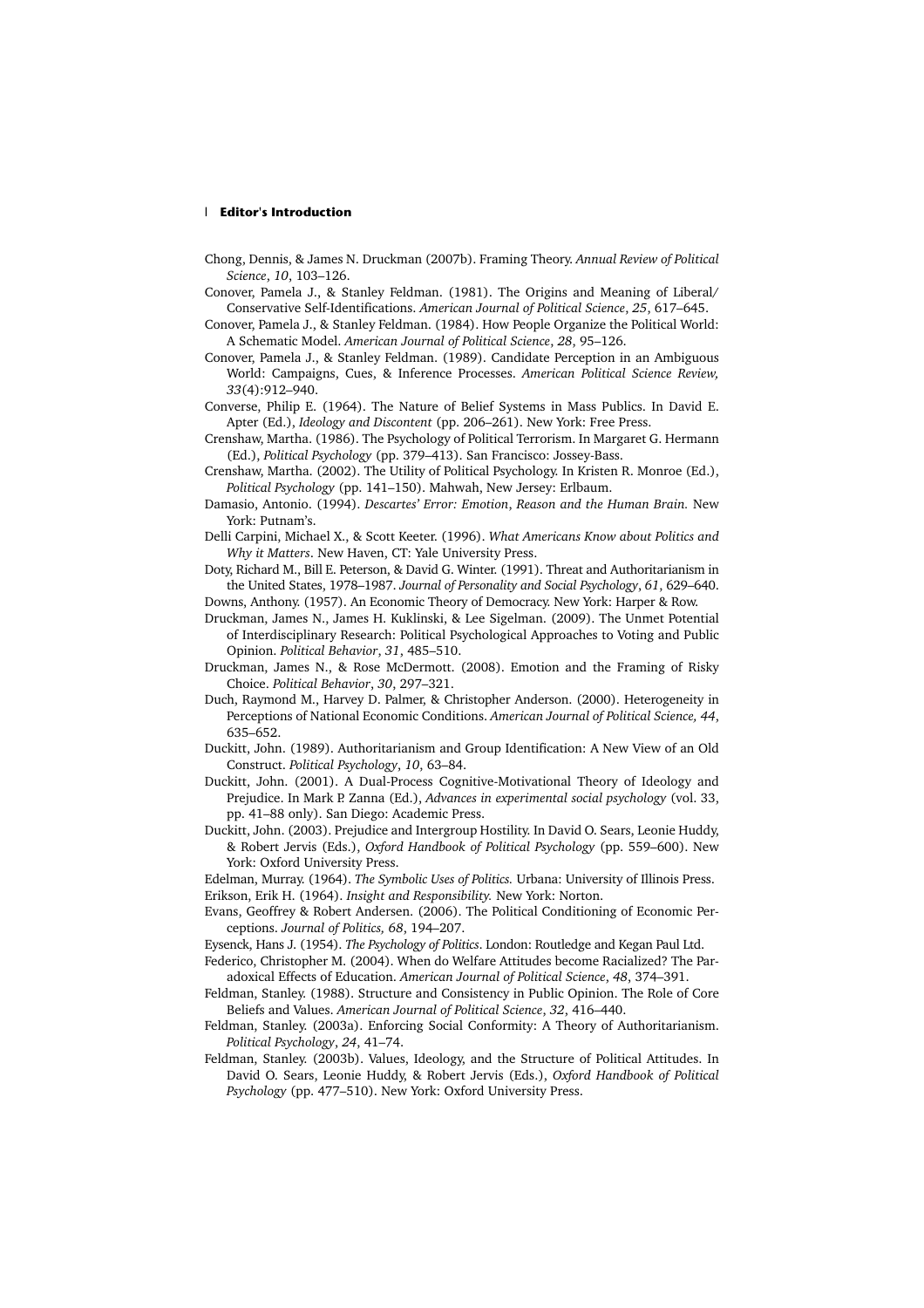- Feldman, Stanley & Karen Stenner. (1997). Perceived Threat and Authoritarianism*. Political Psychology*, *18*, 741–770.
- Festinger, Leon. (1957). *A Theory of Cognitive Dissonance*. Palo Alto, CA: Stanford University Press.
- Fiske, Susan T., & Steven L. Neuberg. (1990). A Continum of Impression Formation, from Category-Based to Individuating Processes: Influences of Information and Motivation on Attention and Interpretation. In Mark P. Zanna (Ed.), *Advances in Experimental Social Psychology* (vol. 23, pp. 1–74). New York: Academic Press.
- Fowler, James H., Laura A. Baker, & Christopher T. Dawes. (2008). Genetic Variation in Political Participation. *American Political Science Review*, *102*, 233–248*.*
- Fromm, Erich. (1941). *Escape from freedom*. New York: Rinehart.
- George, Alexander L. (1968). Power as a Compensatory Value for Political Leaders. *Journal of Social Issues*, *24*, 29–49.
- George, Alexander L., & Juliette L. George. (1956). Woodrow Wilson and Colonel House. New York: Dover.
- Gibson, James L. (2006). Enigmas of Intolerance: Fifty Years after Stouffer's *Communism*, *Conformity*, *and Civil Liberties*. *Perspectives on Politics*, *4*, 21–34.
- Gilens, Martin. (1999). *Why Americans Hate Welfare*: *Race*, *Media*, *& the Politics of Anti-Poverty Policy.* Chicago: University of Chicago Press.
- Goren, Paul. (2002). Character Weakness, Partisan Bias, and Presidential Evaluation. *American Journal of Political Science*, *46*, 627–641.
- Goren, Paul. (2004). Political Sophistication and Policy Reasoning: A Reconsideration. *American Journal of Political Science*, *48*, 462–478.
- Goren, Paul, Christopher M. Federico, & Miki Caul Kittilson. (2009). Source Cues, Partisan Identities, & Political Value Expression. *American Journal of Political Science*, *53*, 805–820.
- Green, Donald P., Bradley Palmquist, & Eric Schickler. (2002). *Partisan Hearts and Minds: Political Parties and the Social Identities of Voters*: Yale University Press.
- Greenstein, Fred I. (1969). *Personality and Politics.* Chicago: Markham Publishing Co.
- Hamilton, David, & Tina K. Trolier. (1986). Stereotypes and Stereotyping: An Overview of the Cognitive Approach. In John F. Dovidio & Samuel L. Gaertner (Eds). *Prejudice*, *Discrimination*, *and Racism* (pp. 127–163). New York: Academic Press.
- Hatemi, Peter K., Sara E. Medland, Katherine I. Morley, Andrew C. Heath, & Nicholas G. Martin. (2007). The Genetics of Voting: An Australian Twin Study. *Behavior Genetics*, *37*, 435–448.
- Hermann, Margaret G. (1980). Explaining Foreign Policy Behavior Using the Personal Characteristics of Political Leaders. *International Studies Quarterly*, *24*, 7–46.
- Hermann, Margaret G. (1986). Prologue: What is Political Psychology. In Margaret G. Hermann (Ed.), *Political Psychology* (pp. 1–10). San Francisco: Jossey-Bass.
- Hetherington, Marc J., & Jonathan D. Weiler. (2009). *Authoritarianism and Polarization in American Politics*. New York: Cambridge University Press.
- Huddy, Leonie. (2003). Group Identity and Political Cohesion. In David O. Sears, Leonie Huddy, & Robert Jervis (Eds.), *Oxford Handbook of Political Psychology* (pp. 511–558). New York: Oxford University Press.
- Huddy, Leonie, Stanley Feldman, Charles Taber, & Gallya Lahav. (2005). Threat, Anxiety, and Support for Anti-Terrorism Policies. *American Journal of Political Science*, *49*, 593–608.
- Huddy, Leonie, & Nadia Khatib. (2007). American Patriotism, National Identity, & Political Involvement. *American Journal of Political Science*, *51*, 63–77.
- Huddy, Leonie, & Nayda Terkildsen. (1993). Gender Stereotypes and the Perception of Male and Female Candidates. *American Journal of Political Science*, *37*, 119–147.
- Iyengar, Shanto. (1993). An Overview of the Field of Political Psychology. In Shanto Iyengar and William J. McGuire (Eds.), *Explorations in Political Psychology*. Durham, NC: Duke University Press.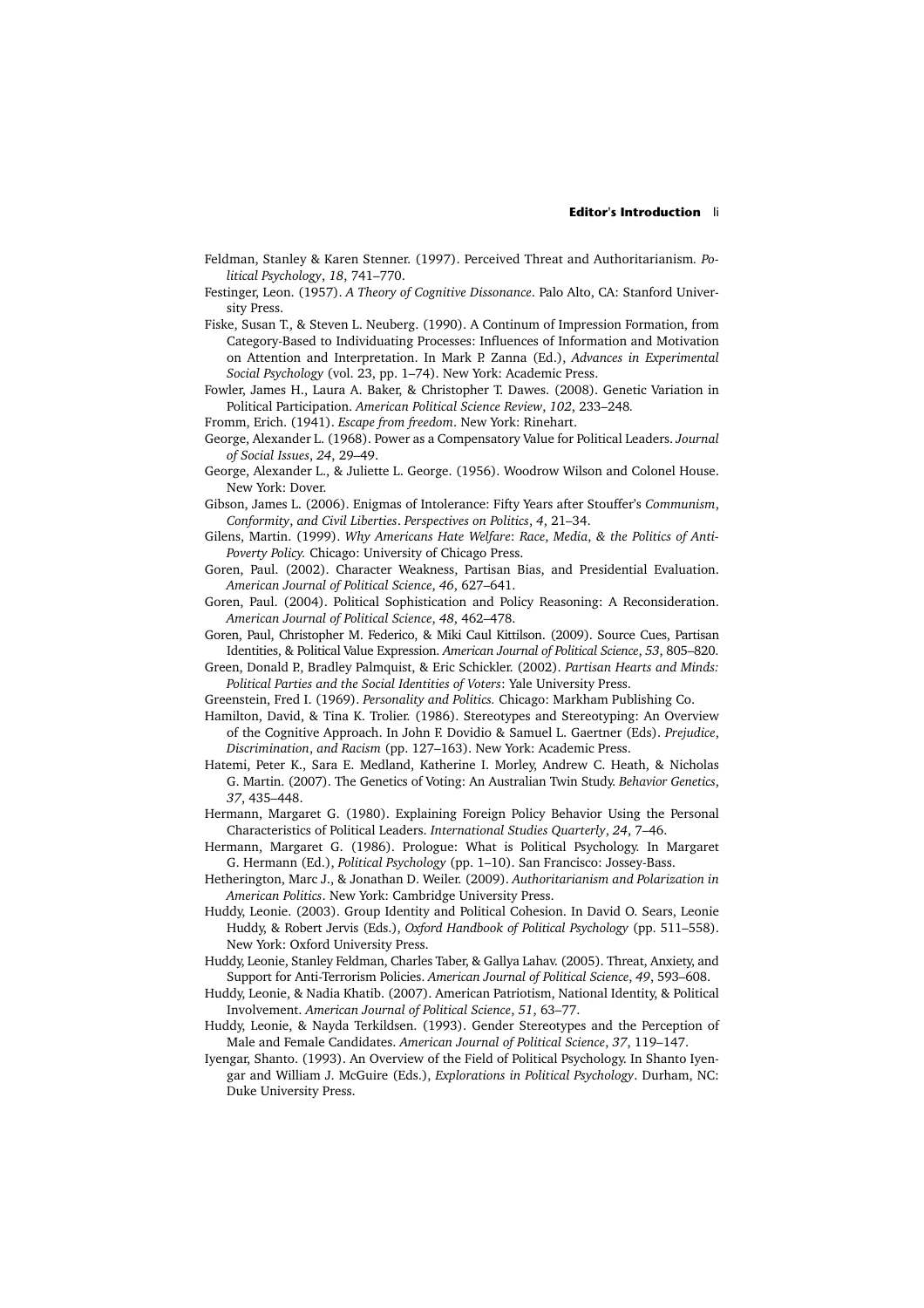### lii **Editor's Introduction**

- Iyengar, Shanto, & Donald R. Kinder. (1987). *News That Matters*. Chicago: University of Chicago Press.
- Jacoby, William G. (2000). Issue Framing and Public Opinion on Government Spending. *American Journal of Political Science*, *44*, 750–767.
- Jervis, Robert. (1976). *Perception and Misperception in International Politics.* Princeton: Princeton University Press.
- Jost, John T., Christopher M. Federico, & Jamie L. Napier. (2009). Political Ideology: Its Structure, Functions, & Elective Affinities. *Annual Review of Psychology*, 60, 307–333.
- Jost, John T., Aaron C. Kay, & Hulda Thorisdottir. (Eds.) (2009). *Social and Psychological Bases of Ideology and System Justification.* New York: Oxford University Press.
- Jost, John T., Jack Glaser, Arie W. Kruglanski, & Frank J. Sulloway. (2003). Political Conservatism as Motivated Social Cognition. *Psychological Bulletin*, *129*, 339–375.
- Kahneman, Daniel, & Amos Tversky. (1979). Prospect Theory: An Analysis of Decision Under Risk. *Econometrica*, *47*, 263–291.
- Katz, Daniel. (1960). The Functional Approach to the Study of Attitudes. *Public Opinion Quarterly*, *24*, 163–204.
- Kaufmann, Karen M., & John R. Petrocik. (1999). The Changing Politics of American Men: Understanding the Sources of the Gender Gap. *American Journal of Political Science*, *43*, 864–887.
- Kelman, Herbert C., & V. Lee Hamilton. (1989). *Crimes of Obedience: Toward a Social Psychology of Authority and Responsibility*. New Haven, CT: Yale University Press.
- Kinder, Donald R. (1998). Opinion and Action in the Realm of Politics. In Daniel Gilbert, Susan T. Fiske, & Gardner Lindzey (Eds.), *Handbook of Social Psychology* (4<sup>th</sup> ed. vol. 2, pp. 778–867). New York: McGraw-Hill.
- Kinder, Donald R. (2003). Communication and Politics in the Age of Information. In David O. Sears, Leonie Huddy, & Robert Jervis (Eds.), *Oxford Handbook of Political Psychology*  (pp. 357–393). New York: Oxford University Press.
- Kinder, Donald R., & Donald R. Kiewiet. (1981). Sociotropic Politics: The American Case. *British Journal of Political Science*, *11*, 129–161.
- Kinder, Donald R., & Lynn M. Sanders. (1996). *Divided by Color: Racial Politics and Democratic Ideals*. Chicago, IL: University of Chicago Press.
- Kinder, Donald R., & David O. Sears. (1981). Prejudice and Politics: Symbolic Racism versus Threats to the Good Life. *Journal of Personality and Social Psychology*, *40*, 414–431.
- Kinder, Donald R., & David O. Sears. (1985). Public Opinion and Political Action. In Gardner Lindzey and Eliot Aronson (Eds.), *The Handbook of Social Psychology* (3rd ed. pp. 659–741). New York: Random House.
- Krosnick, Jon A., & Laura Brannon. (1993). The Impact of the Gulf War on the Ingredients of Presidential Evaluations: Multidimensional Effects of Political Involvement. *American Political Science Review*, *87*, 963–975.
- Krosnick, Jon A., & Donald R. Kinder. (1990). Altering the Foundations of Support for the President Through Priming. *American Political Science Review*, *84*, 497–512.
- Kruglanski, Arie W., Xiaoyan Chen, Mark Dechesne, Shira Fishman, & Edward Orehek. (2009). Fully Committed: Suicide Bombers' Motivation and the Quest for Personal Significance. *Political Psychology*, *30*, 331–357.
- Kuklinski, James. H., & Paul J. Quirk (2001). Conceptual Foundations of Citizen Competence. *Political Behavior*, *23*, 195–198.
- Kunda, Ziva. (1990). The Case for Motivated Reasoning. *Psychological Bulletin*, *108*, 480–498.
- Lane, R. E. (1962). *Political Ideology.* New York: The Free Press.
- Larson, Deborah W. (1985). *Origins of Containment: A Psychological Explanation.* Princeton: Princeton University Press.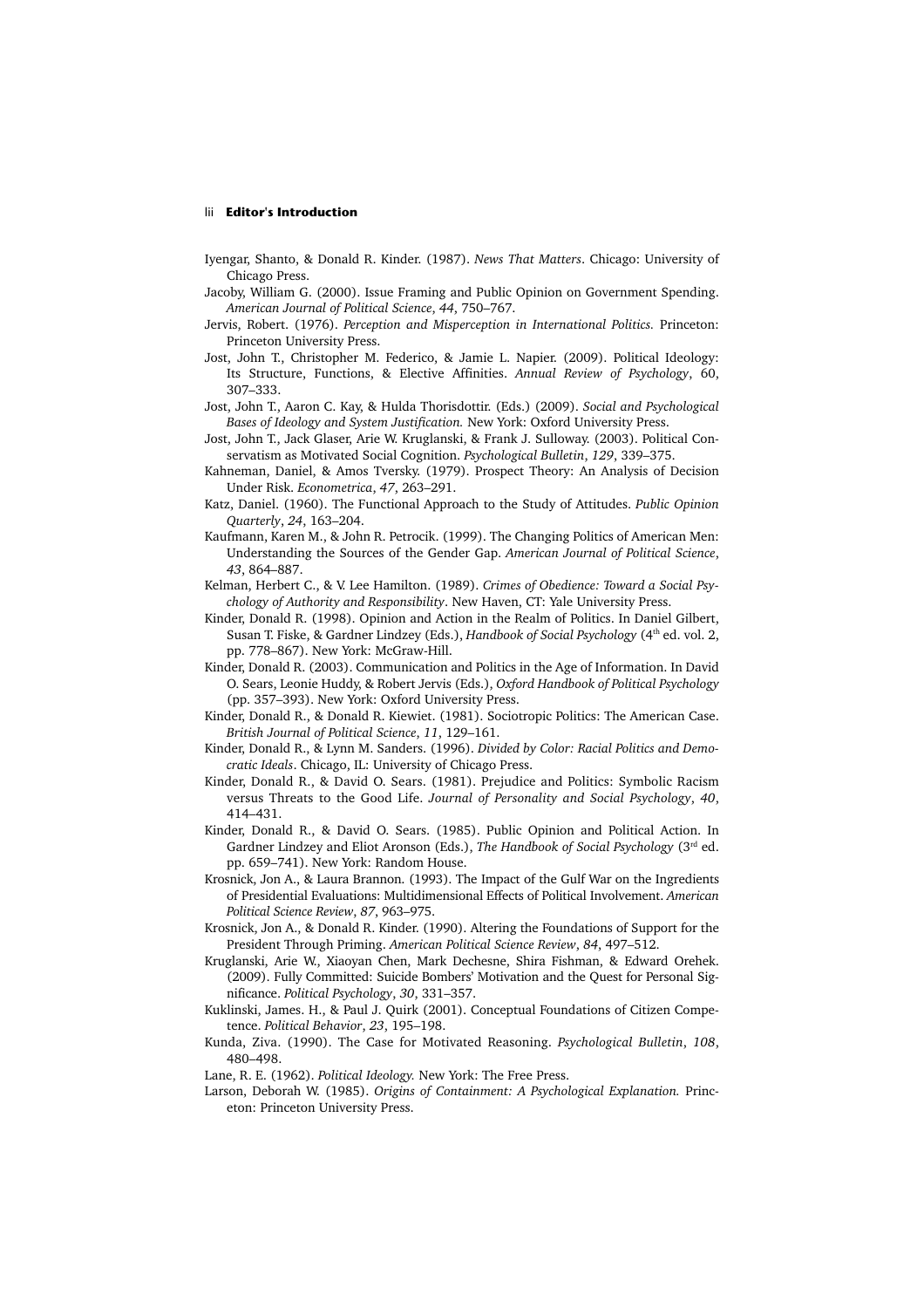Lasswell, Harold. (1930). *Psychopathology and Politics*. New York: Viking.

Lasswell, Harold. (1935). *World Politics and Personal Insecurity*. New York: Free Press.

Lasswell, Harold. (1948). *Power and Personality.* New York: Norton.

- Lau, Richard R. (1985). Two Explanations for Negativity Effects in Political Behavior. *American Journal of Political Science*, 29, 119–138.
- Lau, Richard R. (1989). Construct Accessibility and Electoral Choice. *Political Behavior*, *11*, 5–32.
- Lau, Richard R., & David Redlawsk. (2001). Advantages and Disadvantages of Cognitive Heuristics in Political Decision Making. *American Journal of Political Science*, *45*, 951–971.
- Lau, Richard R., & David P. Redlawsk. (2006). *How Voters Decide: Information Processing During Election Campaigns*. New York: Cambridge University Press.
- Lavine, Howard. (2002). On-Line vs. Memory-Based Process Models of Political Evaluation. In Kristen R. Monroe (Ed.), *Political Psychology* (pp. 225–247). Mahwah, NJ: Erlbaum.
- Lavine, Howard, Milton Lodge, & Kate Freitas. (2005). Authoritarianism, Threat, & Selective Exposure to Information. *Political Psychology*, *26*, 219–244.
- Lavine, Howard, Milton Lodge, James Polichak, & Charles Taber. (2002). Explicating the Black Box Through Experimentation: Studies of Authoritarianism and Threat. *Political Analysis*, *10*, 342–360.
- Lavine, Howard, & Mark Snyder. (1996). Cognitive Processing and the Functional Matching Effect in Persuasion: The Mediating Role of Subjective Perceptions of Message Quality. *Journal of Experimental Social Psychology*, *32*, 580–604.
- LeDoux, Joseph. (1996). *The Emotional Brain: The Mysterious Underpinnings of Emotional Life.* New York: Simon and Schuster.
- Levy, Jack S. (2003). Political Psychology and Foreign Policy. In David O. Sears, Leonie Huddy, & Robert Jervis (Eds.), *Oxford Handbook of Political Psychology* (pp. 433–476). New York: Oxford University Press.
- Lifton, R. J. (2000). *Destroying the World to Save It: Aum Shinrikyo and the New Global Terrorism*. New York: Holt.
- Lippmann, Walter. (1922/1965). *Public Opinion*. New York: Macmillan.
- Lodge, Milton, & Ruth Hamill. (1986). A Partisan Schema for Political Information Processing. *American Political Science Review*, *80*, 505–519.
- Lodge, Milton, Kathleen McGraw, & Patrick Stroh. (1989). An Impression-Driven Model of Candidate Evaluation. *American Political Science Review*, *83*, 399–420.
- Lodge, Milton, & Charles Taber. (2000). Three Steps Toward a Theory of Motivated Reasoning. In Arthur Lupia, Mathew D. McCubbins, & Samuel L. Popkin (Eds.), *Elements of Reason: Understanding and Expanding the Limits of Political Rationality*  (pp. 183–213). New York: Cambridge University Press*.*
- Lodge, Milton, & Charles Taber. (2010). *The Rationalizing Voter.* New York: Cambridge University Press.
- Loewenstein, George, & Jennifer S. Lerner. (2002). The Role of Affect in Decision Making. In R. Davidson, K. Scherer, & H. Goldsmith (Eds.), *Handbook of Affective Science* (pp. 619–642). New York: Oxford University Press.
- Luce, Duncan, R., & Howard Raiffa. (1957). *Games and Decisions.* New York: Wiley.
- Lupia, Arthur, & Mathew D. McCubbins. (1998). *The Democratic Dilemma: Can Citizens Learn What They Need to Know?* New York: Cambridge University Press.
- Marcus, George E., & Michael B. MacKuen. (1993). Anxiety, Enthusiasm, & the Vote: The Emotional Underpinnings of Learning and Involvement During Presidential Campaigns. *American Political Science Review*, *87*, 688–701.
- Marcus, George E., W. Russell Neuman, & Michael B. MacKuen. (2000). *Affective Intelligence and Political Judgment*. Chicago: University of Chicago Press.
- Marcus, George, & Michael B. MacKuen. (1993). Anxiety, Enthusiasm, & the Vote: The Emotional Underpinnings of Learning and Involvement during Presidential Campaigns. *American Political Science Review*, *87*, 672–785.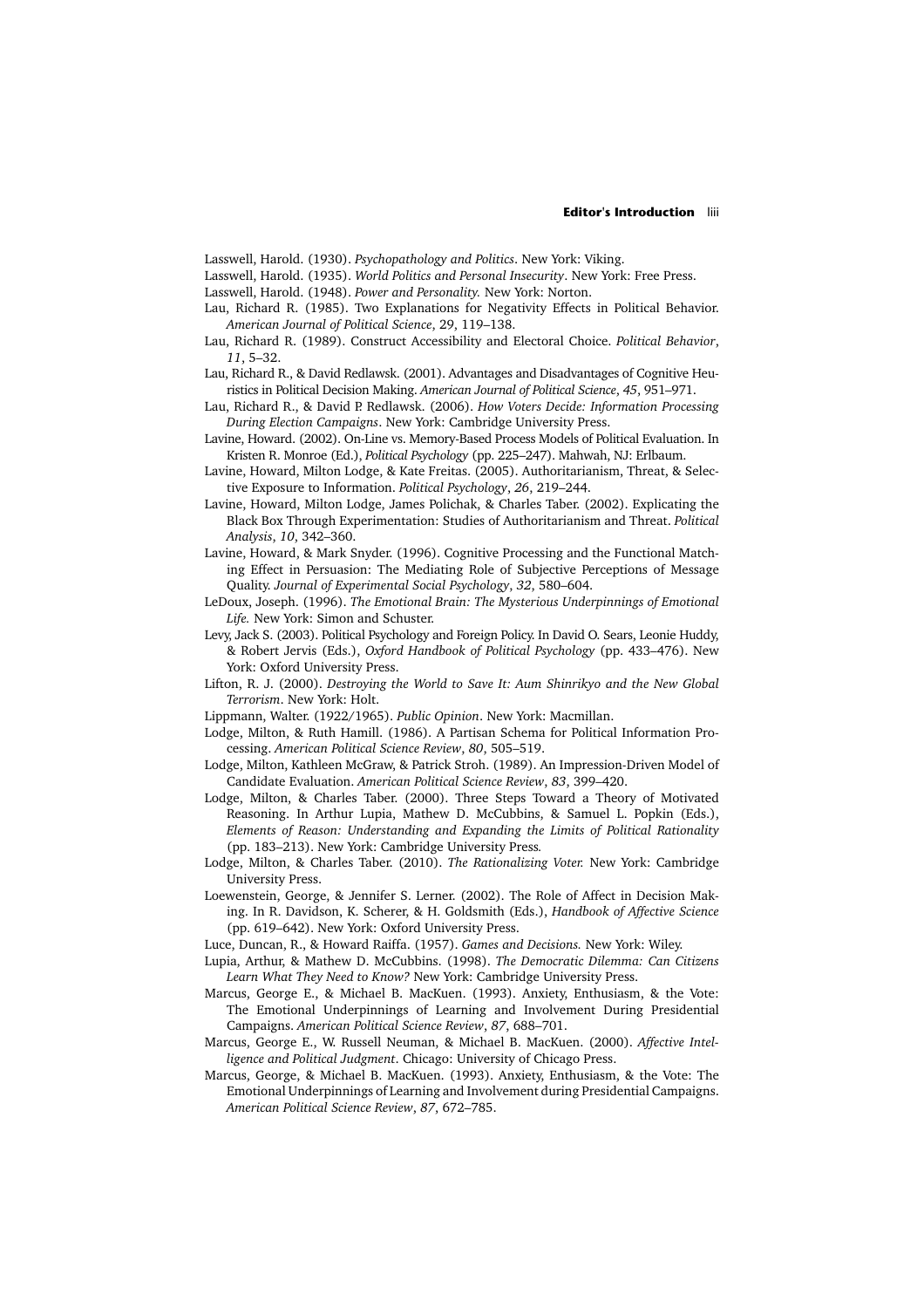### liv **Editor's Introduction**

- Marcus, George E., John T. Sullivan, Elizabeth Theiss-Morse, & Sandra L. Wood. (1995)*. With Malice Toward Some: How People Make Civil Liberties Judgments*. New York: Cambridge University Press.
- McClosky, Herbert. (1958). Conservatism and Personality. *American Political Science Review*, *52*, 27–45.
- McClosky, Herbert, & John Zaller. (1984). *The American Ethos.* New York: Cambridge University Press.
- McDermott, Rose. (2004). *Political Psychology in International Relations*. Ann Arbor: The University of Michigan Press.
- McGraw, Kathleen M. (2000). Contributions of the Cognitive Approach to Political Psychology. *Political Psychology, 21*, 805–832.
- McGraw, Kathleen M., & Milton Lodge. (1995). Introduction. In Milton Lodge & Kathleen McGraw (Eds.), *Political Judgment: Structure and Process* (pp. 1–13). Ann Arbor, MI: University of Michigan Press.
- McGuire, William J. (1993). The Poly-Psy Relationship: Three Phases in a Long Affair. In Shanto Iyengar and William J. McGuire (Eds.), *Explorations in Political Psychology*  (pp. 9–35).
- Mendelberg, Tali. (2001). *The Race Card: Campaign Strategy*, *Implicit Messages*, *and the Norm of Equality.* Princeton: Princeton University Press.
- Milgram, Stanley. (1974). *Obedience to Authority*. New York: Harper & Row.
- Miller, Arthur H., Martin P. Wattenberg, & Oksana Malanchuk. (1986). Schematic Assessments of Presidential Candidates. *American Political Science Review*, *80*, 521–540.
- Miller, Joanne M., & Jon A. Krosnick. (2000). News Media Impact on the Ingredients of Presidential Evaluations: Politically Knowledgeable Citizens are Guided by a Trusted Source. *American Journal of Political Science*, *44*, 295–309.
- Nelson, Thomas, & Donald R. Kinder. (1996). Issue Frames and Group-Centrism in American Public Opinion. *Journal of Politics*, *58*, 1055–1078.
- Nie, Norman H., Sidney S. Verba, & John R. Petrocik. (1979). *The Changing American Voter*. Cambridge, MA: Harvard University Press.
- Oxley, Douglas R. et al. (2008). Political Attitudes Vary with Psychological Traits. *Science*, 1667–1670.
- Pape, Robert A. (2003). The Strategic Logic of Suicide Terrorism. *American Political Science Review*, *97*, 343–361.
- Petty, Richard E., & Jon A. Krosnick. (Eds.) (1995). *Attitude Strength: Antecedents and Consequences*. Mahwah, NJ: Erlbaum.
- Pinker, Steven. (2002). *The Blank Slate: The Modern Denial of Human Nature*. New York: Penguin Putnam.
- Popkin, Samuel L. (1994). *The Reasoning Voter: Communication and Persuasion in Presidential Campaigns* (2nd ed.). Chicago: University of Chicago Press.
- Post, Jerrold M. (2004). *Leaders and their Followers in a Dangerous World: The Psychology of Political Behavior*. Ithaca, NY: Cornell University Press.
- Rahn, Wendy M. (1993). The Role of Partisan Stereotypes in Information Processing about Political Candidates. *American Journal of Political Science*, *37*, 472–496.
- Rahn, Wendy M. (1995). Candidate Evaluation in Complex Information Environments: Cognitive Organization and Comparison Processes. In Milton Lodge & Kathleen McGraw (Eds.), *Political Judgment: Structure and Process*, Ann Arbor: University of Michigan Press.
- Reich, W. (1946/1970). *The Mass Psychology of Fascism*. New York: Farrar, Strauss, & Giroux.
- Rokeach, Milton. (1960). *The Open and Closed Mind.* New York: Basic Books.
- Rokeach, Milton. (1973). *The Nature of Human Values.* New York: Free Press.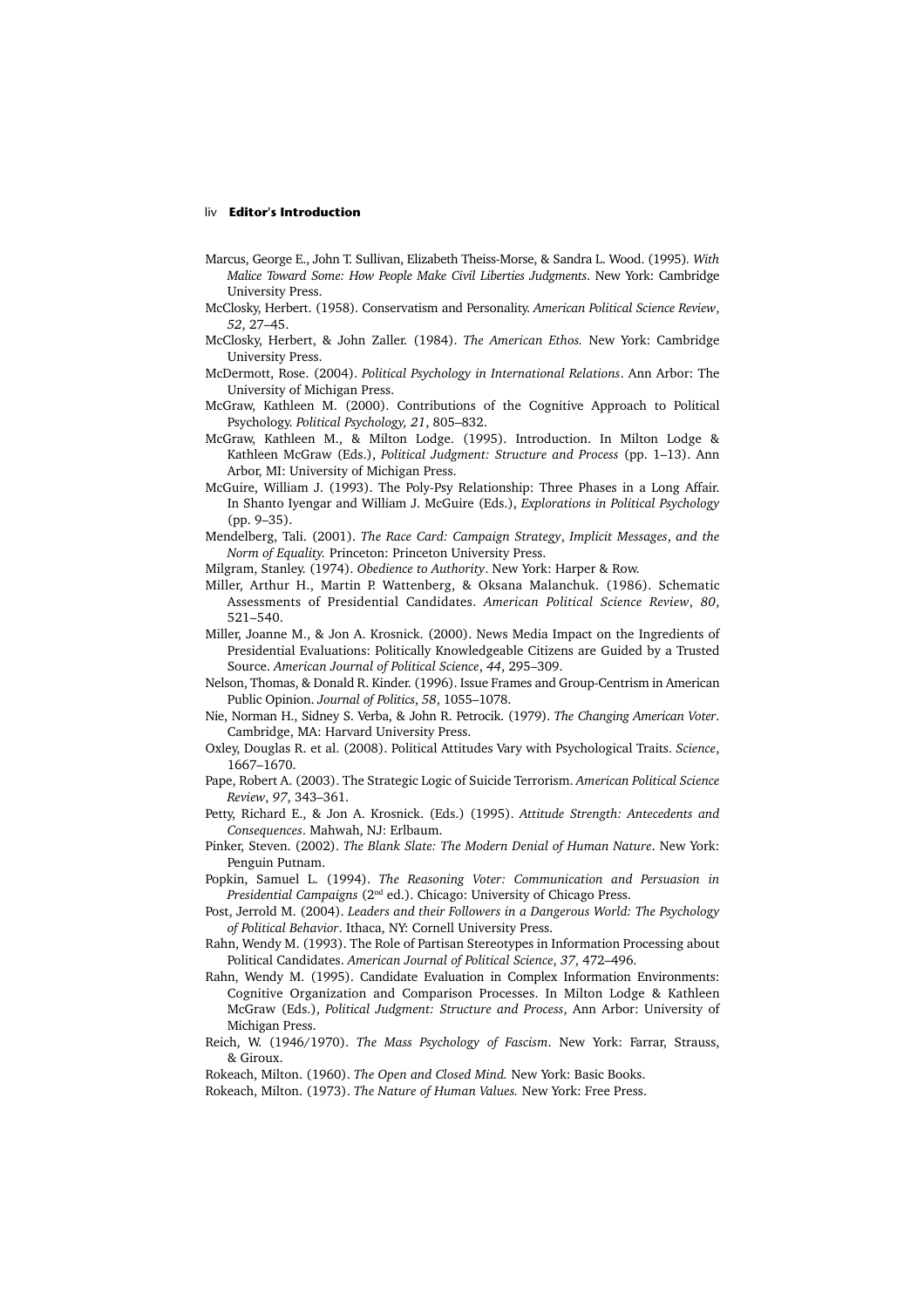### **Editor's Introduction** lv

- Schatz, Robert T. (2009). Effects of Ethnic Group Salience and the 9/11 Attacks on U.S. National and Ethnic Group Attachment. Paper presented at the annual meeting of the International Society of Political Psychology, Dublin, Ireland.
- Schatz, Robert T., Ervin Staub, & Howard Lavine. (1999). On the Varieties of National Attachment: Blind versus Constructive Patriotism. *Political Psychology*, *20*, 151–174.
- Schwartz, Shalom H. (1992). Universals in the Content and Structure of Values. In M. P. Zanna (Ed.), *Advances in Experimental Social Psychology* (vol. 25, pp. 1–65). New York: Academic Press.
- Sidanius, Jim, & Felicia Pratto. (1999). *Social Dominance: An Intergroup Theory of Social Hierarchy and Oppression.* New York: Cambridge University Press.
- Sears, David O. (1993). Symbolic Politics: A Socio-Psychological Theory. In Shanto Iyengar and William J. McGuire (Eds.), *Explorations in Political Psychology* (pp. 70–112).
- Sears, David O., & Carolyn Funk. (1991). The Role of Self-Interest in Social and Political Attitudes. In Mark P. Zanna (Ed.), *Advances in Experimental Social Psychology* (vol. 24, pp. 1–91). New York: Academic Press.
- Sears, David O., & P. J. Henry. (2005). Over Thirty Years Later: A Contemporary Look at Symbolic Racism and its Critics. *Advances in Experimental Social Psychology*, *37*, 95–150.
- Sears, David O., Carl P. Hensler, & Leslie K. Speer. (1979). Whites' Opposition to Busing: Self-Interest or Symbolic Politics. *American Political Science Review*, *73*, 369–384.
- Sears, David O., Leonie Huddy, & Robert Jervis. (Eds.). (2003). *Oxford Handbook of Political Psychology*. New York: Oxford University Press.
- Settle, Jaime E., Christopher T. Dawes, & James H. Fowler. (2009). The Heritability of Partisan Attachment. *Political Research Quarterly*, *62*, 601–613.
- Simon, Herbert A. (1957). *Models of Man: Social and Rational*. New York: Wiley.
- Simonton, Dean Keith. (1988). Presidential Style: Personality, Biography, & Performance. *Journal of Personality and Social Psychology*, *55*, 928–936.
- Smith, Brewster M., Jerome S. Bruner, & Ralph W. White. (1956). *Opinions and Personality*. New York: Wiley.
- Sniderman, Paul M., Richard A. Brody, & Philip E. Tetlock. (1991). *Reasoning and Choice: Explorations in Political Psychology*. New York: Cambridge University Press.
- Staub, Ervin. (1989). *The Roots of Evil: The Origins of Genocide and other Group Violence*. New York: Cambridge University Press.
- Staub, Ervin. (1999). The Roots of Evil: Personality, Social Conditions, Culture and Basic Human Needs. *Personality and Social Psychology Review*, *3*, 179–192.
- Staub, Ervin, & Daniel Bar-Tal. (2003). Genocide, Mass Killing and Intractable Conflict: Roots, Evolution, Prevention, & Reconciliation. In David O. Sears, Leonie Huddy, & Robert Jervis (Eds.), *Oxford Handbook of Political Psychology* (pp. 710–571). New York: Oxford University Press.
- Stenner, Karen. *The Authoritarian Dynamic*. New York: Cambridge University Press.
- Sullivan, John L., Amy Fried, & Mary G. Dietz. (1992). Patriotism, Politics, & the Presidential Election of 1988. *American Journal of Political Science*, *36*, 200–234.
- Sullivan, John L., James E. Piereson, & George E. Marcus. (1978). Ideological Constraint in the Mass Public: A Methodological Critique and Some New Findings. *American Journal of Political Science*, *22*, 233–249.
- Sullivan, John L., James Piereson, & George E. Marcus. (1982). *Political Tolerance and American Democracy.* Chicago, IL: University of Chicago Press.
- Sullivan, John L., Wendy M. Rahn, & Thomas J. Rudolph. (2002). The Contours of Political Psychology: Situating Research on Political Information Processing. In James H. Kuklinski (Ed.) *Thinking About Political Psychology*. New York: Cambridge University Press.
- Sweeney, Paul D., & Kathy L. Gruber. (1984). Selective Exposure: Voter Information Preferences and the Watergate Affair. *Journal of Personality and Social Psychology*, *46*, 1208–1221.